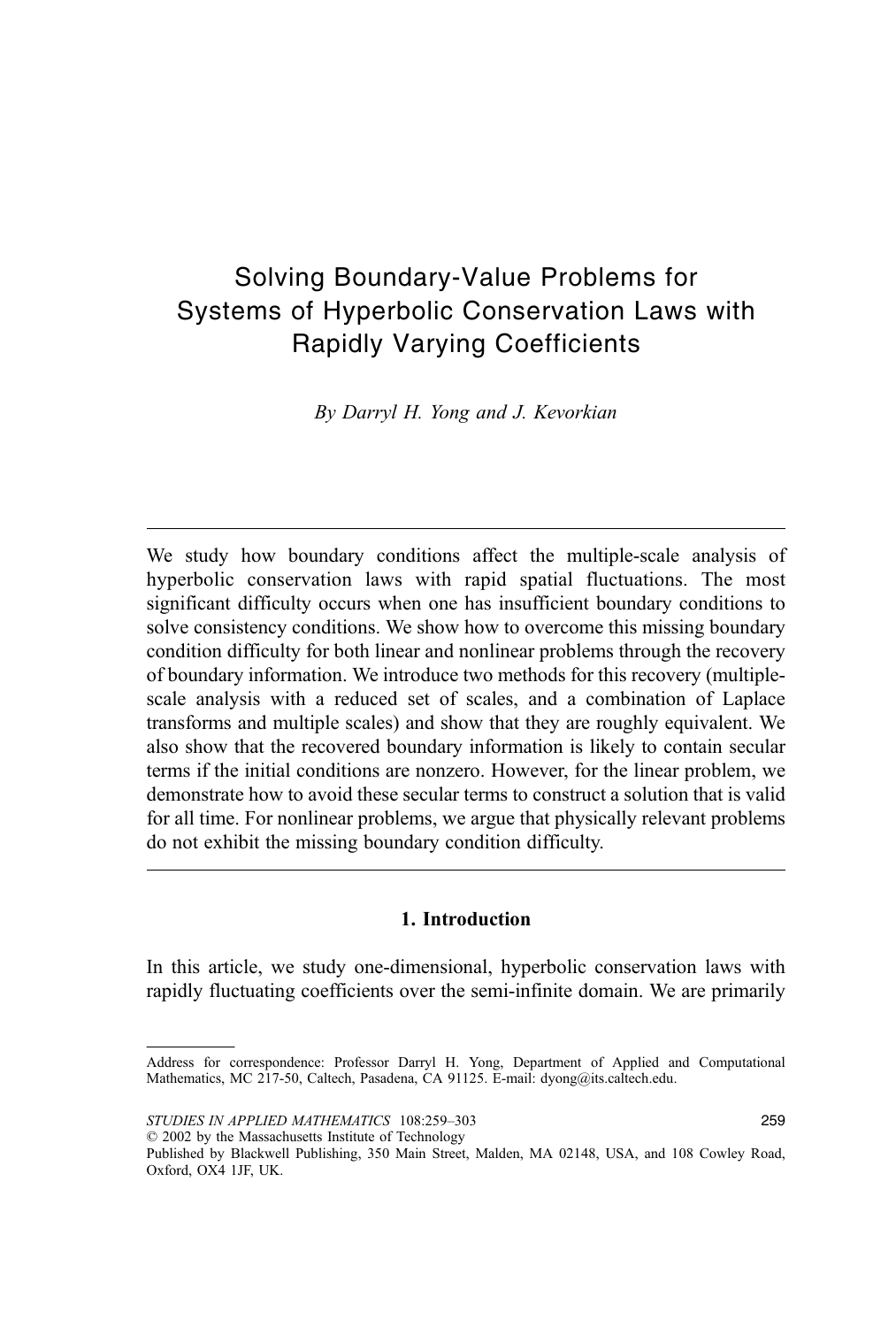interested in the role that boundary conditions play in the multiple-scale analysis of these problems, developed by Kevorkian and Bosley in [1] to study initial-value problems on the infinite domain.

Hyperbolic conservation laws, which typically arise from such physical principles as the conservation of mass, momentum, or energy, govern the propagation of information at finite speeds through some medium. The governing equations for shallow water waves and acoustics are canonical examples.

When properties of the medium being modeled have rapid spatial variations, the governing hyperbolic conservation laws typically exhibit these variations in their coefficients. For example, wave propagation in a bubbly liquid [2, 3], and gravity waves in a channel with a rough bottom [4] are modeled using hyperbolic conservation laws with rapid spatial fluctuations. If these fluctuations are large (for example, the amplitude of fluctuations being comparable to its average value), regular perturbation techniques cannot be used. In such situations, the exact solution to the conservation laws cannot be derived analytically. Instead, we seek to determine the qualitative effects of these rapid spatial fluctuations or to find ''effective'' equations that describe the homogenized (averaged) behavior of the system.

The literature in the area of homogenization is vast and encompasses many disciplines of mathematics. Systematic treatment of the theory of homogenization began with the work of Bensoussan, Lions, and Papanicolaou in 1978, although the application of multiple scales to the theory of homogenization was anticipated by J. B. Keller [5]. Another standard reference in this field is Bakhvalov and Panasenko [6]. For a list of specific applications of homogenization techniques, see Kevorkian and Bosley [1].

# 1.1. Missing boundary condition difficulty

Almost all physically relevant problems involve boundaries of some sort and, therefore, necessitate the enforcement of boundary conditions. For a given system of conservation laws, we can specify only a certain number of boundary conditions for a well-posed problem. However, the equations that describe the homogenized behavior of the system are typically of higher order than the original problem, and therefore, require more boundary conditions than can be specified without ill-posedness. In [7], Santosa and Symes encounter this "missing boundary condition difficulty," in the context of using Bloch wave expansions to derive an effective equation for wave propagation in a periodic composite material. They note that ''in the presence of boundaries, none of what is discussed up to now is valid, some other approach will be necessary."

# 1.2. Proposed work

In Section 2, we recount how to write a general system of hyperbolic conservation laws in a standard form. We also discuss how initial conditions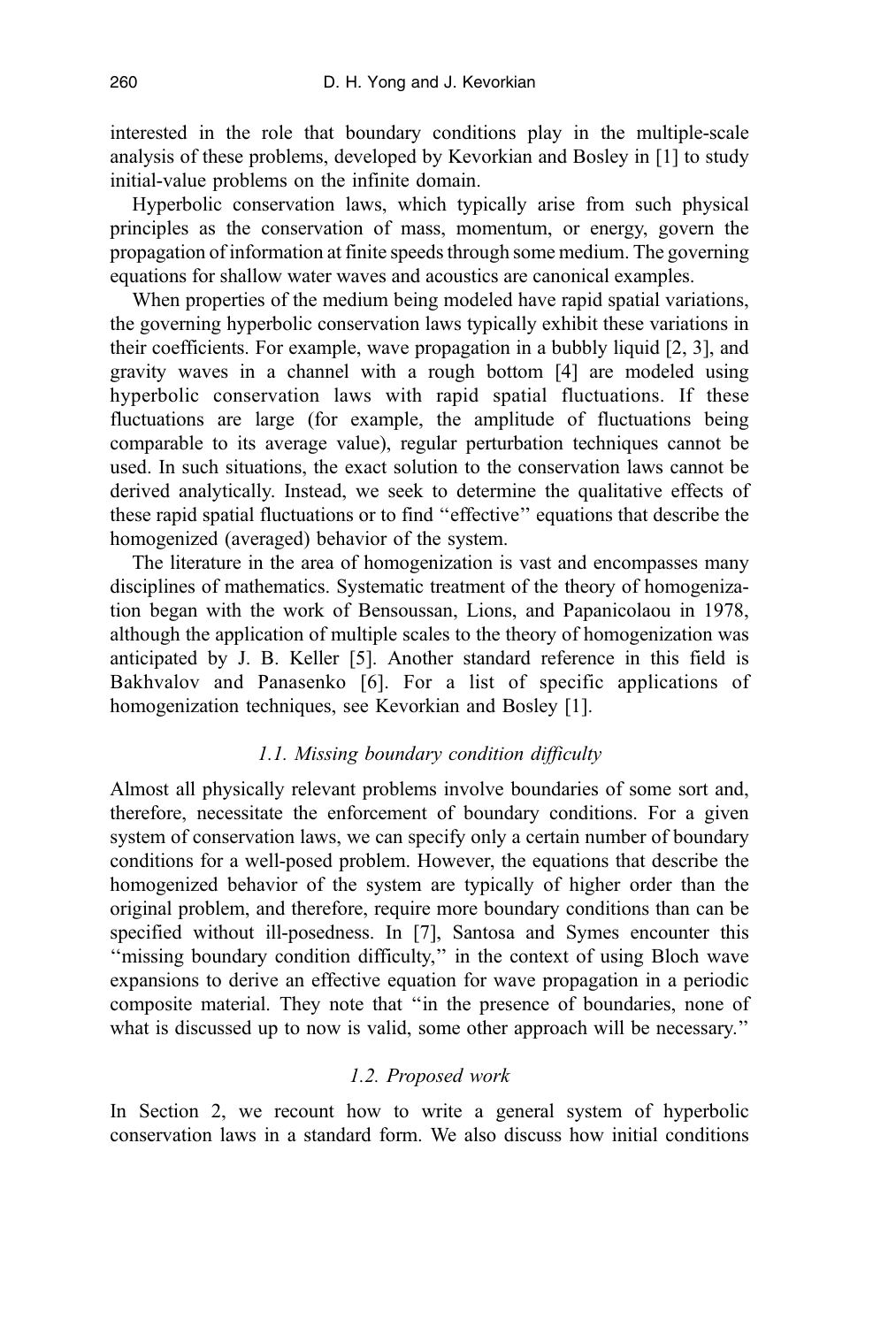must be carefully chosen to avoid solutions that depend on the fast temporal scale  $t^* = t/\epsilon$ . We then present two methods for analyzing systems of hyperbolic conservation laws with rapid spatial fluctuations. The first is the usual multiple-scale method (Section 3), and the second is a combination of Laplace transforms and multiple-scale analysis (Section 4). Using both methods, we highlight the missing boundary condition difficulty and show how to overcome it through the recovery of boundary information.

#### 2. Problem description

In this section, we describe a standard form for analyzing systems of conservation laws with rapidly fluctuating quantities and discuss how initial conditions must be carefully chosen to avoid solutions that depend on  $t^* = t/\epsilon$ .

#### 2.1. Problem set-up

In this article, we consider partial differential equations of the form

$$
\mathbf{u}_t + A(x^*)\mathbf{u}_x + B(x^*)\mathbf{u} = \epsilon [C(\mathbf{u}, x^*)\mathbf{u} + D(\mathbf{u}, x^*)\mathbf{u}_x] + \mathcal{O}(\epsilon^2), \qquad (1)
$$

where the vector of unknown functions is **, and A, B, C, D are all matrices with** C and D depending linearly in u. In [1], Kevorkian and Bosley show that this is the most general form of partial differential equations that arises when we perturb a general, one-dimensional, quasilinear system of conservation laws about a known steady-state solution. Furthermore, the original conservation laws may depend explicitly on the fast spatial variable  $x^* = x/\epsilon$ . (See [1] for many examples and for the precise definitions of A, B, C, D in terms of the original conservation laws.)

We use the standard form (1) repeatedly throughout this article, because it gives us a unified way of analyzing systems of hyperbolic conservation laws. In particular, we only consider pairs of conservation laws, so all of the matrix coefficients in (1) are  $2 \times 2$  matrices. We do not consider systems of three or more conservation laws to avoid the possibility of resonant interactions between the dependent variables for certain periodic initial conditions [8].

Furthermore, all of our examples will involve periodic  $x^*$ -fluctuations in (1). There is nothing that prevents us from assuming any other type of fluctuations—the only requirement is that the fluctuating functions are well behaved so that the averaging operators defined in Appendix A can be applied to them. Although choosing periodic fluctuations makes the algebra a little simpler, it allows for the possibility of resonant interactions between waves traveling through the medium and the medium itself. This phenomenon was first observed in [1] and discussed in more detail in [9].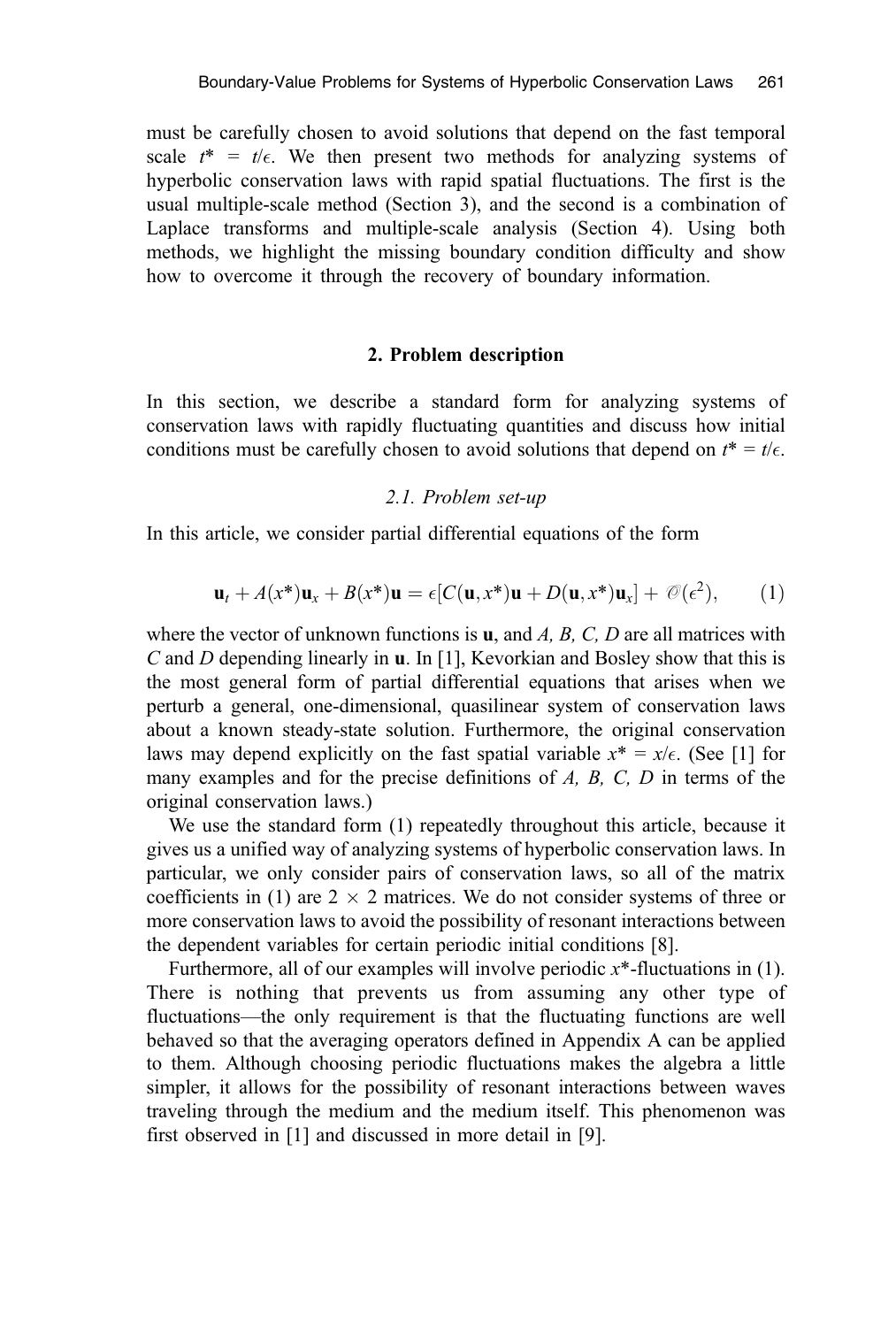Because the nonlinear terms in (1) are premultiplied by  $\epsilon$ , it is the linear problem

$$
\mathbf{u}_t + A(x^*)\mathbf{u}_x + B(x^*)\mathbf{u} = 0 \tag{2}
$$

that governs the basic behavior of its solutions. That is why it is important to first look carefully at (2) before studying the general nonlinear problem.

The eigenvalues of  $A(x^*)$  are the speeds at which information propagates through the system, so for (2) to describe a hyperbolic system of partial differential equations, the matrix  $A(x^*)$  must have real and distinct eigenvalues for all  $x^*$ .

Let us also assume that one of the eigenvalues is always positive and one is always negative. The effect of this assumption is to turn a boundary such as  $x = 0$ into a space-like arc, a contour in the  $x$ -t plane that only has one characteristic emanating from it in positive time. Therefore, a well-posed boundary-value problem can only have one condition on one linear combination of the dependent variables at  $x = 0$ . In contrast, the solution boundary  $t = 0$  is a time-like arc, because it has two characteristics emanating from it in positive time. The reason for making this assumption about the eigenvalues will become clearer when we highlight the missing boundary condition difficulty in Section 3.

## 2.2. Choosing the initial conditions for a  $t^*$ -independent solution

In preparation for the analysis in the next section, we now show how to choose initial conditions for (1) so that the solution is independent of  $t^* = t/\epsilon$ .

Why is it important to have solutions that are independent of  $t^*$ ? If the functions represented by  $A$ ,  $B$ ,  $C$ , and  $D$  in (1) depend on  $x$ , the natural spatial scale of the problem, a closed-form solution to (1) would be out of reach. It is the assumption that these functions depend on  $x^*$  that allows us to make some progress through multiple-scale analysis. Likewise, if the solution to (1) depends on  $t^*$ , then it is possible to use a simple change of variables to rescale the problem so that the natural fluctuations are on the same scale as the fluctuations of the coefficient matrices. Therefore, it is important to ensure that solutions to (1) are independent of the fast temporal scale  $t^* = t/\epsilon$ .

In [7], Santosa and Symes tacitly assume that their solution is independent of the fast temporal scale, although not in the context of multiple-scale analysis. Their analysis of the linear wave equation

$$
\rho(x^*)w_{tt} - [k(x^*)w_x]_x = 0, \tag{3}
$$

where  $w(x,t;\epsilon)$  is the displacement,  $\rho(x^*)$  the density, and  $k(x^*)$  the bulk modulus of the medium, involves a Bloch wave expansion—essentially a spectral decomposition of the partial differential operator for (3) that recasts the initial-value problem as an eigenvalue problem. They express their solution as

$$
w(x,t;\epsilon) = \int_{|k| \le 2\pi} g(k) \exp[i k x \pm i \omega(k) t] dk + \mathcal{O}(\epsilon),
$$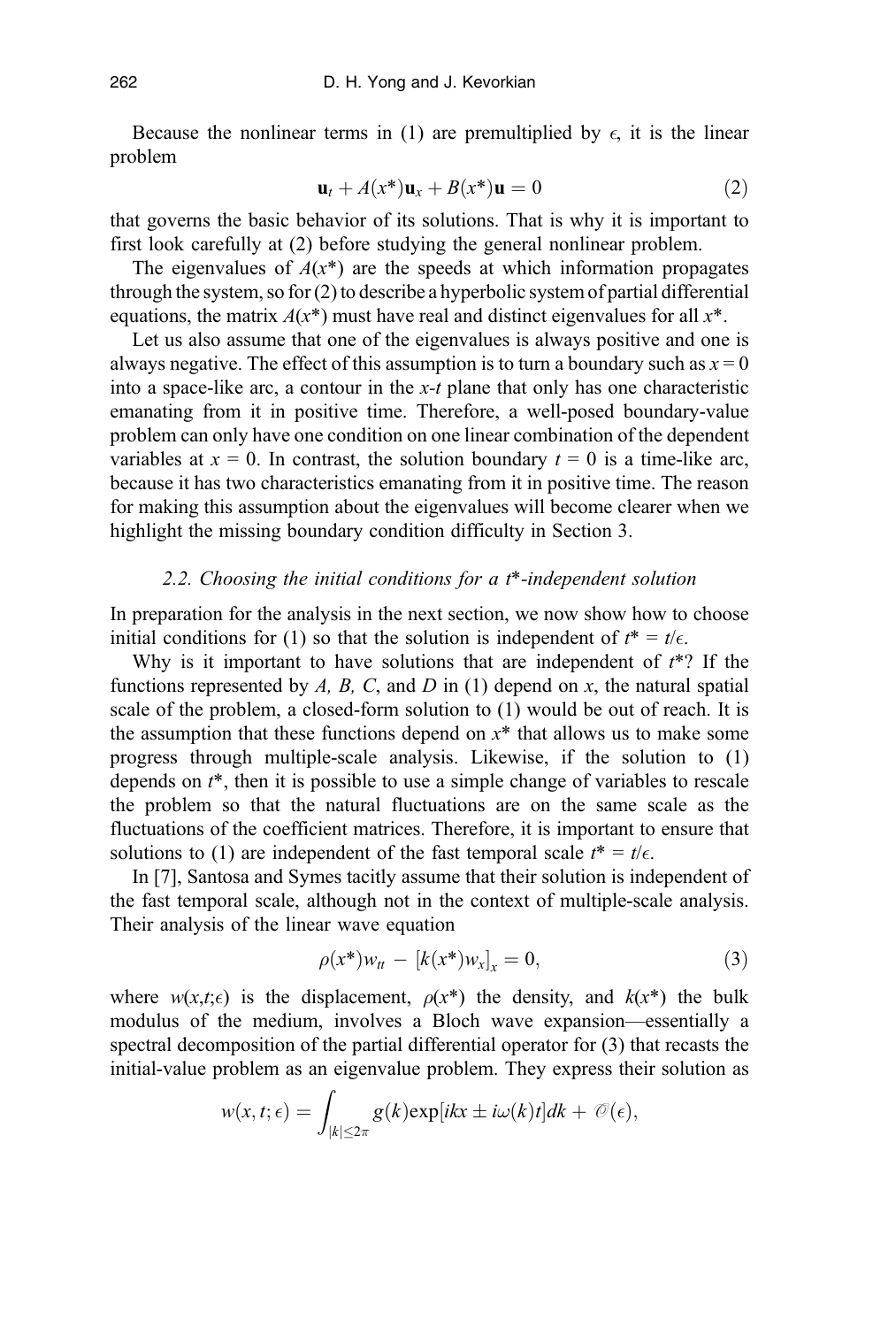where  $\omega(k)$  are the eigenvalues associated with each Bloch wave. The important assumption here is that  $k$ , a scaled wavenumber, is restricted by the integration limits. This assumption that the solution is band limited is equivalent to assuming that the solution is independent of the fast temporal scale  $t^*$ .

So how do we ensure that the solution is independent of  $t^*$ ? According to Kevorkian and Bosley, only problems with special initial conditions to higher orders lead to solutions without high-frequency temporal oscillations [1]. Determining the necessary  $x^*$ -dependence is easy—from the calculated multiple-scale solution, we set  $t = 0$  to see what initial conditions are necessary to support that solution. As expected, the leading-order initial conditions must be independent of  $x^*$  for us to make any progress on the solution to (1). The  $x^*$ -dependencies of all higher-order terms in the initial conditions cannot be arbitrarily chosen. [For example, refer to Equation (31).] Practically speaking, this means that any solution that we obtain using multiple scales is actually the solution to a nearby problem: the smaller  $\epsilon$  gets, the better our approximation becomes.

Finally, we also cite the finding that discontinuous initial data lead to solutions that are  $x^*$ - and  $t^*$ -dependent in the region of influence of the discontinuity [1]. This finding means we should also ensure that our initial and boundary data are continuous functions and that they match up correctly at any places in the solution domain where they meet. Furthermore, problems whose solutions exhibit shocks require the use of  $x^*$  and  $t^*$  after the time of shock formation.

#### 3. Multiple-scale analysis

In this section, we apply multiple-scale analysis to problems in the standard form (1). We begin by analyzing the linear wave equation to demonstrate the multiple-scale method, the difficulty of the missing boundary conditions, and how to overcome it. The ideas from this linear problem are then applied to more general nonlinear systems of conservation laws.

#### 3.1. The linear wave equation

Before we analyze the general nonlinear problem, we begin by studying the linear wave equation, written as a second-order partial differential equation,

$$
\rho(x^*)w_{tt} - [k(x^*)w_x]_x = 0.
$$
\n(4)

Here,  $w(x,t;\epsilon)$  is the displacement, and we allow the density  $\rho(x^*)$  and bulk modulus of the medium  $k(x^*)$  to vary rapidly on the  $x^* = x/\epsilon$  scale. The description of linear (small amplitude) acoustic waves in a stationary gas is one of many applications of the linear wave equation. In that context,  $u_1$  and  $u_2$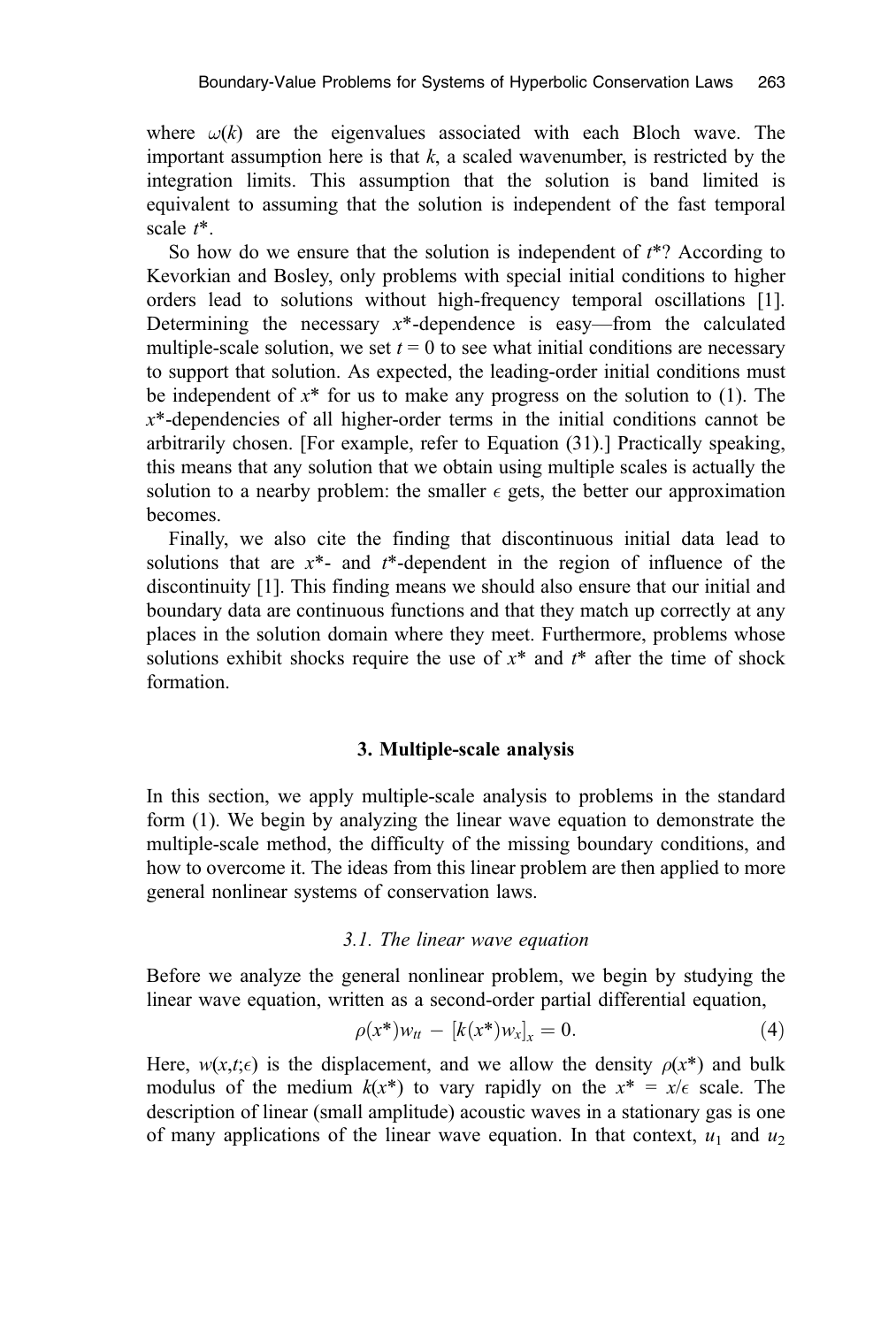stand for the velocity and pressure, respectively, and the speed of sound is stand for the velocity  $c(x^*) = \sqrt{k(x^*)/\rho(x^*)}$ .

Changing variables using  $u_1 = w_t$  and  $u_2 = -kw_x$  puts (4) in the form

$$
\mathbf{u}_t + A(x^*)\mathbf{u}_x = 0,\tag{5}
$$

with

$$
A(x^*) = \begin{bmatrix} 0 & 1/\rho(x^*) \\ k(x^*) & 0 \end{bmatrix}.
$$
 (6)

The functions  $k(x^*)$  and  $\rho(x^*)$  are always positive, so the eigenvalues of  $A(x^*)$ are real and distinct, and the problem is hyperbolic.

Although we focus specifically on the linear wave equation throughout Section 3.1, our analysis is general enough to encompass (5) with any  $A(x^*)$ , which corresponds to the linear part of (1) with  $B(x^*) = 0$ .

Our solution procedure consists of

- 1. expanding u into an asymptotic series containing all of the spatial and temporal scales that we use throughout the problem;
- 2. using averaging operators to separate terms that depend on  $x^*$  from the terms that do not;
- 3. removing potentially secular terms from the  $x^*$ -homogenized (averaged) equations to produce long-term evolution equations (consistency conditions); and
- 4. solving the long-term evolution equations, using recovered boundary information, if necessary.

This analysis results in a qualitative understanding of the long-term behavior and explicit expressions for the averaged (homogenized) solution.

This method differs slightly from that outlined by Kevorkian and Bosley [1], in which their asymptotic expansion for **u** only incorporates  $x^*$ , x, and t. The resulting homogenized equations tell us the cumulative effects of the fluctuations in  $A(x^*)$ , but to solve the homogenized equations actually, we must further expand the solution with the desired slow temporal and stretched spatial scales. Here, we incorporate both expansions from the beginning.

Choosing the correct scales to include in our multiple-scale analysis is the key to the whole problem. Because the goal of homogenization theory is to characterize the macroscopic behavior of media with microscopic structure, we anticipate that the cumulative effects of the fluctuations of the media on the  $x^* = x/\epsilon$  scale will have long-term effects on the solution. If we want to capture these effects, we must include some combination of slow temporal scales and stretched spatial scales into our multiple-scale analysis.

Precisely how slow or stretched our scales should be is largely determined by the type of behavior we want to capture. The long-term evolution equation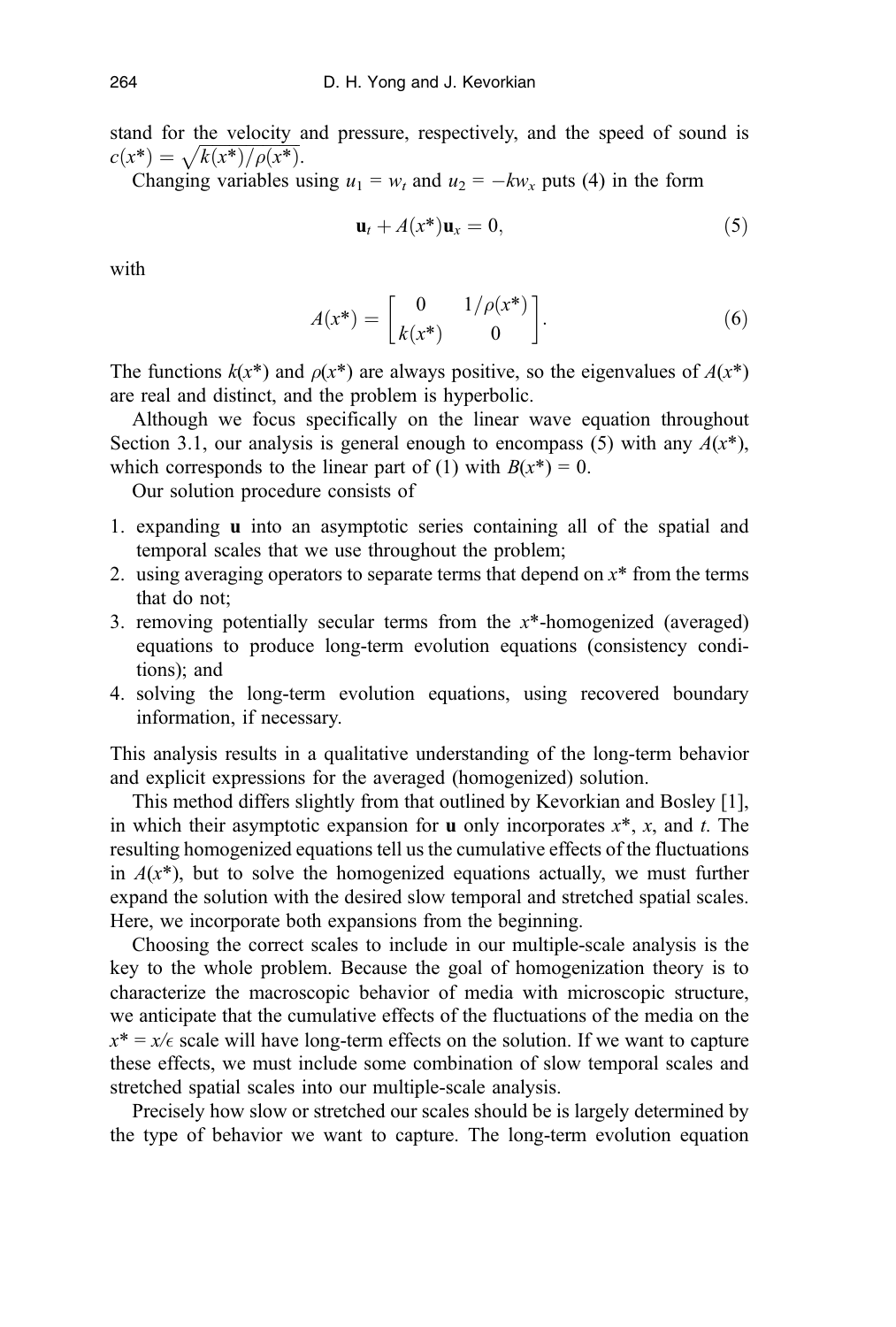arises from the removal of potentially secular terms, and it tells us how the solution depends on the slow or stretched scales. Therefore, including different slow and stretched scales leads to different long-term evolution equations. In general, using  $\epsilon^n x$  or  $\epsilon^n t$  enables us to obtain a long-term evolution equation from the  $\mathcal{O}(\epsilon^n)$  system of x\*-homogenized equations. In this problem, we want to take into account the cumulative dispersive effects of the fluctuations in  $A(x^*)$ , so we use the asymptotic expansion

$$
\mathbf{u}(x,t;\epsilon) = \mathbf{u}^{(0)}(x^*,x,t,\hat{t}) + \epsilon \mathbf{u}^{(1)}(x^*,x,t,\hat{t}) + \ldots
$$

We do not include any stretched spatial scales, because they are not necessary in a linear problem such as (5). With this choice of scales, derivatives with respect to x and t become

$$
\frac{\partial}{\partial x} \rightarrow \epsilon^{-1} \frac{\partial}{\partial x^*} + \frac{\partial}{\partial x}
$$

$$
\frac{\partial}{\partial t} \rightarrow \frac{\partial}{\partial t} + \epsilon^2 \frac{\partial}{\partial \hat{t}}.
$$

(This change of variables is actually an abuse of notation—to eliminate confusion, we should really use  $x$  to stand for the original spatial scale, and some other variable such as  $y = x$  to stand for the same scale after the other spatial scales are introduced.) We plug

$$
\mathbf{u}_t \rightarrow \mathbf{u}_t^{(0)} + \epsilon \mathbf{u}_t^{(1)} + \epsilon^2 (\mathbf{u}_{\hat{t}}^{(0)} + \mathbf{u}_t^{(2)}) + \dots
$$

and

$$
\mathbf{u}_x \rightarrow \epsilon^{-1} \mathbf{u}_x^{(0)} + (\mathbf{u}_x^{(0)} + \mathbf{u}_x^{(1)}) + \epsilon (\mathbf{u}_x^{(1)} + \mathbf{u}_x^{(2)}) + \epsilon^2 (\mathbf{u}_x^{(2)} + \mathbf{u}_x^{(3)}) + \ldots
$$

into the original Equation (5) and separate terms according to their associated power of  $\epsilon$ .

3.1.1.  $\mathcal{O}(\epsilon^{-1})$  System. When we collect all terms that are proportional to  $\epsilon^{-1}$ , we obtain  $A(x^*)$   $\mathbf{u}_{x^*}^{(0)} = \mathbf{0}$ . Because the eigenvalues of  $A(x^*)$  are never zero,  $A(x^*)$  may be inverted to obtain  $\mathbf{u}_{x^*}^{(0)} = \mathbf{0}$ . In other words, the leadingorder behavior of the solution does not depend on the fast spatial scale. We follow the convention that all quantities independent of the fast spatial scale are underlined. For example, we denote  $\mathbf{u}^{(0)} = \mathbf{u}^{(0)}(x,t,\hat{t})$ .

3.1.2.  $\mathcal{O}(1)$  System. The  $\mathcal{O}(1)$  system of equations,

$$
\mathbf{u}_{x^*}^{(1)} = -A^{-1}\mathbf{\underline{u}}_t^{(0)} - \mathbf{\underline{u}}_x^{(0)},\tag{7}
$$

may be easily integrated with respect to  $x^*$ , but before we do this, we need to separate the terms that depend on the fast spatial scale from the terms that do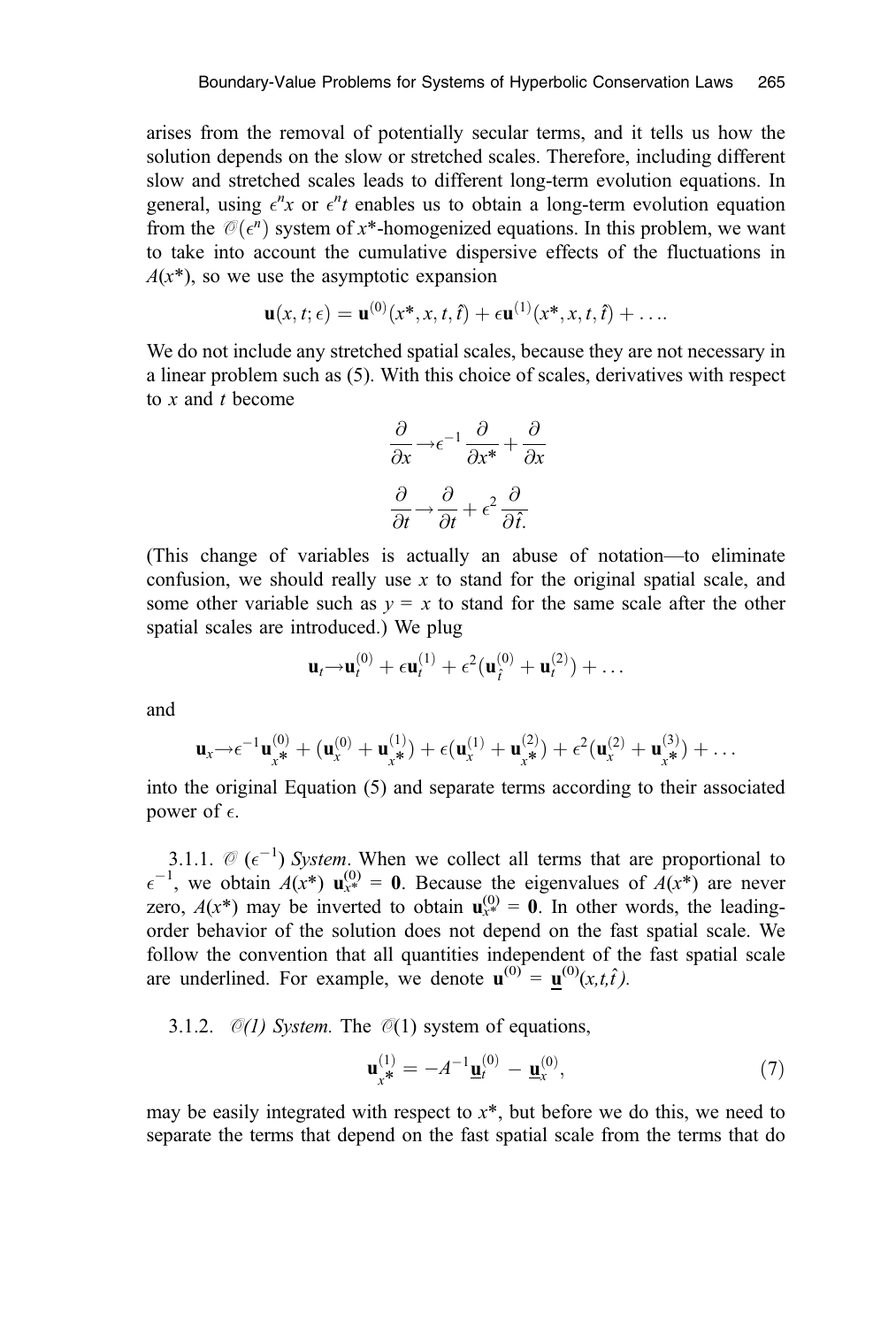not. When  $x^*$ -independent terms are integrated with respect to  $x^*$ , terms proportional to  $x^*$  arise. Such terms, examples of so-called secular terms, are not allowed, because they cause the asymptotic expansion to become nonuniform for large  $x^*$ . In other words, as  $x^*$  increases, the terms in the asymptotic expansion outgrow their assigned orders of magnitude.

To separate the  $x^*$ -dependent terms from the  $x^*$ -independent terms, we use the averaging operators defined in Appendix A. Setting the average  $(x^*$ -independent) part of the right-hand side of  $(7)$  to zero, we get the x\*-homogenized equation

$$
\underline{\mathbf{u}}_t^{(0)} + \langle A^{-1} \rangle^{-1} \underline{\mathbf{u}}_x^{(0)} = \mathbf{0}.
$$
 (8)

The multiple-scale analysis shows that the correct description of the average behavior of our system is obtained by replacing the fluctuating  $A(x^*)$  with the constant matrix  $\langle A^{-1} \rangle^{-1}$ ; the naive approach of replacing  $A(x^*)$  with  $\langle A(x^*) \rangle$  is incorrect. In the context of the linear wave equation,

$$
\langle A^{-1} \rangle^{-1} = \begin{bmatrix} 0 & 1/\langle p(x^*) \rangle \\ \langle 1/k(x^*) \rangle^{-1} & 0 \end{bmatrix}.
$$

It is interesting that although the density is replaced by its average value, the bulk modulus must be replaced by its harmonic average to produce the correct averaged behavior.

The remaining (fluctuating) part of the  $\mathcal{O}(1)$  system is

$$
\mathbf{u}_{x^*}^{(1)} = -\big\{A^{-1}(x^*)\big\}\mathbf{u}_t^{(0)},
$$

which, when integrated, becomes

$$
\mathbf{u}^{(1)} = -[A^{-1}(x^*)]\mathbf{u}^{(0)} + \mathbf{u}^{(1)}(x, t, \hat{t}), \tag{9}
$$

where  $\mathbf{u}^{(1)}(x,t,\hat{t})$  is the constant of integration. ˆ

3.1.3.  $\mathcal{O}(\epsilon)$  System. The governing equations for  $\mathbf{u}^{(1)}$  are

$$
\mathbf{u}_t^{(1)} + A(x^*) \Big( \mathbf{u}_x^{(1)} + \mathbf{u}_x^{(2)} \Big) = \mathbf{0}.
$$

We plug in (9) and rearrange to get

$$
\mathbf{u}_{x^*}^{(2)} = -A^{-1}\mathbf{\underline{u}}_t^{(1)} - \mathbf{\underline{u}}_x^{(1)} + [A^{-1}]\mathbf{\underline{u}}_x^{(0)} + A^{-1}[A^{-1}]\mathbf{\underline{u}}_t^{(0)}.
$$

The removal of secular terms produces the equation

$$
\underline{\mathbf{u}}_t^{(1)} + \langle A^{-1} \rangle^{-1} \underline{\mathbf{u}}_x^{(1)} = \langle A^{-1} \rangle^{-1} \langle A^{-1} [\![ A^{-1} ]\!] \rangle \underline{\mathbf{u}}_t^{(0)}.
$$
 (10)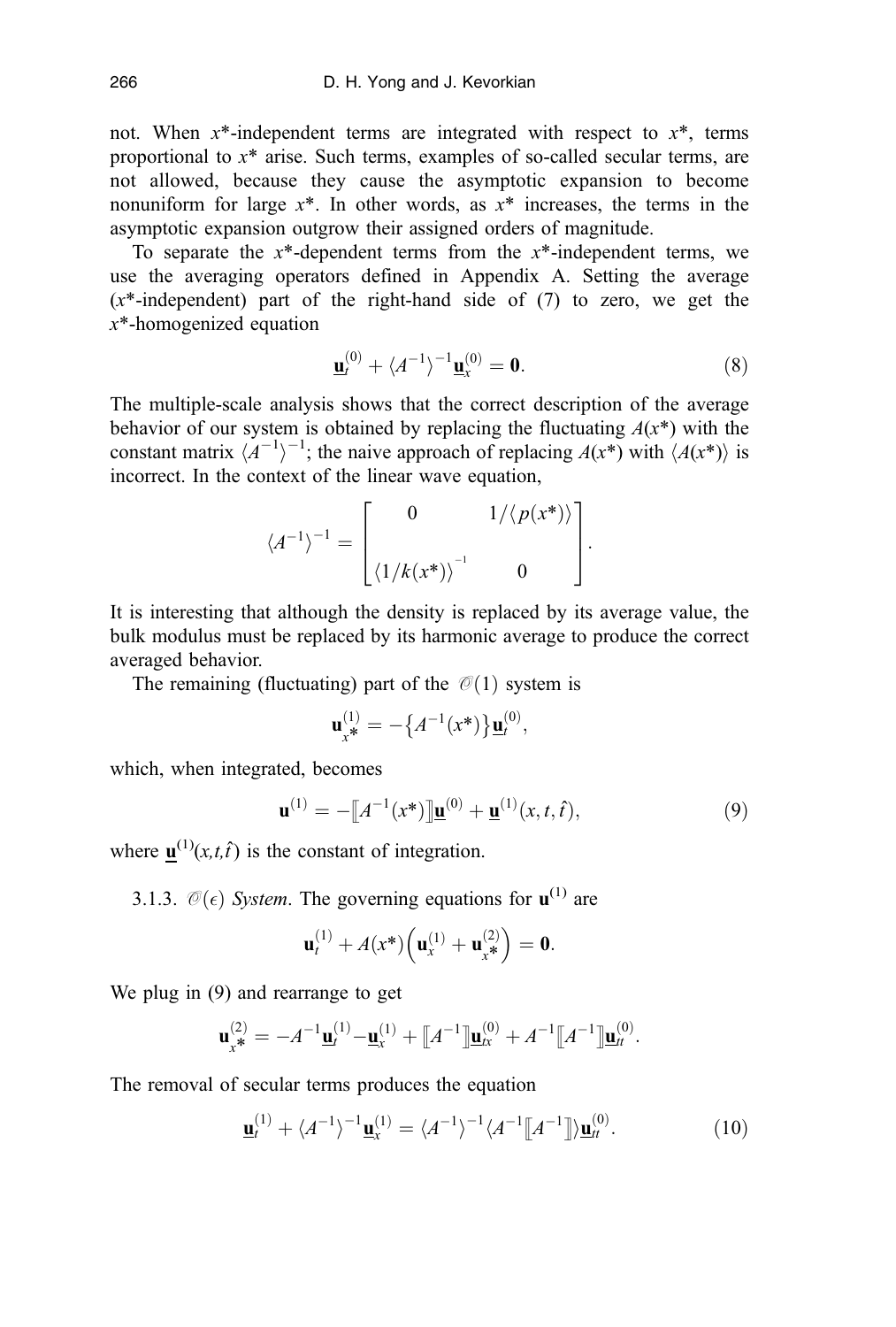The remaining (fluctuating) part of the  $\mathcal{O}(\epsilon)$  system is

$$
\mathbf{u}_{x^*}^{(2)} = -\big\{A^{-1}\big\}\underline{\mathbf{u}}_t^{(1)} + \big[A^{-1}\big]\underline{\mathbf{u}}_{tx}^{(0)} + \big\{A^{-1}\big[A^{-1}\big]\big\}\underline{\mathbf{u}}_t^{(0)},
$$

which, when integrated, becomes

$$
\mathbf{u}^{(2)} = -\llbracket A^{-1} \rrbracket \mathbf{u}^{(1)}_t + \llbracket \llbracket A^{-1} \rrbracket \rrbracket \mathbf{u}^{(0)}_{tx} + \llbracket A^{-1} \rrbracket A^{-1} \rrbracket \mathbf{u}^{(0)}_{tt} + \mathbf{u}^{(2)}(x, t, \hat{t}), \qquad (11)
$$

where  $\mathbf{u}^{(2)}(x,t,\hat{t})$  is the constant of integration. ˆ

3.1.4.  $\mathcal{O}(\epsilon^2)$  System. For brevity, we only show here the homogenized equation governing  $\mathbf{u}^{(2)}$ ,

$$
\underline{\mathbf{u}}_f^{(0)} + \underline{\mathbf{u}}_t^{(2)} + \langle A^{-1} \rangle^{-1} \underline{\mathbf{u}}_x^{(2)} = \langle A^{-1} \rangle^{-1} \langle A^{-1} [\![ A^{-1} ]\!] \rangle \underline{\mathbf{u}}_t^{(1)}
$$

$$
- \langle A^{-1} \rangle^{-1} \langle A^{-1} [\![ [A^{-1} ]\!] \!] \rangle \underline{\mathbf{u}}_{tx}^{(0)}
$$

$$
- \langle A^{-1} \rangle^{-1} \langle A^{-1} [\![ A^{-1} ]\!] \rangle \underline{\mathbf{u}}_{tt}^{(0)}, \quad (12)
$$

which is obtained by removing secular terms from the  $\mathcal{O}(\epsilon^2)$  system of equations.

This process of removing terms independent of  $x^*$  before integrating can be repeated to as high as degree of  $\epsilon$  as desired. However, we soon see that, with our current choice of scales (in particular,  $\hat{t} = \epsilon^2 t$ ), it is not necessary to proceed any further.

3.1.5. Solving the homogenized equations for an initial-value problem. All of the analysis done up to this point is applicable to problems with and without boundary conditions. Before we tackle the difficulties that boundaries add to this problem, we first demonstrate that our solution procedure works for the initial-value problem. We are most concerned about whether we can generate homogenized equations that accurately describe the long-term evolution of Equation (5).

These long-term evolution equations arise while solving the  $x^*$ -homogenized equations from each order of  $\epsilon$ . It is only now that we begin to see how different  $A(x^*)$  lead to different types of long-term evolution equations and necessitate different choices of slow temporal or stretched spatial scales.

To solve the  $x^*$ -homogenized equation governing  $\mathbf{u}^{(0)}$ , (8), we diagonalize  $\langle A^{-1} \rangle^{-1} = P \Lambda P^{-1}$  so that

$$
\Lambda = \begin{bmatrix} \lambda_1 & 0 \\ 0 & \lambda_2 \end{bmatrix}.
$$

Without loss of generality, we choose  $\lambda_1$  to be the positive eigenvalue, and  $\lambda_2$  to be the negative one.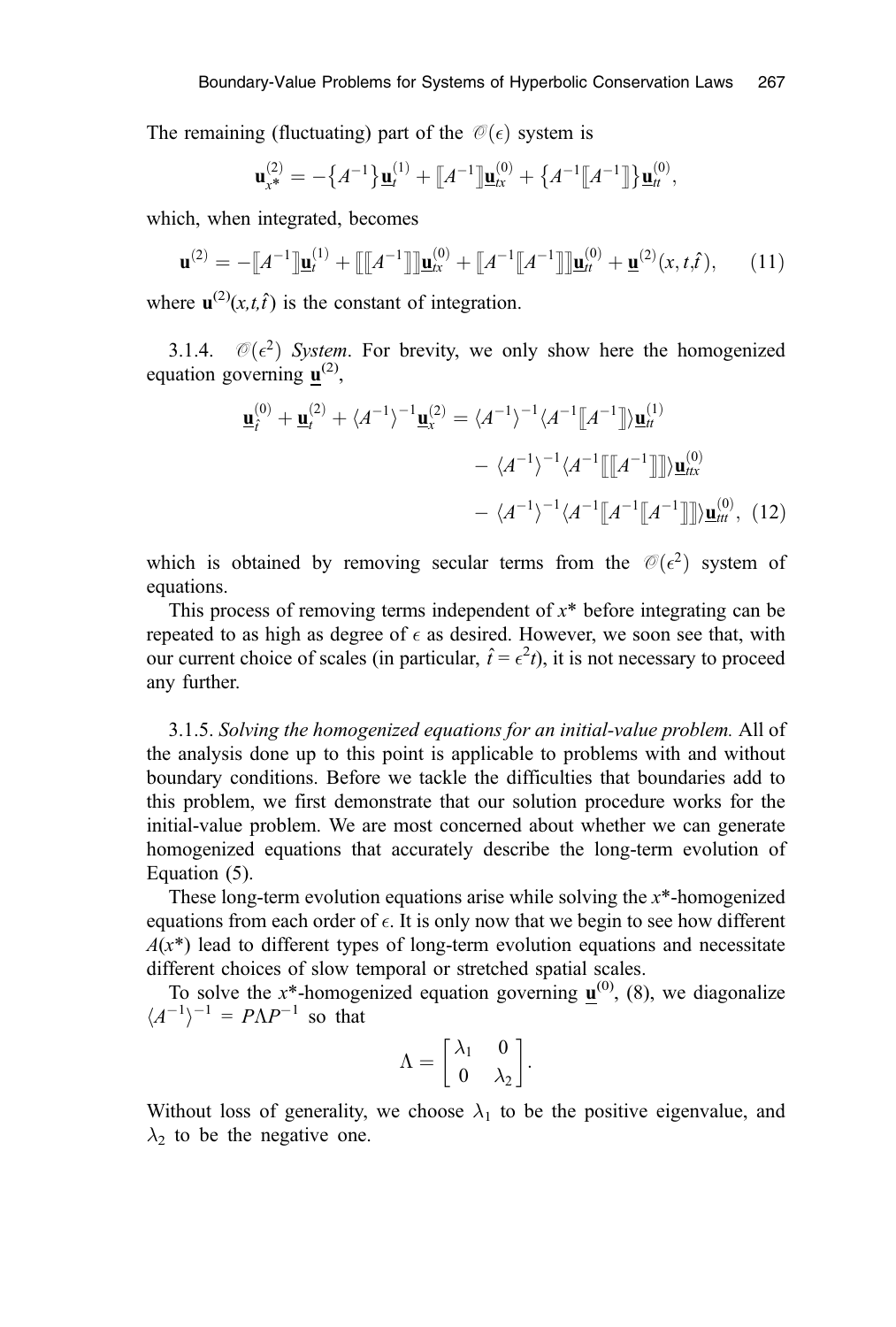Making the substitution  $\mathbf{u}^{(i)} = P\mathbf{w}^{(i)}$  (the  $\mathbf{w}^{(i)}$  variables are called the characteristic dependent variables) and multiplying on the left by  $P^{-1}$ , we get

$$
\underline{\mathbf{w}}_t^{(0)} + \Lambda \underline{\mathbf{w}}_x^{(0)} = \mathbf{0},
$$

which can be written out as

$$
\underline{w}_{1t}^{(0)} + \lambda_1 \underline{w}_{1x}^{(0)} = 0,
$$
  

$$
\underline{w}_{2t}^{(0)} + \lambda_2 \underline{w}_{2x}^{(0)} = 0.
$$

These equations imply that  $w_1^{(0)} = w_1^{(0)}(\xi, t)$ , and  $w_2^{(0)} = w_2^{(0)}(\eta, t)$ , where  $\xi =$  $x - \lambda_1 t$  and  $\eta = x - \lambda_2 t$  are called the characteristic independent variables. The dependence of  $\mathbf{w}^{(0)}$  on the slow time scale  $\hat{t}$  cannot be determined until we consider the equations arising at higher orders.

We rewrite the  $\mathcal{O}(\epsilon)$  system of x\*-homogenized equations (10) in terms of the characteristic dependent variables to get

$$
\underline{\mathbf{w}}_t^{(1)} + \Lambda \underline{\mathbf{w}}_x^{(1)} = \text{div} \underline{\mathbf{w}}_t^{(0)},
$$

where  $\mathcal{N} = P^{-1} \langle A^{-1} \rangle^{-1} \langle A^{-1} [A^{-1}]\rangle P$ . Recalling that  $w_1^{(0)}$  does not depend on  $\eta$  and  $w_2^{(0)}$  does not depend on  $\vec{\xi}$ , and using the facts  $\partial_x \rightarrow \partial_{\xi} + \partial_{\eta}$  and  $\partial_t \to -\lambda_1 \partial_{\xi} - \lambda_2 \partial_{\eta}$ , we can rewrite the equation above using characteristic independent variables:

$$
\begin{bmatrix}\n(\lambda_1 - \lambda_2) w_{1\eta}^{(1)} \\
(\lambda_2 - \lambda_1) w_{2\xi}^{(1)}\n\end{bmatrix} = \varnothing \sqrt{\begin{bmatrix}\n\lambda_1^2 w_{1\xi\xi}^{(0)} \\
\lambda_2^2 w_{2\eta\eta}^{(0)}\n\end{bmatrix}}.
$$
\n(13)

Before we integrate to solve for  $w^{(1)}$ , we must remove terms independent of  $\eta$ in the first component of (13), terms independent of  $\xi$  in the second component of (13). These terms are premultiplied by the diagonal entries of  $\mathcal{N}$ .

For the linear wave equation,

$$
\mathcal{N} = \begin{bmatrix} 0 & \langle k^{-1} \rangle^{-1/2} \langle \rho \rangle^{-1/2} \langle k^{-1} \mathbb{I} | \rho \mathbb{I} \rangle \\ \langle k^{-1} \rangle^{-1/2} \langle \rho \mathbb{I} | k^{-1} \mathbb{I} \rangle & 0 \end{bmatrix}
$$

(in this calculation, we have used the fact that  $\langle \rho | k^{-1} | \rangle = - \langle k^{-1} | \rho | \rangle$ , which is proved in Appendix A). Because there is no need to remove any potentially secular terms, we can integrate (13) to obtain

$$
\underline{w}_1^{(1)} = \frac{n_{12}}{\lambda_1 - \lambda_2} \lambda_2^2 \underline{w}_{2\eta}^{(0)} + \underline{v}_1^{(1)}(\xi, \hat{t}), \qquad (14a)
$$

$$
\underline{w}_2^{(1)} = \frac{n_{21}}{\lambda_2 - \lambda_1} \lambda_1^2 \underline{w}_{1\xi}^{(0)} + \underline{v}_2^{(1)}(\eta, \hat{t}), \qquad (14b)
$$

where  $y_1^{(1)}$  and  $y_2^{(1)}$  are integration constants.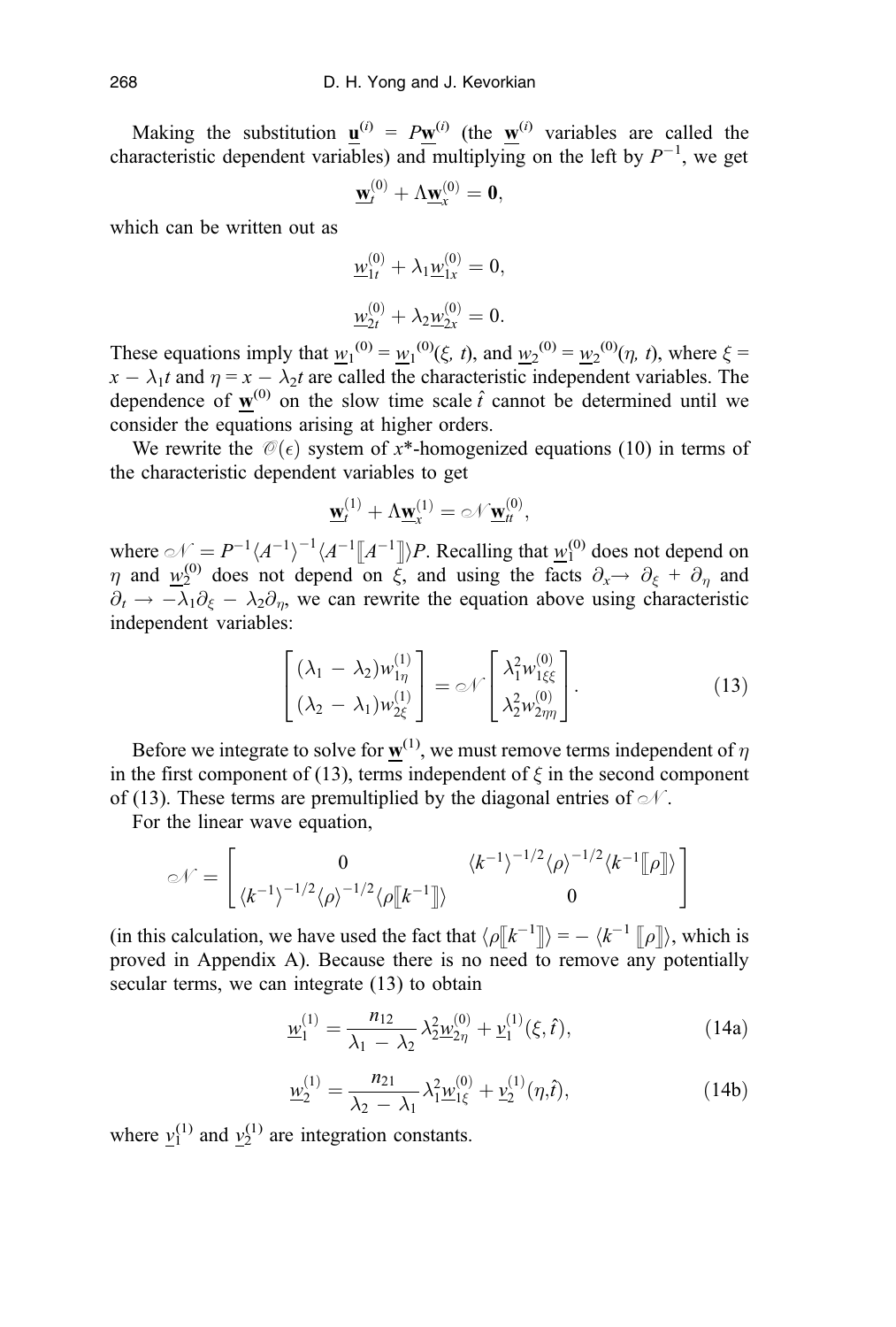If the diagonal entries of  $\mathcal N$  were nonzero, we would need to eliminate some terms from (13) by introducing either  $\tilde{t} = \epsilon t$  or  $\tilde{x} = \epsilon x$  into our asymptotic expansion. This added degree of freedom would give us the ability to eliminate those potential secular terms by forcing  $w_1^{(0)}$  and  $w_2^{(0)}$  to satisfy two constantcoefficient diffusion equations. So now we see that  $\mathcal N$  having zero diagonal entries means that  $\tilde{t} = \epsilon t$  is absent from our asymptotic expansion and that the long-term behavior of the solution does not exhibit diffusion.

Finally, we rewrite equation (12), the  $x^*$ -homogenized equation from the  $\mathcal{O}(\epsilon^2)$  system, using characteristic dependent variables to obtain

$$
\underline{\mathbf{w}}_t^{(0)} + \underline{\mathbf{w}}_t^{(2)} + \Lambda \underline{\mathbf{w}}_x^{(2)} = \mathcal{N} \underline{\mathbf{w}}_t^{(1)} - \mathcal{R} \underline{\mathbf{w}}_{tt}^{(0)} - \mathcal{S} \mathbf{w}_{tt}^{(0)},
$$

where

$$
\mathcal{R} = P^{-1} \langle A^{-1} \rangle^{-1} \langle A^{-1} \llbracket A^{-1} \llbracket A^{-1} \rrbracket \rrbracket \rangle P,
$$

and

$$
\mathscr{S} = P^{-1} \langle A^{-1} \rangle^{-1} \langle A^{-1} \llbracket A^{-1} \rrbracket \rangle P.
$$

Using (14), and rewriting in terms of characteristic independent variables, we arrive at

$$
\begin{bmatrix}\n(\lambda_1 - \lambda_2) w_{1\eta}^{(2)} \\
(\lambda_2 - \lambda_1) w_{2\xi}^{(2)}\n\end{bmatrix} = \mathcal{N} \begin{bmatrix}\n\frac{n_{12}}{\lambda_1 - \lambda_2} \lambda_2^4 w_{2\eta\eta\eta}^{(0)} + \lambda_1^2 \mathbf{v}_{1\xi\xi}^{(1)} \\
\frac{n_{21}}{\lambda_2 - \lambda_1} \lambda_1^4 w_{1\xi\xi\xi}^{(0)} + \mathcal{R} \begin{bmatrix}\n\lambda_1^3 w_{1\xi\xi\xi}^{(0)} \\
\lambda_2^3 w_{2\eta\eta\eta}^{(0)}\n\end{bmatrix} - \mathcal{S} \begin{bmatrix}\n\lambda_1^2 w_{1\xi\xi\xi}^{(0)} \\
\lambda_2^2 w_{2\eta\eta\eta}^{(0)}\n\end{bmatrix} .\n\tag{15}
$$

Before we integrate to obtain  $w^{(2)}$ , we need to remove all terms independent of  $\eta$  from the first component of (15) and all terms independent of  $\xi$  from the second component, because these will lead to secular terms. This removal produces the consistency conditions

$$
\underline{w}_{1\hat{i}}^{(0)} = \left(\frac{n_{12}n_{21}}{\lambda_2 - \lambda_1}\lambda_1^4 + r_{11}\lambda_1^3 - s_{11}\lambda_1^2\right)\underline{w}_{1\xi\xi\xi}^{(0)}
$$

$$
\underline{w}_{2\hat{i}}^{(0)} = \left(\frac{n_{12}n_{21}}{\lambda_1 - \lambda_2}\lambda_2^4 + r_{22}\lambda_2^3 - s_{22}\lambda_2^2\right)\underline{w}_{2\eta\eta\eta}^{(0)}.
$$

To solve these consistency conditions, it is most convenient to revert to physical independent variables. We define  $\underline{y}^{(0)}(x,t) = \underline{w}^{(0)}(\xi, \eta, \hat{t})$  and obtain

$$
\underline{y}_{1t}^{(0)} + \lambda_1 \underline{y}_{1x}^{(0)} = \epsilon^2 \left( \frac{n_{12} n_{21}}{\lambda_2 - \lambda_1} \lambda_1^4 + r_{11} \lambda_1^3 - s_{11} \lambda_1^2 \right) \underline{y}_{1xxx}^{(0)} \tag{16a}
$$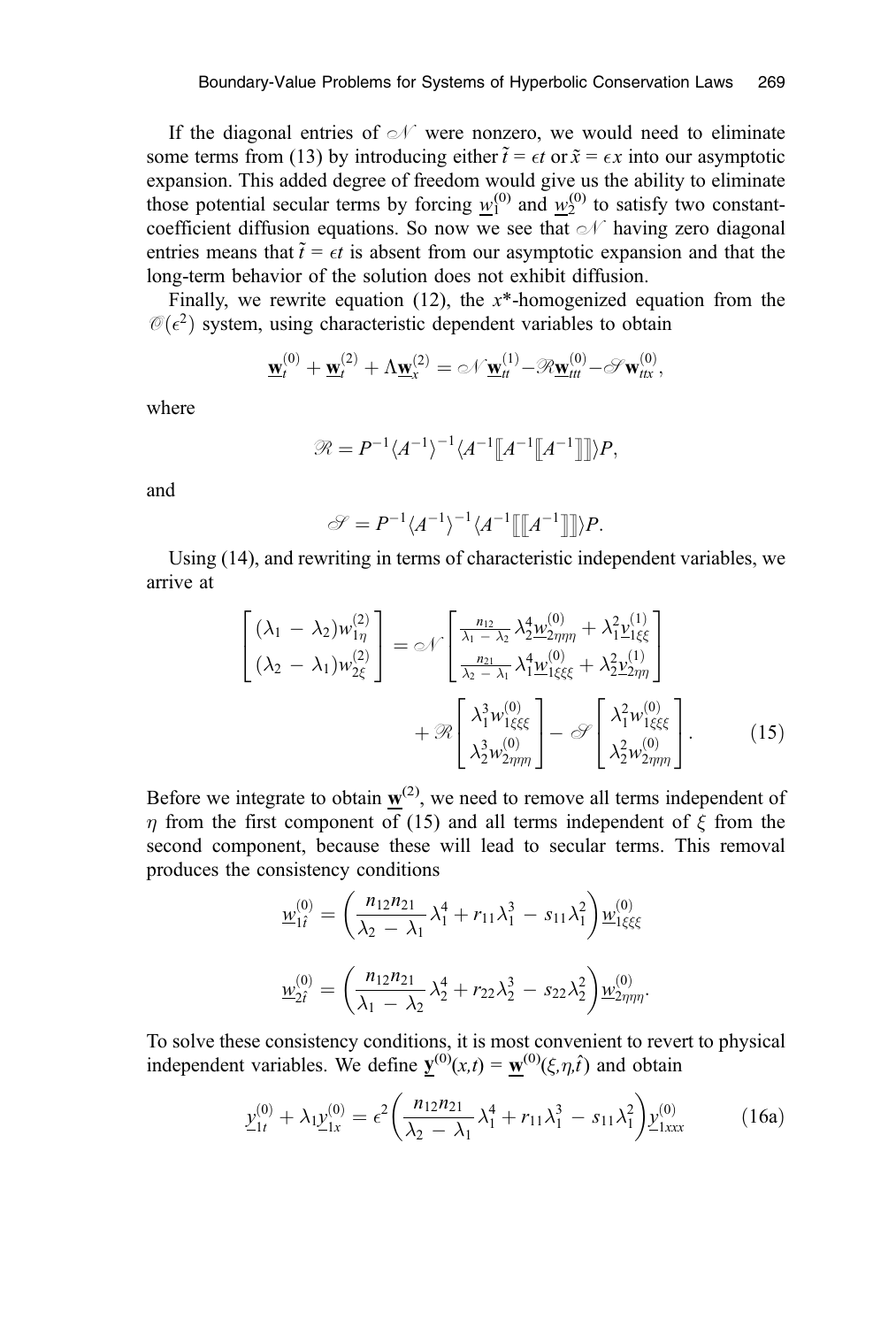$$
\underline{y}_{2t}^{(0)} + \lambda_2 \underline{y}_{2x}^{(0)} = \epsilon^2 \left( \frac{n_{12} n_{21}}{\lambda_1 - \lambda_2} \lambda_2^4 + r_{22} \lambda_2^3 - s_{22} \lambda_2^2 \right) \underline{y}_{2xxx}^{(0)}.
$$
 (16b)

(To obtain (16a), we consider  $\hat{t}$  and  $\xi$  as the two independent variables that are being replaced by x and t; for the second equation,  $\hat{t}$  and  $\eta$  are the two independent variables.)

Notice that these two equations are linearized Korteweg–de Vries (KdV) equations with constant coefficients. The terms with three  $x$  derivatives indicate the dispersive nature of these equations, and the  $\epsilon^2$  premultiplying these terms shows the relative strength of the dispersive effects to the advection represented on the left-hand sides.

Given the initial conditions

$$
P\underline{\mathbf{y}}^{(0)}(x,0) = \underline{\mathbf{u}}^{(0)}(x,0,0) = \underline{\mathbf{h}}^{(0)}(x) = \begin{bmatrix} \sin(\pi x) \\ 0 \end{bmatrix},\tag{17}
$$

we use the dispersion relations of (16) to find the solution

$$
\underline{y}_1^{(0)}(x,t) = \frac{1}{2}\sin\left[\pi(x-\lambda_1t) - \epsilon^2\pi^3\left(\frac{n_{12}n_{21}}{\lambda_2-\lambda_1}\lambda_1^4 + r_{11}\lambda_1^3 - s_{11}\lambda_1^2\right)t\right]
$$

$$
\underline{y}_2^{(0)}(x,t) = -\frac{1}{2}\sin\left[\pi(x-\lambda_2t) - \epsilon^2\pi^3\left(\frac{n_{12}n_{21}}{\lambda_1-\lambda_2}\lambda_2^4 + r_{22}\lambda_2^3 - s_{22}\lambda_2^2\right)t\right].
$$

Notice that when  $\epsilon$  and t are small, the solution represents the initial conditions being advected at the speeds  $\lambda_1$  and  $\lambda_2$ . Only when  $t > \mathcal{O}(\epsilon^{-2})$  do we see the dispersion having a significant effect on the wave speeds.

Using a spectral numerical technique (see Appendix B), we calculated the solution to the original Equation (5) for these initial conditions. (We did not include corrections to the initial conditions (17) discussed in Section 2.2 for the numerical solution. These corrections would only improve the correspondence between the analytic and numeric solutions.) To verify that Equations (16) describe the correct long-term behavior, we compare its solutions to the numerical solution. We also compare the numeric solution with the solution to (16) without the dispersive terms. This ''nondispersive'' solution is the same solution that would be obtained if we solved (5) without any slow temporal or stretched spatial scales.

Figure 1 makes these comparisons for the linear wave equation, with

$$
\rho(x^*) = 1 + 0.5\cos(\pi x^*) - 0.3\sin(\pi x^*)
$$

and

$$
k(x^*) = \frac{1}{1 - 0.1\cos(\pi x^*) + 0.25\sin(\pi x^*)},
$$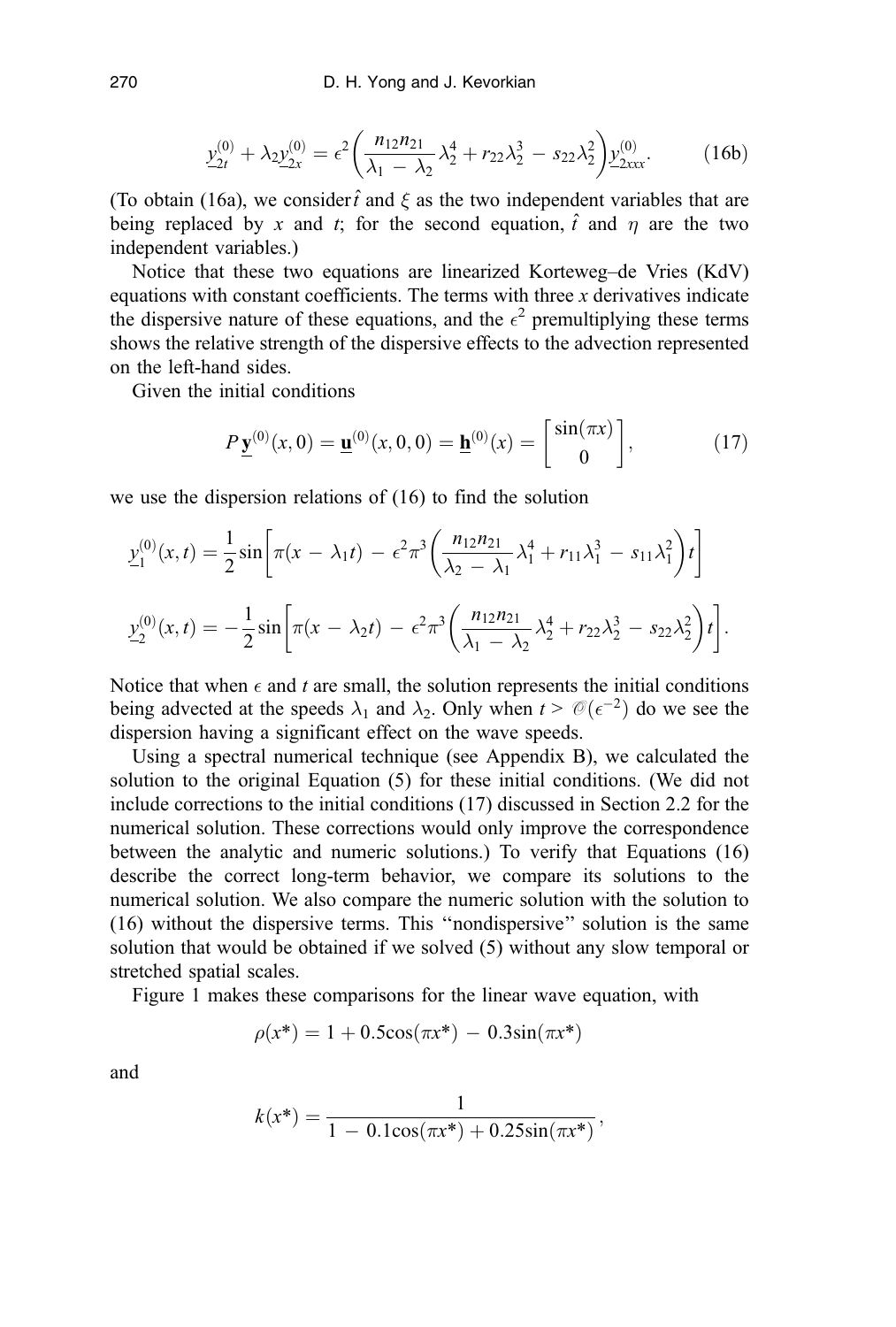

Figure 1. Numerical solution versus two analytic solutions for the linear wave equation.

and  $\epsilon$  = 0.1. Because the period of the medium is 0.2, and the period of the initial conditions is 2, the solution is itself periodic with period 2. Therefore, the solutions are only displayed between  $-1 < x < 1$ . (This periodicity also enables us to use spectral numerical techniques, which are more accurate than comparable finite difference methods.) At  $t = 150$ , we see the analytic solution without dispersion begins to deviate from the numeric solution. By  $t = 500$ , the solution is almost completely out of phase with the numeric solution. The analytic solution to (16), taking into account the dispersive term, looks very good even at  $t = 500$ . Because the wave speed in this problem is approximately one, by  $t = 500$  almost 250 complete waves have passed through the computation domain.

To summarize, we have seen that the dispersive effect of the fluctuations in  $A(x^*)$  is real, and that the multiple-scale analysis accurately describes this behavior through long-term evolution equations (consistency conditions). If we continue our analysis to higher orders of  $\epsilon$ , we can determine more accurate long-term evolution equations.

3.1.6. Solving the homogenized equations for an initial-boundary value problem. Now, we turn our attention to the initial-boundary value problem for (5) to demonstrate the difficulty of the missing boundary conditions. Suppose that our solution domain is the quarter space  $x > 0$  and  $t > 0$ . Because one eigenvalue of  $A(x^*)$  is always positive, and the other is always negative, we can only specify one boundary condition at  $x = 0$  (because it is a space-like arc):

$$
u_1(0,t;\epsilon) = g(t;\epsilon) = g^{(0)}(t) + \mathcal{O}(\epsilon) \quad \text{for} \quad t > 0. \quad (18)
$$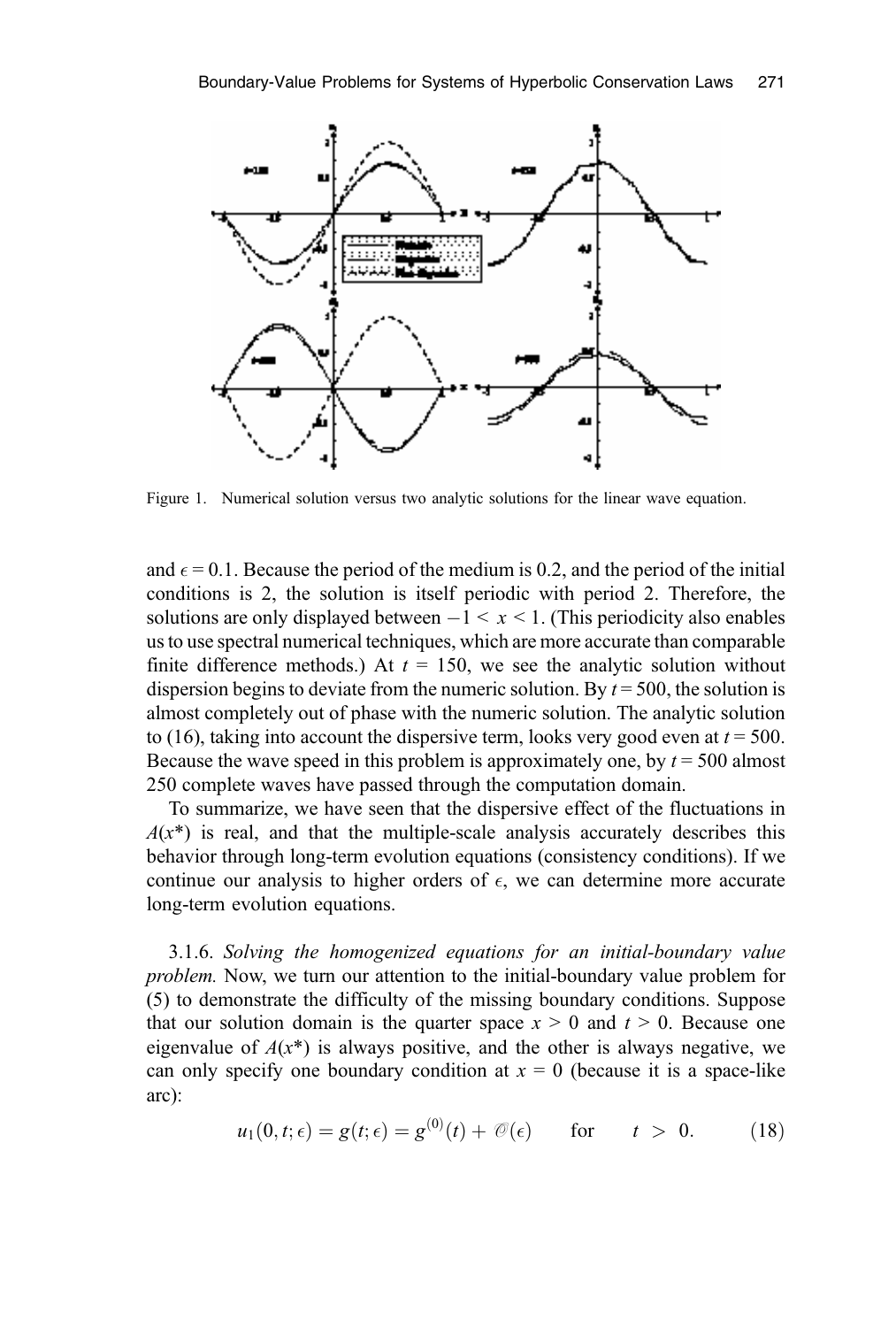Also, let us prescribe the initial conditions

$$
\mathbf{u}(x,0) = \underline{\mathbf{h}}^{(0)}(x) + \epsilon \mathbf{h}^{(1)}(x,x^*) + \dots \quad \text{for} \quad x > 0. \tag{19}
$$

Now, we try to solve the consistency conditions (16) to demonstrate the difficulty of missing boundary conditions. What sorts of initial and boundary conditions are needed to solve these equations, and how many conditions do we have?

One way to figure out what conditions are needed to solve (16) is to use a Laplace transform in  $t$  to turn these partial differential equations into a pair of third-order, constant coefficient, linear ordinary differential equations (ODEs). We can write these two ODEs in the generic form

$$
sY - f(x) + \lambda Y_x = \mu Y_{xxx},
$$

where  $Y(x; s)$  is the Laplace transform of either  $y_1^{(0)}$  or  $y_2^{(0)}$ , and s is the transformed variable, which must range from  $\alpha - i\infty$  to  $\alpha + i\infty$ . (Choose  $\alpha$  so that the integration contour is to the right of all singularities in the complex plane.) Because there is one derivative in time, we need one initial condition for each  $y_i^{(0)}$ . The characteristic equation for this ordinary differential equation has three roots. If we require that the solution remains bounded as  $x \to \infty$ , then we need as many boundary conditions at  $x = 0$  as the number of roots with nonpositive real part for the given range of s. We eliminate the possibility of all three roots having positive real part, because this would lead to the trivial solution. The two partial differential equations (16) may require different numbers of boundary conditions at  $x = 0$ , but each requires at least one.

Now, let us examine what conditions are available to solve (16). First, the initial condition (19) provides us with

$$
\underline{\mathbf{y}}^{(0)}(x,0) = P^{-1}\underline{\mathbf{u}}^{(0)}(x,0) = P^{-1}\underline{\mathbf{h}}^{(0)}(x)
$$

for  $x > 0$ , which is precisely what we need. Next, the boundary condition (18) gives

$$
\underline{u}_1^{(0)}(0,t) = p_{11}\underline{y}_1^{(0)}(0,t) + p_{12}\underline{y}_2^{(0)}(0,t) = g^{(0)}(t)
$$

for  $t > 0$ . Armed with only a linear combination of the boundary conditions along  $x = 0$ , we do not have enough information to determine a unique solution to (16). Notice that this difficulty does not occur for the initial-value problem on the infinite domain  $-\infty < x < \infty$ , because there is not a boundary at  $x = 0$ , and hence, no boundary conditions to satisfy.

3.1.7. Reduced multiple-scales solution. To get around the missing boundary condition difficulty, let us revisit our assumption of which scales are present in the expansion of  $\mathbf{u}(x,t;\epsilon)$ . Practically speaking, we use slow temporal or stretched spatial scales to avoid secular terms in our asymptotic expansion, because secular terms limit the region of validity of our solution. Adding these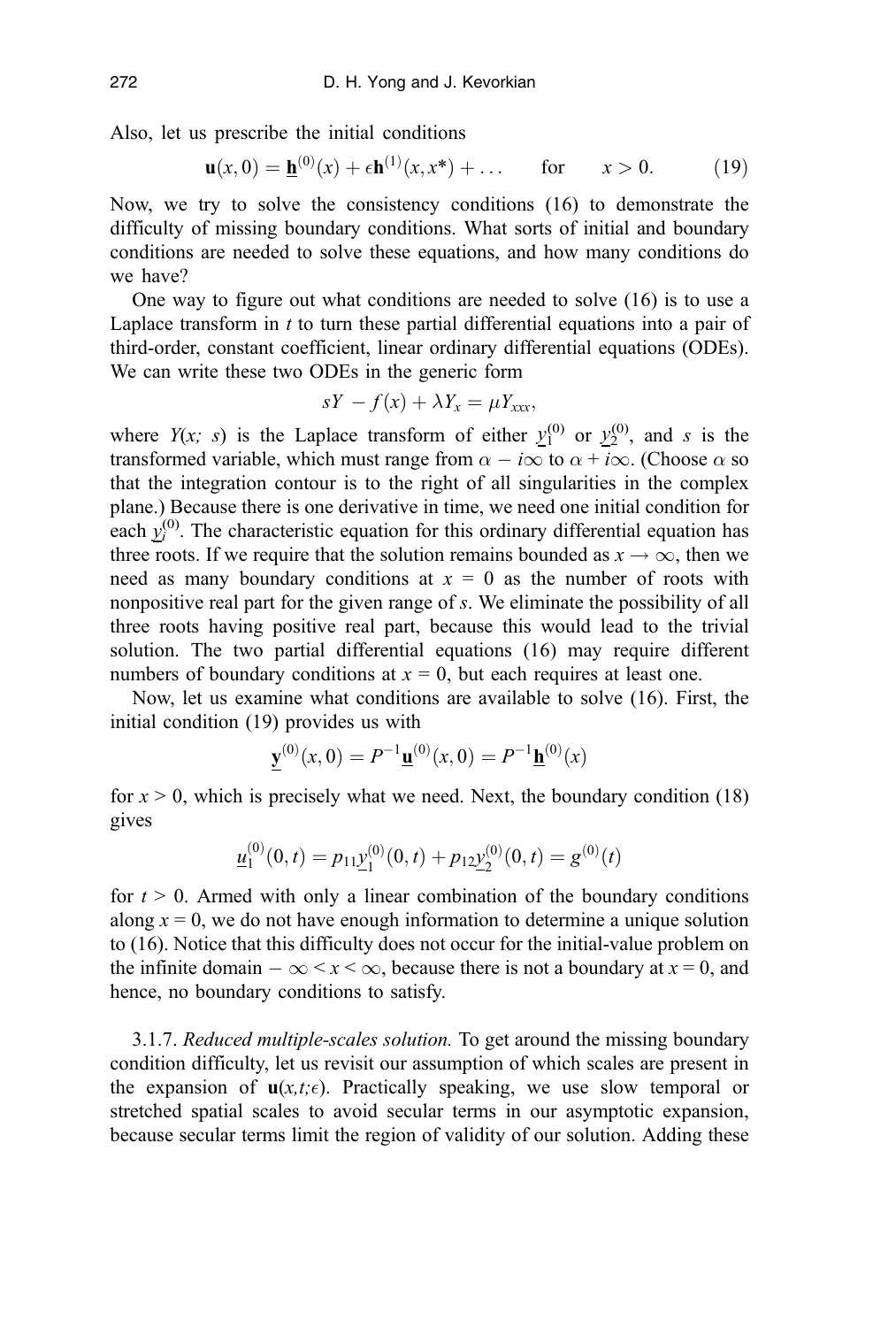slow scales gives us the freedom to eliminate potentially secular terms by enforcing consistency conditions. However, at the moment, we are unable to solve these consistency conditions because of a lack of boundary information. Without slow temporal or stretched spatial scales, we cannot avoid secular terms, but at least a solution valid in the near field can be found. From this nearfield solution we can extract the ''missing'' boundary conditions that we need to solve the consistency conditions.

Let us illustrate this procedure for (5). We re-expand the state variables using the reduced set of scales,  $x^*$ , x, and t:

$$
\mathbf{u}(x,t;\epsilon) = \mathbf{\underline{r}}^{(0)}(x,t) + \epsilon \mathbf{r}^{(1)}(x,x^*,t) + \dots
$$

We use  $\mathbf{r}^{(i)}$  instead of  $\mathbf{u}^{(i)}$  to avoid confusion with the previous multiple-scale expansion of  $u(x,t;\epsilon)$ . It is unnecessary to repeat the work of obtaining the equations for each order of  $\epsilon$ , because the only change is that there are no derivatives with respect to any slow temporal scales. Notice that by writing  $\mathbf{r}^{(0)}(x,t)$  instead of  $\mathbf{r}^{(0)}(x,x^*,t)$  in our new expansion, we have skipped the step of using the  $\mathcal{O}(\epsilon^{-1})$  system to eliminate the x\*-dependence of the leading-order solution.

Following the steps outlined in Section 3.1.2, we define the characteristic independent variables  $\xi = x - \lambda_1 t$  and  $\eta = x - \lambda_2 t$ , along with the characteristic dependent variables  $\mathbf{r}^{(0)}(x, t) = P\mathbf{s}^{(0)}(\xi, \eta)$ . As in Section 3.1.5, the governing equations for  $\underline{s}^{(0)}$  are  $\underline{s}_{1\eta}^{(0)} = 0$  and  $\underline{s}_{2\xi}^{(0)} = 0$ , which imply that

$$
\underline{\mathbf{s}}^{(0)}(\xi,\eta) = \begin{bmatrix} \underline{s}_1^{(0)}(\xi) \\ \underline{s}_2^{(0)}(\eta) \end{bmatrix}.
$$

In contrast to the analysis of the previous section,  $\underline{s}^{(0)}$  can be completely determined at this stage, because we do not allow it to depend on  $\hat{t}$ . Using the  $\mathcal{O}(1)$  initial conditions from (19),

$$
\underline{\mathbf{s}}^{(0)}(x,x) = \begin{bmatrix} \underline{\mathbf{s}}_1^{(0)}(x) \\ \underline{\mathbf{s}}_2^{(0)}(x) \end{bmatrix} = P^{-1} \underline{\mathbf{r}}^{(0)}(x,0) = P^{-1} \underline{\mathbf{h}}^{(0)}(x) \quad \text{for} \quad x > 0.
$$

Therefore,

$$
\underline{s}_1^{(0)}(\xi) = \frac{1}{\det P} \left[ p_{22} \underline{h}_1^{(0)}(\xi) - p_{12} \underline{h}_2^{(0)}(\xi) \right] \quad \text{for} \quad \xi > 0
$$
  

$$
\underline{s}_2^{(0)}(\eta) = -\frac{1}{\det P} \left[ p_{21} \underline{h}_1^{(0)}(\eta) - p_{11} \underline{h}_2^{(0)}(\eta) \right] \quad \text{for} \quad \eta > 0.
$$

We need not worry about the determinant of  $P$  being zero, because  $P$  is nonsingular.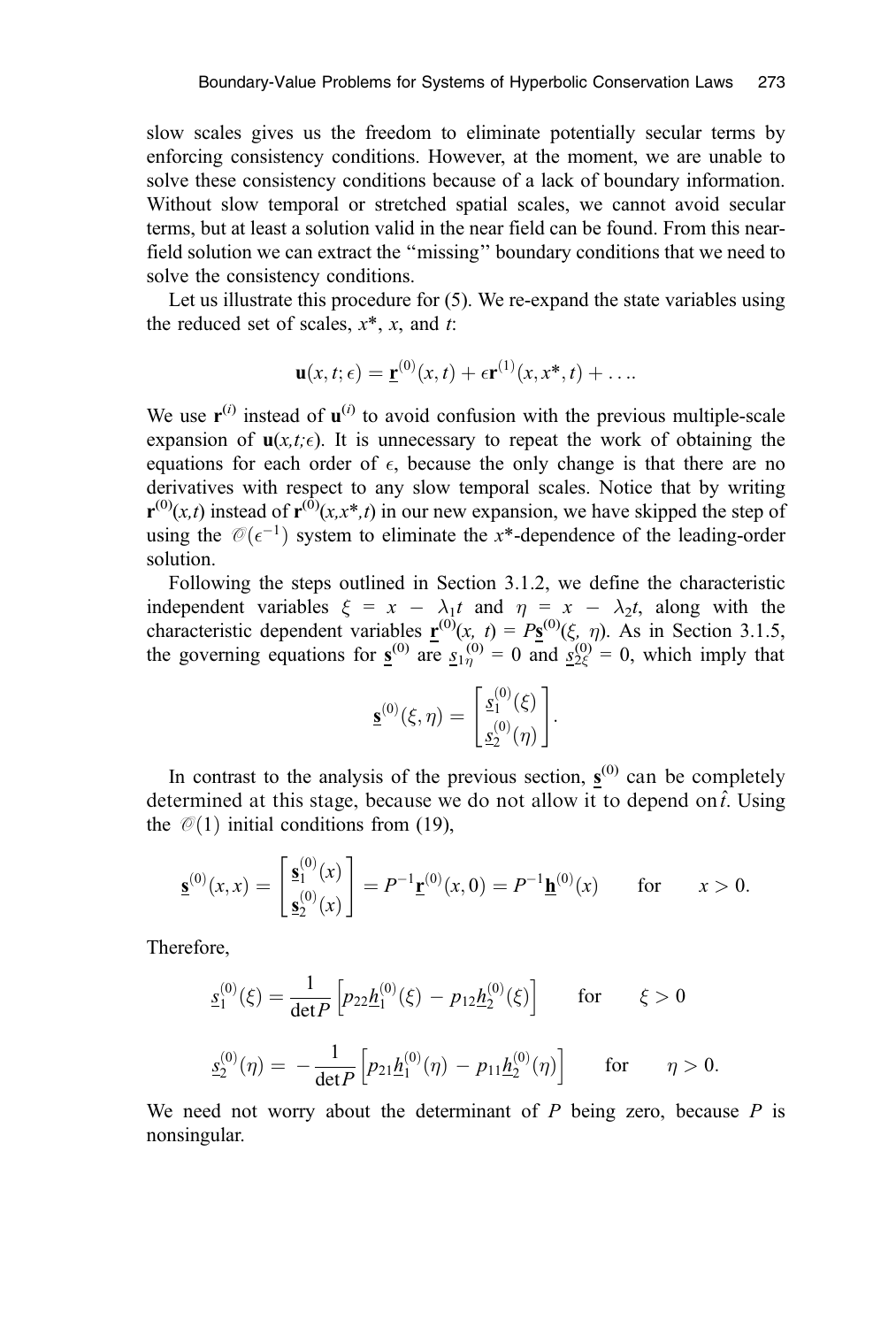Because  $\eta = x - \lambda_2 t$  and  $\lambda_2 < 0$ , the second state variable  $\underline{s}_2^{(0)}(\eta)$  propagates information to the "left" in the x-t plane. Furthermore,  $\eta$  is always positive in the solution domain so  $s_2^{(0)}(\eta)$  is completely determined. On the other hand,  $\xi = x - \lambda_1 t$  and  $\lambda_1 > 0$ , so  $\xi$  can take on positive and negative values in the solution domain. The first state variable  $s_1^{(0)}(\xi)$  propagates information to the "right" so the initial conditions only determine  $s_1^{(0)}(\xi)$  for  $\xi > 0$ . We still have to define  $s_1^{(0)}(\xi)$  for  $\xi < 0$  using the  $\mathcal{O}(1)$  boundary condition (18). Applying equation (18) gives  $g^{(0)}(t) = r_1^{(0)}(0, t) = p_{11}g_1^{(0)}(-\lambda_1 t) + p_{12}g_2^{(0)}(-\lambda_2 t)$  for  $t > 0$ . Therefore,

$$
\underline{s}_1^{(0)}(\xi) = \frac{1}{p_{11}} g^{(0)}(-\xi/\lambda_1) + \frac{p_{12}}{p_{11} \det P} \left( p_{21} \underline{h}_1^{(0)}(\xi \lambda_2/\lambda_1) - p_{11} \underline{h}_2^{(0)}(\xi \lambda_2/\lambda_1) \right)
$$
  
for  $\xi$  < 0.

We are now able to recover the ''missing'' boundary condition,

$$
\underline{r}_2^{(0)}(0,t) = \frac{p_{21}}{p_{11}} \Big[ g^{(0)}(t) - \underline{h}_1^{(0)}(-\lambda_2 t) \Big] + \underline{h}_2^{(0)}(-\lambda_2 t).
$$

If necessary, we can even calculate quantities such as  $r_2^{(0)}(0, t)$  by taking a derivative of  $\mathbf{r}^{(0)}$  with respect to x, then setting  $x = 0$ .

The only potential difficulty in the analysis above is if  $p_{11}$  vanishes. We digress briefly to show why  $p_{11}$  cannot be zero. We can show that if  $p_{11} = 0$ , then  $\alpha_{12} = 0$  as well, where  $\alpha_{ij}$  is the *i-j* entry of  $\langle A^{-1} \rangle^{-1}$ . Furthermore, by our choice of  $\lambda_1 > 0$  and  $\lambda_2 < 0$ , we can also infer that  $\alpha_{11} = \lambda_2 < 0$ . These facts imply that

$$
\underline{r}_{1t}^{(0)} + \alpha_{11} \underline{r}_{1x}^{(0)} = 0,
$$

or that the first component of the leading-order homogenized solution advects information to the left in the x-t plane with speed  $|\lambda_2|$ . That means that we cannot specify a boundary condition on the first component,  $u_1(0,t;\epsilon)$ . Therefore, we must assume  $p_{11} \neq 0$  to avoid this nonsensical result.

The procedure outlined above for recovering boundary conditions can be repeated for the equations that arise at higher orders of  $\epsilon$ . Solving the  $\mathcal{O}(\epsilon)$ system of equations using the reduced set of scales  $x^*$ , x, and t, enables us to find the missing boundary condition  $r_2^{(1)}(0,0,t)$ . This process will not be demonstrated here, because the algebra grows exponentially with each order of  $\epsilon$ . We have developed *Mathematica* notebooks that are capable of performing this tedious task to any order of  $\epsilon$ .

For example, suppose that for the linear wave Equation (4), with the specific functions

$$
\rho(x^*) = 1 + 0.5\cos(\pi x^*) - 0.3\sin(\pi x^*)
$$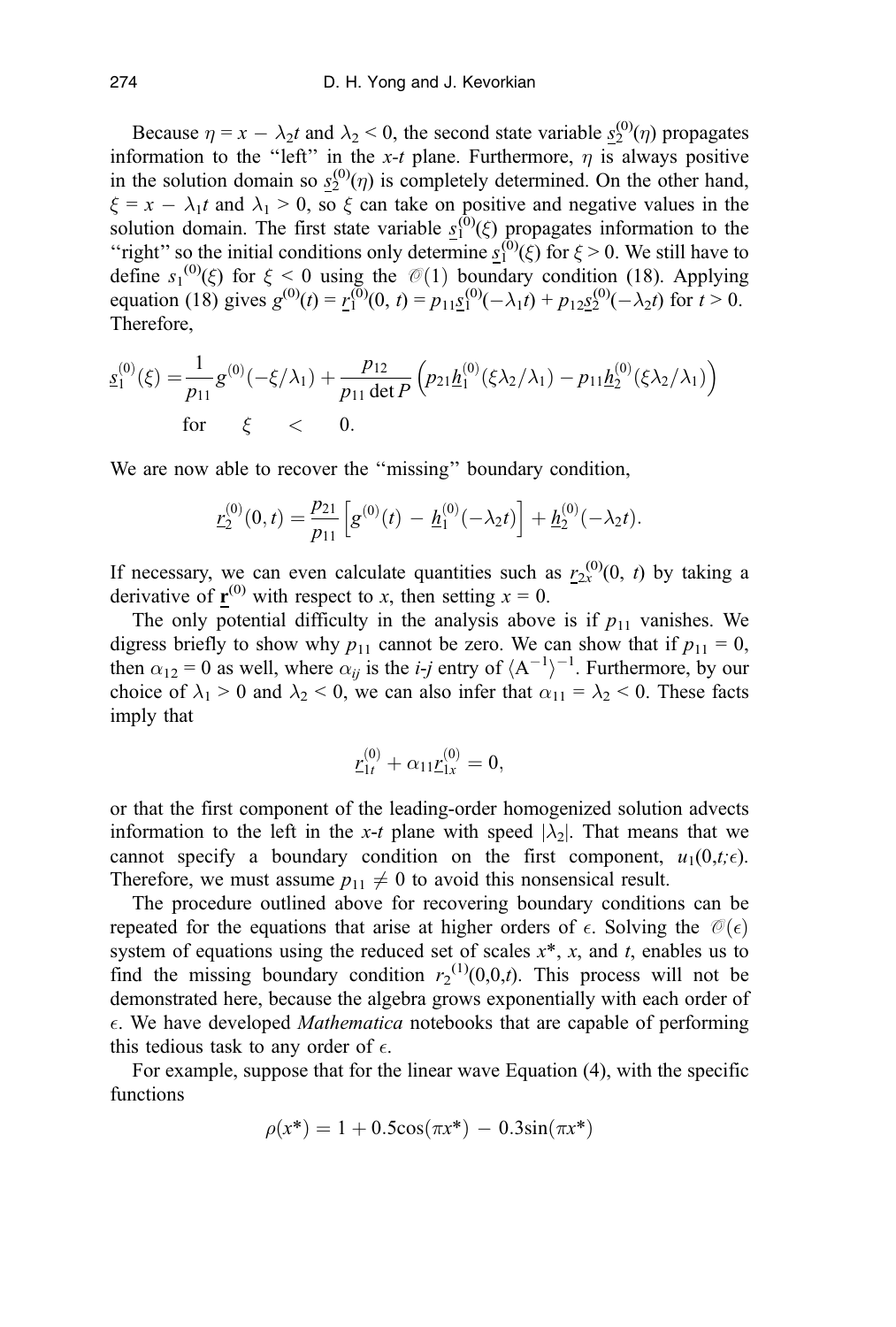and

$$
k(x^*) = \frac{1}{1 - 0.1\cos(\pi x^*) + 0.25\sin(\pi x^*)},
$$

we impose the boundary condition

$$
u_1(0, t; \epsilon) = g^{(0)}(t) = 1 - \cos t.
$$

In addition, suppose that the initial conditions are

$$
\mathbf{h}(x;\epsilon) = \begin{bmatrix} \sin \pi x \\ 0 \end{bmatrix} - \epsilon \begin{bmatrix} \cos(\pi x)[0.1\sin(\pi x^*) + 0.25\cos(\pi x^*)] \\ 0 \end{bmatrix} + \mathcal{O}(\epsilon^2),
$$

where the fluctuating parts are chosen so that the solution does not depend on  $t^* = t/\epsilon$  (see Section 2.2). Using *Mathematica*, we calculate the missing boundary condition to be

$$
u_2(0, t; \epsilon) = 1 - \cos(t) - \sin(\pi t) + \epsilon \left[ \frac{\cos(\pi t)}{4} - \frac{201 \sin t}{400 \pi} \right] + \epsilon^2 \left[ \frac{52,639 \pi t \cos(\pi t)}{320,000} + \frac{399,361 \cos t + 209,161 \pi^2 \sin(\pi t)}{320,000 \pi^2} \right] + \mathcal{O}(\epsilon^3).
$$
 (20)

Notice that the  $\mathcal{O}(\epsilon^2)$  contribution to this recovered boundary information contains a secular term proportional to  $t$ . The presence of this secular term makes the expansion valid only for t roughly less than  $\epsilon^{-1}$ . As we will see, the region of validity is, in practice, usually larger.

Because we do not have an exact solution to the original linear wave equation, we must verify (20) numerically. Using CLAWPACK, we generate a numerical approximation to the solution of the original linear wave equation (5) with  $A(x^*)$  defined in (6), and extract the values of  $u_2(0,t)$  to compare with (20). (See Appendix B for more discussion about CLAW-PACK.) Because there is no computer large enough to represent the semiinfinite solution domain  $x > 0$  using finite volumes, we limit ourselves to a finite computation domain of  $0 \le x \le L$ . The upper limit L is chosen so that a wave entering the computation domain from the right boundary does not interfere with the part of the solution that we desire. We choose  $L = 110$ , because we are interested in calculating  $u_2(0,t)$  up to  $t = 100$  and in this problem, the wave speeds are  $\pm 1$ . At  $x = 0$ , we specify  $u_1(0,t)$  using the given boundary condition, and simulate a free condition on  $u_2(0,t)$  using zero-order extrapolation. We also use zero-order extrapolation for both  $u_1$  and  $u_2$  at  $x = L$ .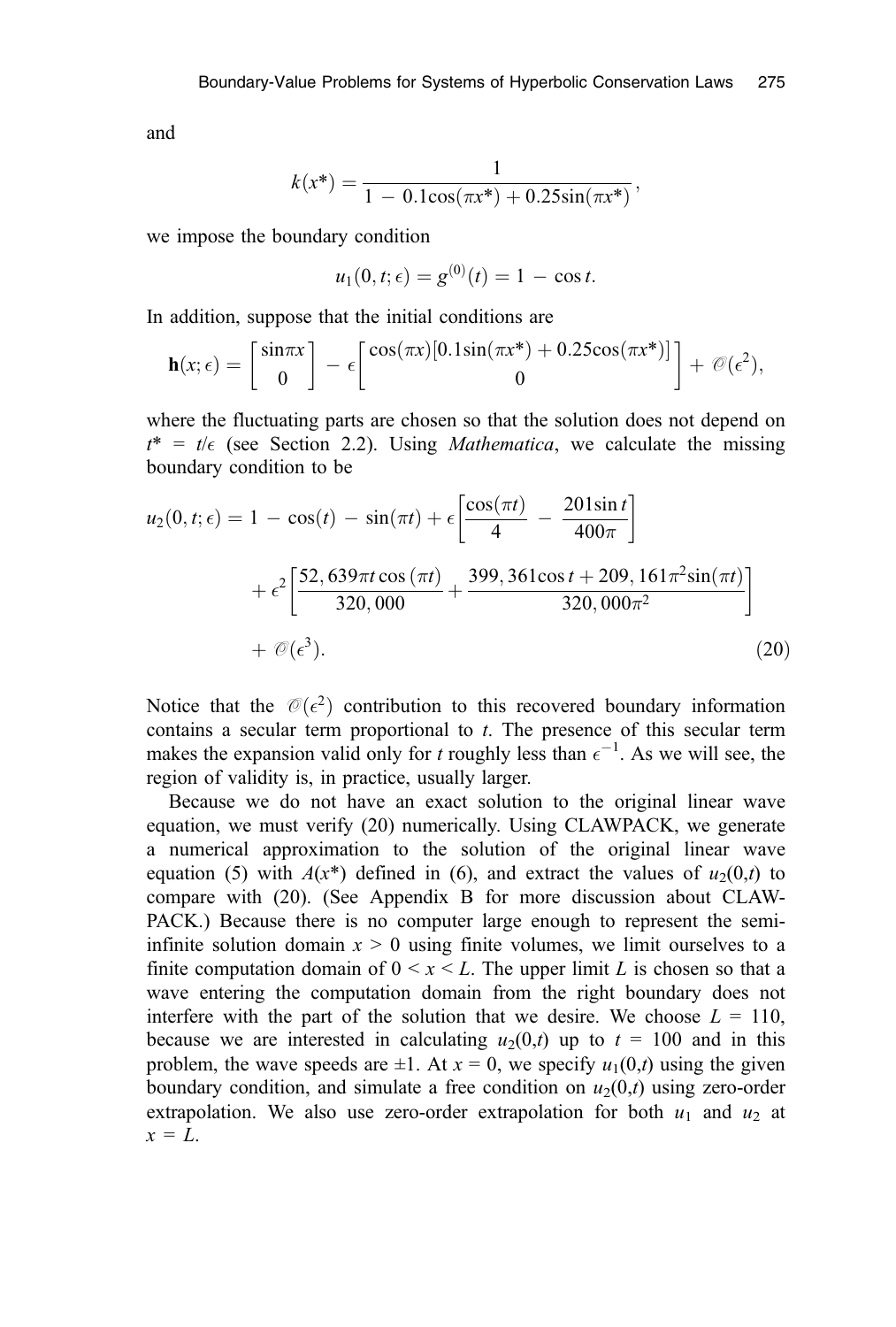For  $\epsilon$  = 0.1, we find that the leading-order term of (20) matches the numerically calculated  $u_2(0, t)$  very well for  $t < 10$ . As t gets larger, we must take into account the higher-order corrections in (20) to get a better correspondence. Figure 2 compares the analytically recovered boundary information against the numeric solution for  $75 < t < 100$ . In pane (a), we compare the numeric solution with the  $\mathcal{O}(1)$  and  $\mathcal{O}(\epsilon)$  terms of (20) only; in pane (b), we include all terms displayed in (20). Notice that without the  $\mathcal{O}(\epsilon^2)$  contribution, the analytic boundary information does not quite match the numeric solution. The contribution is, therefore, useful for  $t < 100$ , although it introduces a secular term.

A convincing way to verify that an expansion is asymptotically correct is to plot the absolute error of the expansion against  $\epsilon$  using logarithmic scales [10]. The slope of the resulting line indicates the rate of convergence of the asymptotic solution to the numeric solution as  $\epsilon \to 0$ . Figure 3 shows the absolute error of the analytically recovered boundary information (20), with different terms of the asymptotic expansion included. The absolute error is measured using the discretized version of the integral

error = 
$$
\int_0^T \left| u_2^{(n)}(0,t) - u_2^{(a)}(0,t) \right| dt
$$
,



Figure 2. Numeric verification of the recovered boundary information for an initial boundary value problem for the linear wave equation.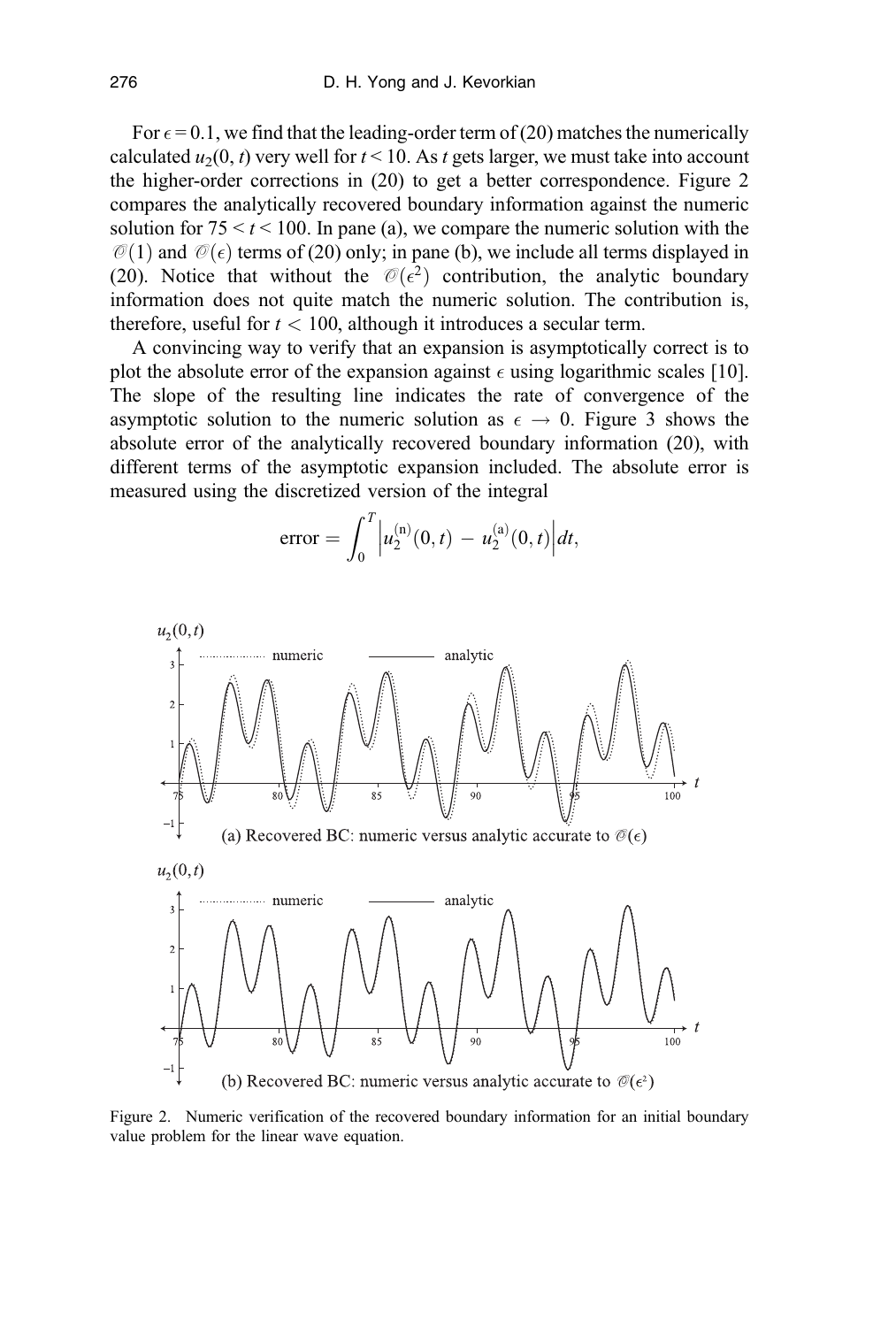

Figure 3. Rate of convergence of analytic recovered boundary information for an initial boundary value problem for the linear wave equation.

where  $u^{(n)}$  is the numeric solution, and  $u^{(a)}$  is the analytic expression that we are observing. Ideally, we would compare the asymptotic expansion against the exact solution, but because an exact solution is not available, we must make do with a numerically calculated solution. Again, we use CLAWPACK for our numeric solution, but this time with a spatial domain of  $0 \le x \le 60$  and a spatial step size of 0.002. We, then, sample the boundary information,  $u_2(0,t)$ , in the range  $0 < t < 50$  using 2,000 points.

Figure 3 shows a surprising result. Keeping only the leading order term in (20), we would normally expect the truncated error to be  $\mathcal{O}(\epsilon)$  as  $\epsilon \to 0$ . However, we see that the absolute error of the leading-order term is much smaller and actually behaves more like  $\epsilon^2$  as  $\epsilon \to 0$ . This finding does not invalidate the asymptotic correctness of (20); on the contrary, it just means that the leadingorder term is more accurate than expected. Similarly, we see that the asymptotic expansion including the  $\mathcal{O}(\epsilon^2)$  contribution converges to the true solution slightly faster than  $\epsilon^3$  as  $\epsilon \to 0$ , which we would normally expect. The asymptotic expansion including up to the  $\mathcal{O}(\epsilon)$  contribution only and the expansion with contributions up to  $\mathcal{O}(\epsilon^3)$  (not shown) converge close to their expected rates.

Now, let us also recover the missing boundary conditions for a case in which the initial conditions are zero (a signaling problem). We impose the same boundary condition

$$
u_1(0,t;\epsilon) = g^{(0)}(t) = 1 - \cos t,
$$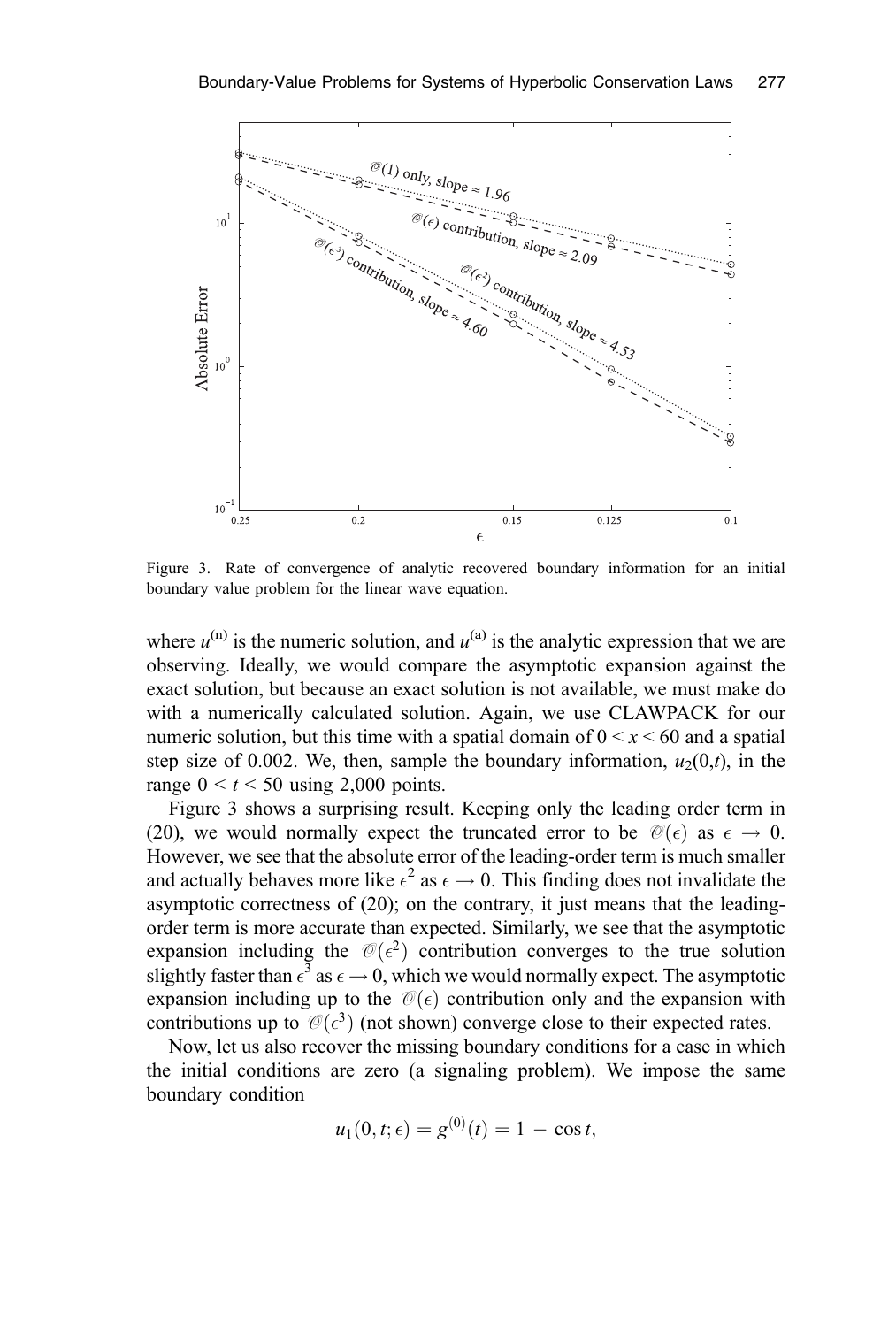but instead, specify that  $\mathbf{u}(x,0;\epsilon) = \mathbf{0}$ . Under these conditions, we calculate the missing boundary condition to be

$$
u_2(0, t; \epsilon) = 1 - \cos t - \epsilon \frac{201 \sin t}{400 \pi} + \epsilon^2 \frac{399, 361 \cos t}{320, 000 \pi^2} + \mathcal{O}(\epsilon^3). \tag{21}
$$

When we compare (21) to the recovered boundary information with nonzero initial conditions (20), we see that there are no secular terms in the recovered boundary information for the signaling problem.

Figure 4a shows the analytically recovered boundary information in (21) against its numeric counterpart, calculated solution using  $\epsilon = 0.2$  and a spatial step size of 0.0005 for  $0 \le t \le 20$ . (We used  $0 \le x \le 25$  as our computational domain.) Displayed in this manner, the numeric and analytic  $u_2(0,t)$  are indistinguishable. Figure 4b shows that the  $\mathcal{O}(\epsilon^2)$  contribution to the recovered boundary condition does, indeed, increase its accuracy.

Once again, we compare the recovered boundary information (21) against the numeric solution for various  $\epsilon$  and plot the absolute error versus  $\epsilon$  using a logarithmic scale. Figure 5 shows that the leading-order term of (21) by itself converges to the true boundary information like  $\epsilon$  as  $\epsilon \to 0$ , as expected.



Figure 4. Numeric verification of the recovered boundary information for a signaling problem for the linear wave equation.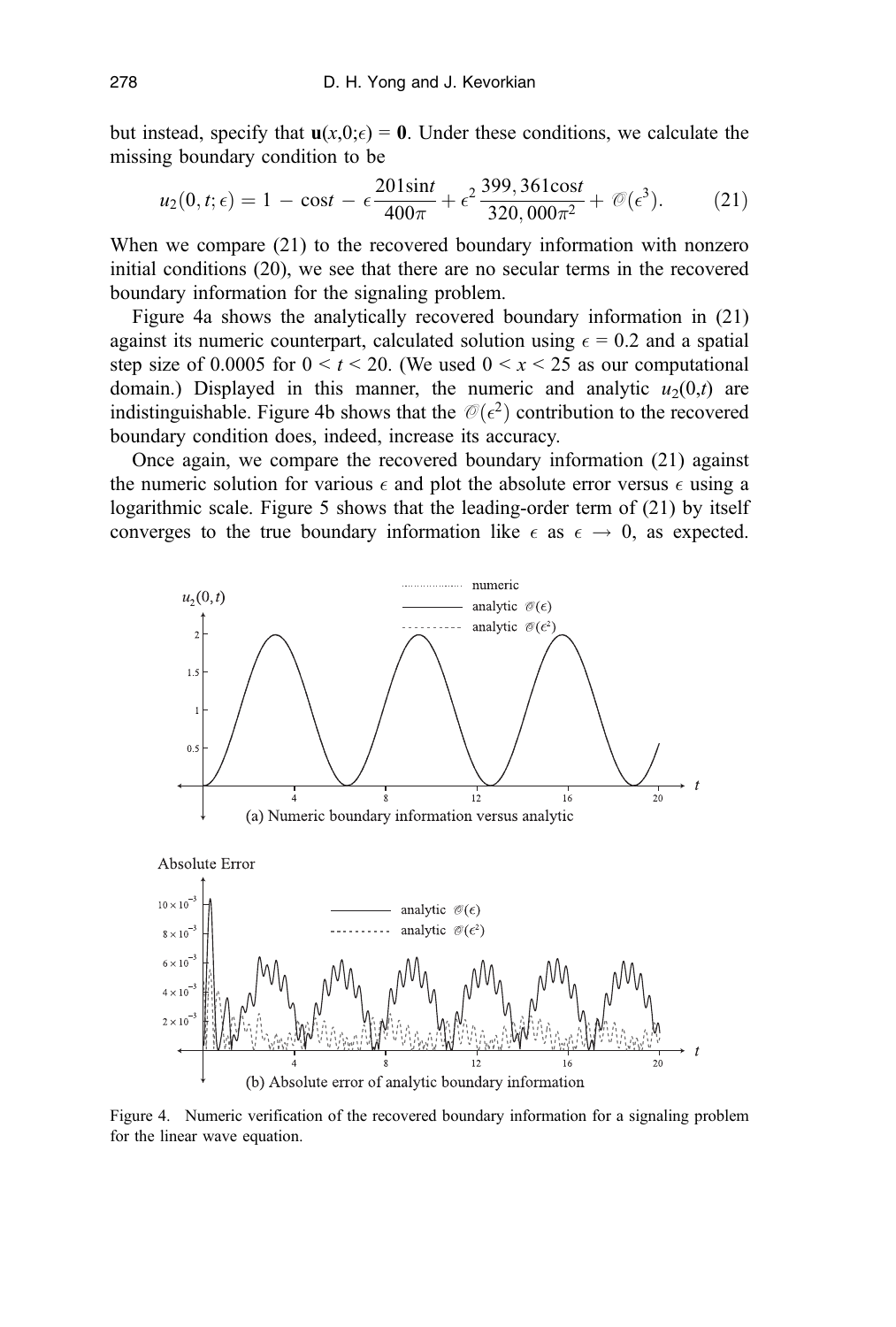

Figure 5. Rate of convergence of analytic recovered boundary information for a signaling problem for the linear wave equation.

Adding the  $\mathcal{O}(\epsilon)$  contribution in (21) accelerates this convergence to  $\epsilon^2$  as  $\epsilon \to 0$ . We were unable to verify this latter result for the same range of  $\epsilon$ , because the numeric calculation reached its limit of accuracy for our chosen spatial step size. As a result, we were also unable to verify that including higher-order terms in (21) improved the agreement between the analytic and numeric solutions. Reducing the spatial step size would enable us to verify these claims (because it would increase the over-all accuracy of the numerical method and better resolve the fluctuations of the  $A(x^*)$  matrix), but it would also increase computation time.

Now that we have seen how to use a reduced set of multiple scales to recover boundary information that is asymptotically correct, we turn to the most striking feature of (20): the presence of secular terms proportional to t. What is the mechanism that causes these secular terms to appear in the recovered boundary information? By neglecting slow temporal and stretched spatial scales, secular terms (proportional to  $x$  and  $t$ ) will arise in the solution. Therefore, it is not surprising that secular terms proportional to  $t$  may remain after we substitute  $x = 0$ .

What is more interesting is why the secular terms go away when the initial conditions are zero. Using Mathematica, we have calculated the recovered boundary information to high orders of  $\epsilon$ . For the linear wave equation (4), there is only one way for the boundary information to be free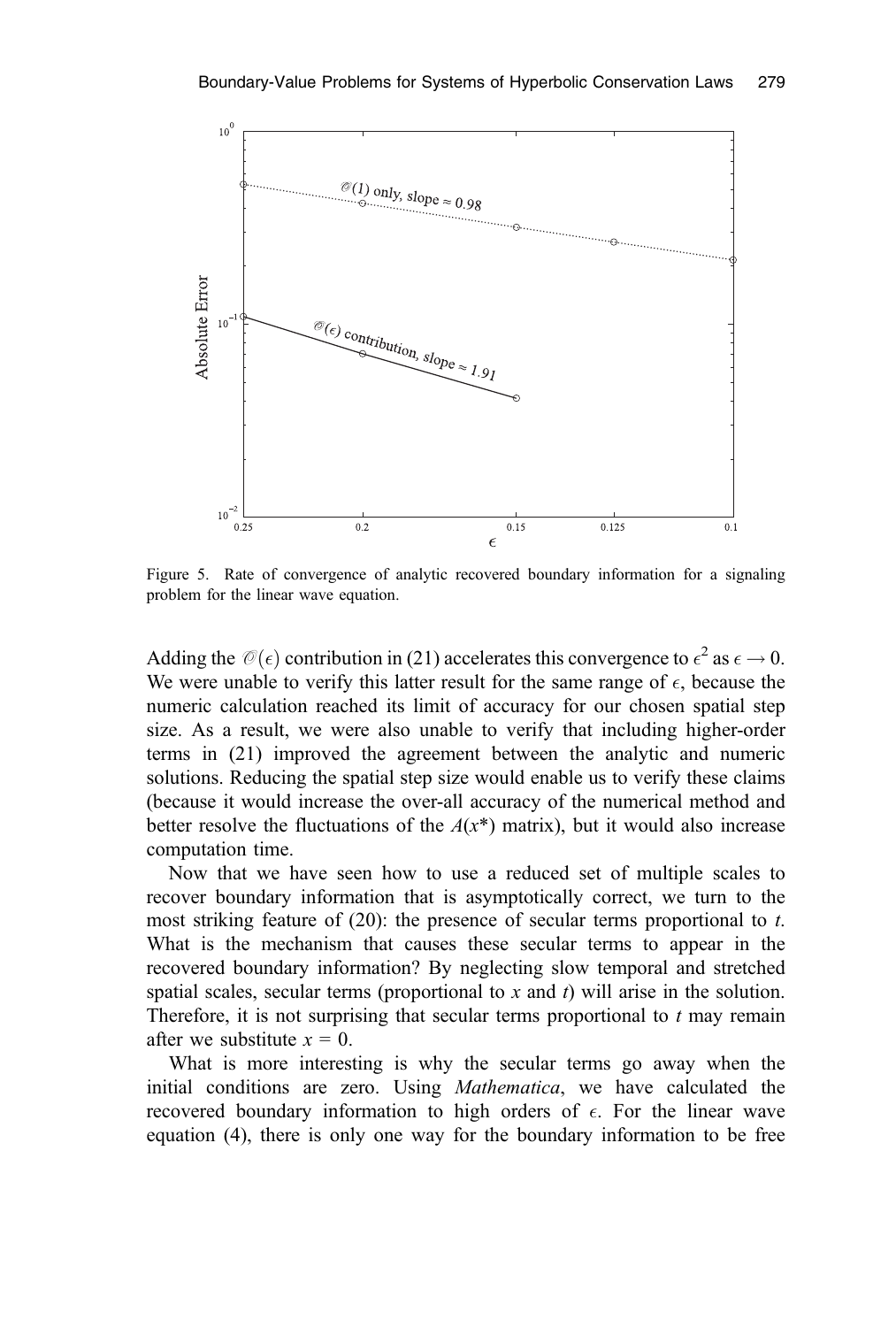of secular terms. For convenience, let us normalize  $\rho(x^*)$  and  $k(x^*)$  so that  $\langle \rho \rangle = \langle 1/k \rangle = 1$ , so the wave speeds are  $\lambda_{1,2} = \pm 1$ . In this case, only if  $h_1^{(0)}(x) = h_2^{(0)}(x)$  for all  $x > 0$  will the recovered boundary information be free of secular terms.

If we return to the reduced multiple-scale analysis introduced in this section, we see that the leading-order behavior of the solution is  $\mathbf{r}^{(0)}(x, t) = P\mathbf{s}^{(0)}(\xi, \eta)$ , where  $s_1^{(0)} = s_1^{(0)}(\xi)$ , and  $s_2^{(0)} = s_2^{(0)}(\eta)$  are the characteristic dependent variables, and  $\xi = x - t$  and  $\eta = x + t$  are the characteristic independent variables. Because of our choice of variables,  $s_1^{(0)}$  represents a wave traveling to the "right" in the x-t plane, and  $s_2^{(0)}$  represents a wave traveling to the "left." With  $\rho$  and k normalized,  $s_2^{(0)}(\eta) = h_2^{(0)}(\eta) - h_1^{(0)}(\eta)$  for all  $\eta > 0$ , so if  $h_1^{(0)}(x) = h_2^{(0)}(x)$  then  $s_2^{(0)} = 0$ . Therefore, we see that the recovered boundary information is free of secular terms only when the wave traveling to the left in the x-t plane is identically zero.

Why would the recovered boundary information be free of secular terms when the initial conditions are such that the left-going wave vanishes? The reason is that without the slow and stretched scales, the multiple-scale analysis produces a solution that models advection only. This purely advected solution is only accurate for small t, because the true long-term behavior of the solution includes dispersion and other higher-order effects. The recovered boundary information is the result of the interaction between the partial differential equation, the given boundary condition, and the left-going wave hitting the boundary. If the leftgoing wave is nonzero, the recovered boundary information will become inaccurate for large t. Therefore, the presence of secular terms is merely a sign that the recovered boundary information cannot be trusted for large t. Neglecting these secular terms not only makes the recovered boundary information less accurate (as in the example initial-boundary value problem in this section), it also gives the false impression that the recovered boundary information can be used for large t. However, the reader should keep in mind that for the signaling problem (initial conditions equal to zero), the left-going wave is zero, and the recovered boundary information will have no secular terms. We take advantage of this fact in the next section.

3.1.8. Multiple-scales solution revisited. Now armed with the recovered boundary information, we can return to solving the consistency conditions (16). A general solution to these equations would be very complicated, so we demonstrate the solution procedure for the linear wave equation with

$$
\rho(x^*) = 1 + 0.5\cos(\pi x^*) - 0.3\sin(\pi x^*)
$$

and

$$
k(x^*) = \frac{1}{1 - 0.1\cos(\pi x^*) + 0.25\sin(\pi x^*)},
$$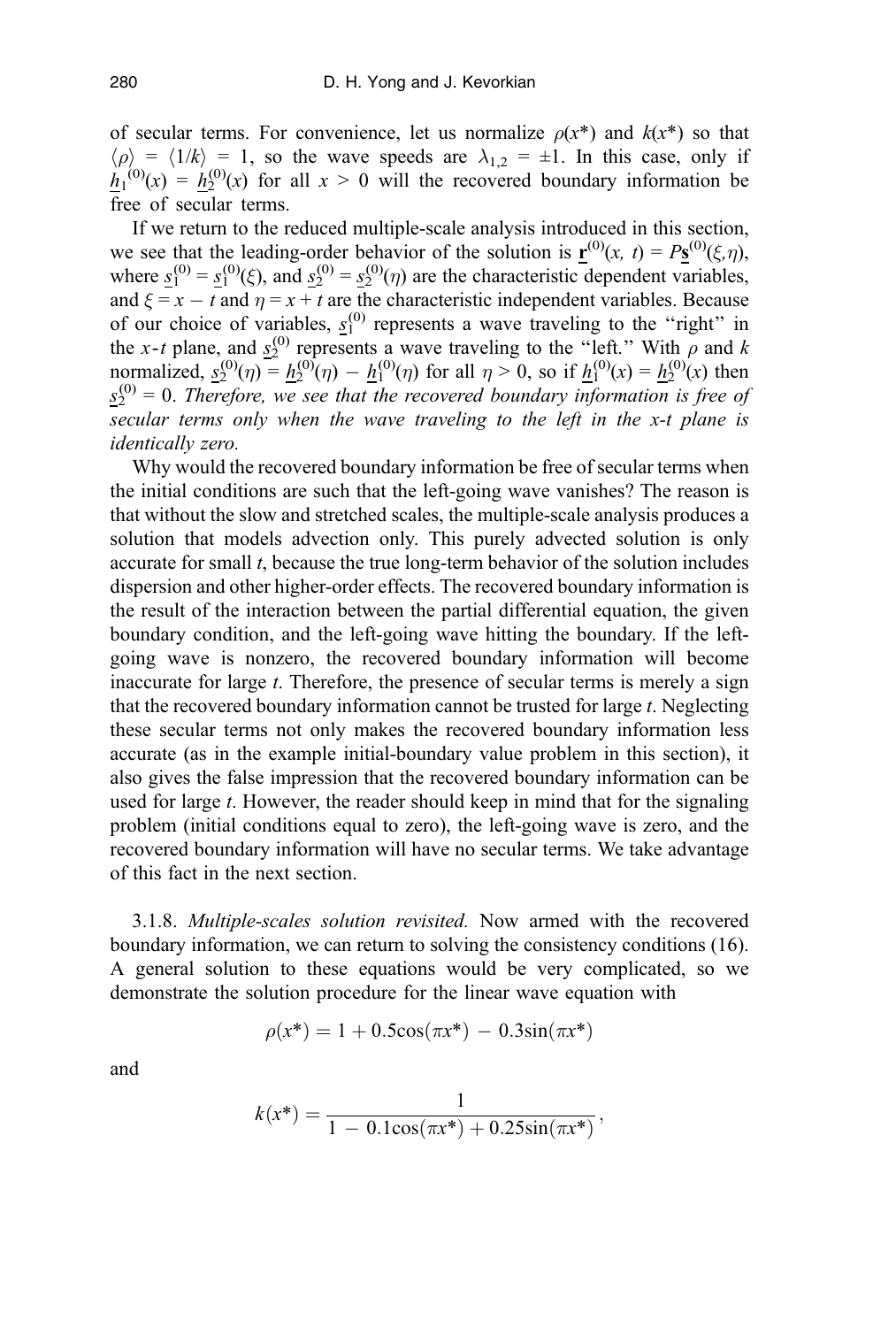the initial conditions

$$
\mathbf{u}(x,0;\epsilon) = P^{-1}\underline{\mathbf{h}}^{(0)} + \mathcal{O}(\epsilon) = \begin{bmatrix} \frac{1}{2}\sin(\pi x) \\ -\frac{1}{2}\sin(\pi x) \end{bmatrix} + \mathcal{O}(\epsilon),
$$

and the boundary information

$$
u_1(0,t;\epsilon)=g(t;\epsilon)=1-\cos t+\mathcal{O}(\epsilon).
$$

Because the original partial differential equation (5) is linear, we can use superposition to partition the initial-boundary value problem into two problems: an initial-value problem, and a signaling problem. Let  $\mathbf{u}(x,t;\epsilon) = \mathbf{u}^{(\lambda)}(x,t;\epsilon)$  +  $\mathbf{u}^{(B)}(x,t;\epsilon)$ , where  $\mathbf{u}^{(A)}$  and  $\mathbf{u}^{(B)}$  satisfy the same partial differential equation (5), but  $\mathbf{u}^{(A)}$  satisfies the initial-value problem in the infinite domain, and  $\mathbf{u}^{(B)}$ satisfies the signaling problem in the semi-infinite domain. Specifically,  $\mathbf{u}^{(A)}(x,0;\epsilon) = \mathbf{h}(x;\epsilon)$  on  $-\infty < x < \infty$ , while  $u_1^{(B)}(0,t;\epsilon) = g(t;\epsilon) - u_1^{(A)}(0,t;\epsilon)$ for  $t > 0$  and  $\mathbf{u}^{(B)}(x,0;\epsilon) = \mathbf{0}$  for  $x > 0$ . It does not matter how the initial conditions  $h(x;\epsilon)$  are extended for negative x, because once the solution to the initial-value problem is obtained,  $u_1^{(A)}(0,t;\epsilon)$  is subtracted from the boundary information,  $u_1^{(B)}(0,t;\epsilon)$ . The sum of  $\mathbf{u}^{(A)}$  and  $\mathbf{u}^{(B)}$  will satisfy all of the original initial and boundary conditions.

There are two reasons we want to consider a signaling problem instead of a problem with nontrivial initial and boundary conditions. The first is that we have seen that the recovered boundary conditions contain secular terms when the initial conditions are nontrivial. To maximize the region of validity of our asymptotic expansion, we should use the recovered boundary conditions for the signaling problem instead. The second reason is that solving the long-term evolution equations is much simpler with zero initial conditions.

The initial-value problem for  $\mathbf{u}^{(A)}$  has already been solved in Section 3.1.5. If we extend the initial conditions in the natural way for negative  $x$ , the solution for our particular choice of  $\epsilon = 0.1$ ,  $\rho(x^*)$  and  $k(x^*)$  is

$$
\mathbf{u}^{(A)}(x,t;\epsilon) = \frac{1}{2} \begin{bmatrix} \sin\left(\frac{31,947,361t}{32,000,000} + \pi x\right) - \sin\left(\frac{31,947,361\pi t}{32,000,000} - \pi x\right) \\ -\sin\left(\frac{31,947,361t}{32,000,000} + \pi x\right) - \sin\left(\frac{31,947,361\pi t}{32,000,000} - \pi x\right) \end{bmatrix} + \mathcal{O}(\epsilon).
$$

Now we are ready to solve the signaling problem for  $\mathbf{u}^{(B)}$ . Let  $\mathbf{u}^{(B)}(x, t; \epsilon)$  =  $P Y^{(B)}(x, t) + \mathcal{O}(\epsilon)$ , and  $Y^{(B)}$  satisfy the long-term evolution equations (16). The boundary conditions for  $\mathbf{y}^{(B)}(0,t)$  come from the recovered boundary conditions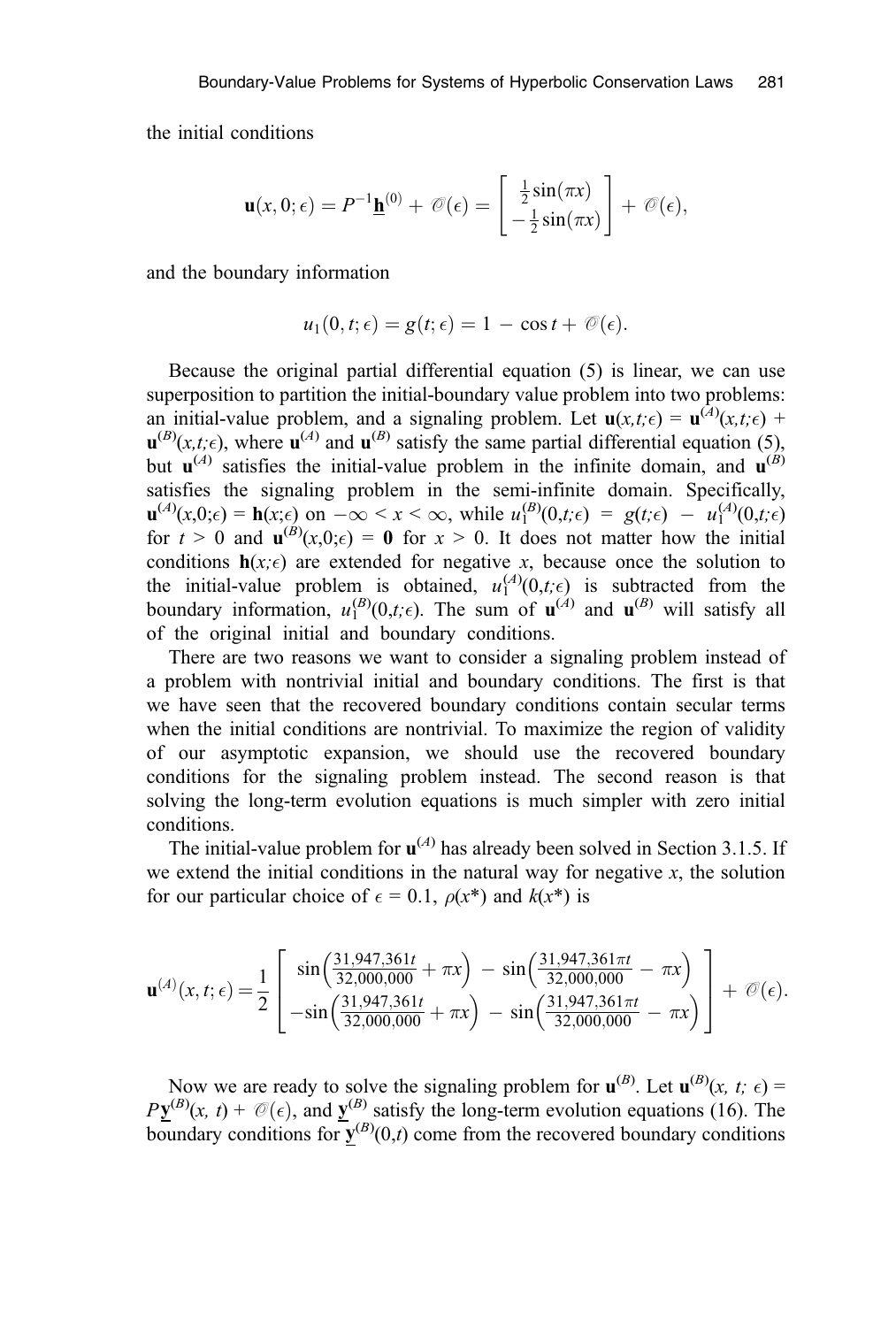for the signaling problem (21) and  $\mathbf{u}^{(A)}(0,t;\epsilon)$ :

$$
\underline{\mathbf{y}}^{(B)}(0,t) = P^{-1}\mathbf{u}^{(B)}(0,t;0) = P^{-1}\left[ \begin{array}{c} g^{(0)}(t) - u_1^A(0,t;0) \\ 1 - \left(\frac{399,361}{32,000,000\pi^2} - 1\right)\cos t - \frac{201}{4,000\pi}\sin t \end{array} \right]
$$

$$
= \left[ \begin{array}{c} 1 + \left(\frac{399,361}{64,000,000\pi^2} - 1\right)\cos t - \frac{201}{8000\pi}\sin t \\ \frac{399,361\cos t - 1,608,000\sin t}{64,000,000\pi^2} \end{array} \right].
$$

To solve for  $\underline{y}^{(B)}$ , we use a Laplace transform in t to turn the partial differential equations (16) into third-order ordinary differential equations:

$$
-\frac{52,639}{32,000,000\pi^2}\frac{d^3 \underline{Y}_1^{(B)}}{dx^3} - \frac{d \underline{Y}_1^{(B)}}{dx} - s\underline{Y}_1^{(B)} = 0
$$
 (22a)

$$
\frac{52,639}{32,000,000\pi^2}\frac{d^3 \underline{Y}_2^{(B)}}{dx^3} + \frac{d\underline{Y}_2^{(B)}}{dx} - s\underline{Y}_1^{(B)} = 0
$$
 (22b)

where

$$
\underline{Y}_i^{(B)}(x,s) = \mathscr{L}\left[\underline{y}_i^{(B)}(x,t)\right] = \int_0^\infty e^{-st} \underline{y}_i^{(B)}(x,t)dt.
$$

Using Mathematica, we have verified that only one of the three roots of the characteristic equation for  $Y_1^{(B)}$  has nonpositive real part, and two of the roots of the characteristic equation for  $Y_2^{(B)}$  have nonpositive real part. Let these roots be  $\sigma_1^{(1)}$  and  $\sigma_1^{(2)}$ ,  $\sigma_2^{(2)}$ , respectively; we do not display these roots here for brevity. We do not use the homogeneous solutions based on the roots with positive real parts, because we want the solution to remain bounded as  $x \rightarrow \infty$ . The fact that there are two roots with nonpositive real part for  $\frac{Y_2^{(B)}}{2}$ means that we need two boundary conditions to find a unique solution for  $Y_2^{(B)}$ . In the previous section, we explained how to obtain the extra information that we need,  $y_{2x}^{(B)}(0,t)$ . We do not display this recovered boundary information to save space.

Once we have recovered all the necessary boundary conditions, the solutions to the ordinary differential equations (22a) and (22b) are

$$
\underline{Y}_1^{(B)}(x,t) = \mathcal{L}\left[\underline{y}_1^{(B)}(0,t)\right] \exp\left(\sigma_1^{(1)}x\right)
$$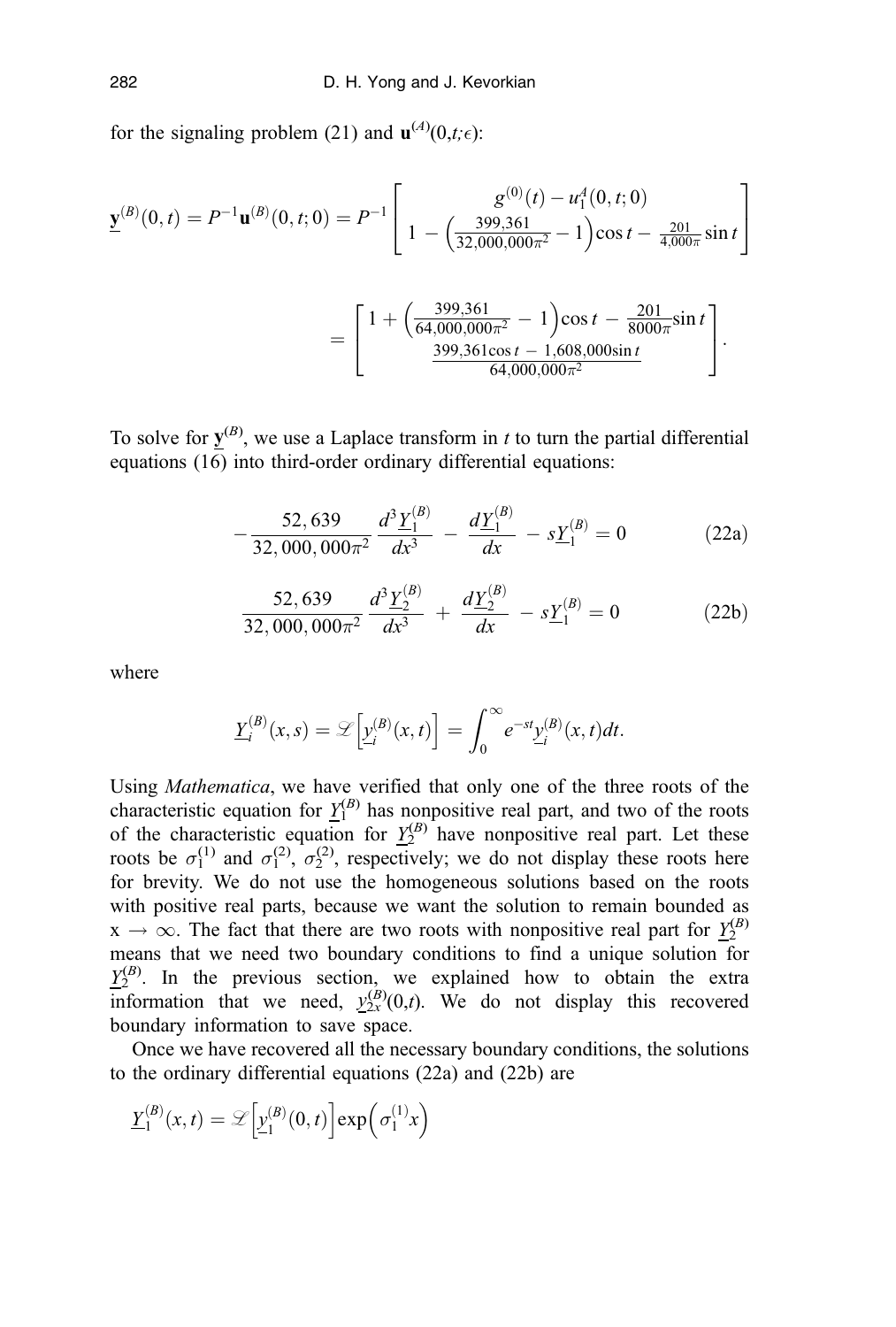$$
\underline{Y}_2^{(B)}(x,t) = \mathcal{L}\left[\underline{y}_2^{(B)}(0,t)\right] \frac{\sigma_1^{(2)} \exp\left(\sigma_2^{(2)}x\right) - \sigma_2^{(2)} \exp\left(\sigma_1^{(2)}x\right)}{\sigma_1^{(2)} - \sigma_2^{(2)}} + \mathcal{L}\left[\underline{y}_{2x}^{(B)}(0,t)\right] \frac{\exp\left(\sigma_1^{(2)}x\right) - \exp\left(\sigma_2^{(2)}x\right)}{\sigma_1^{(2)} - \sigma_2^{(2)}}.
$$

The difficult part is now the inversion of these expressions. Because the roots  $\sigma_1^{(1)}$ ,  $\sigma_1^{(2)}$ , and  $\sigma_2^{(2)}$  involve cube and square roots of s, the calculation of the Laplace inverse involves branch cuts. As a result, the inversion integrals cannot be expressed in closed form and must be approximated either analytically or numerically.

One way to make progress with an analytic approximation is to use residue calculus and Watson's lemma (see Section 2.1 and Chapter 4 of [11]). In particular, we use the result that if  $F(s)$  has a branch point at  $s_0$  and can be expressed there as

$$
F(s) = (s - s_0)^{\gamma} \sum_{n=0}^{\infty} a_n (s - s_0)^n
$$

with  $a_0 \neq 0$  and  $\gamma > -1$ , then

$$
\mathcal{L}^{-1}[F(s)] = \frac{1}{2\pi i} \int_{\alpha - i\infty}^{\alpha + i\infty} F(s)e^{ts}ds \approx -\frac{e^{ts_0}\sin(\gamma\pi)}{\pi t^{\gamma + 1}} \sum_{n=0}^{\infty} a_n (-1)^n t^{-n}
$$

$$
\times \Gamma(\gamma + n + 1)
$$

as  $t \to \infty$ . In many cases, the dominant term of this asymptotic expansion is sufficient for large  $t$ .

We locate and expand about the branch points of  $Y_1^{(B)}$  and  $Y_2^{(B)}$ . Residue calculus and the dominant term of the branch point expansion give

$$
\underline{y}_{1}^{(B)}(x,t) \approx 1 - 0.999368 \cos(t - 1.00017x) - .00799754 \sin(1 - 1.00017x) \n+ xt^{-3/2} [6.81765 \times 10^{-5} \cos(29.8139t - 44.7209x) \n- 2.01145 \times 10^{-5} \sin(29.8193t - 44.7209x)] \tag{23}
$$

Note that the first two terms of (23) are the most significant and that they model the advection of the boundary information,  $y_1^{(B)}(0,t)$ , with a small amount of dispersion. We do not show  $y_2^{(B)}$ , because it is too long. The coefficients in the expansions of  $\underline{Y_1}^{(B)}$  and  $\underline{Y_2}^{(B)}$  about its branch points involve increasing powers of x, because we are essentially seeking expansions of  $exp(\sigma x)$ . If x is large, and the real part of  $\sigma$  is negative, the power series expansion of exp( $\sigma x$ ) requires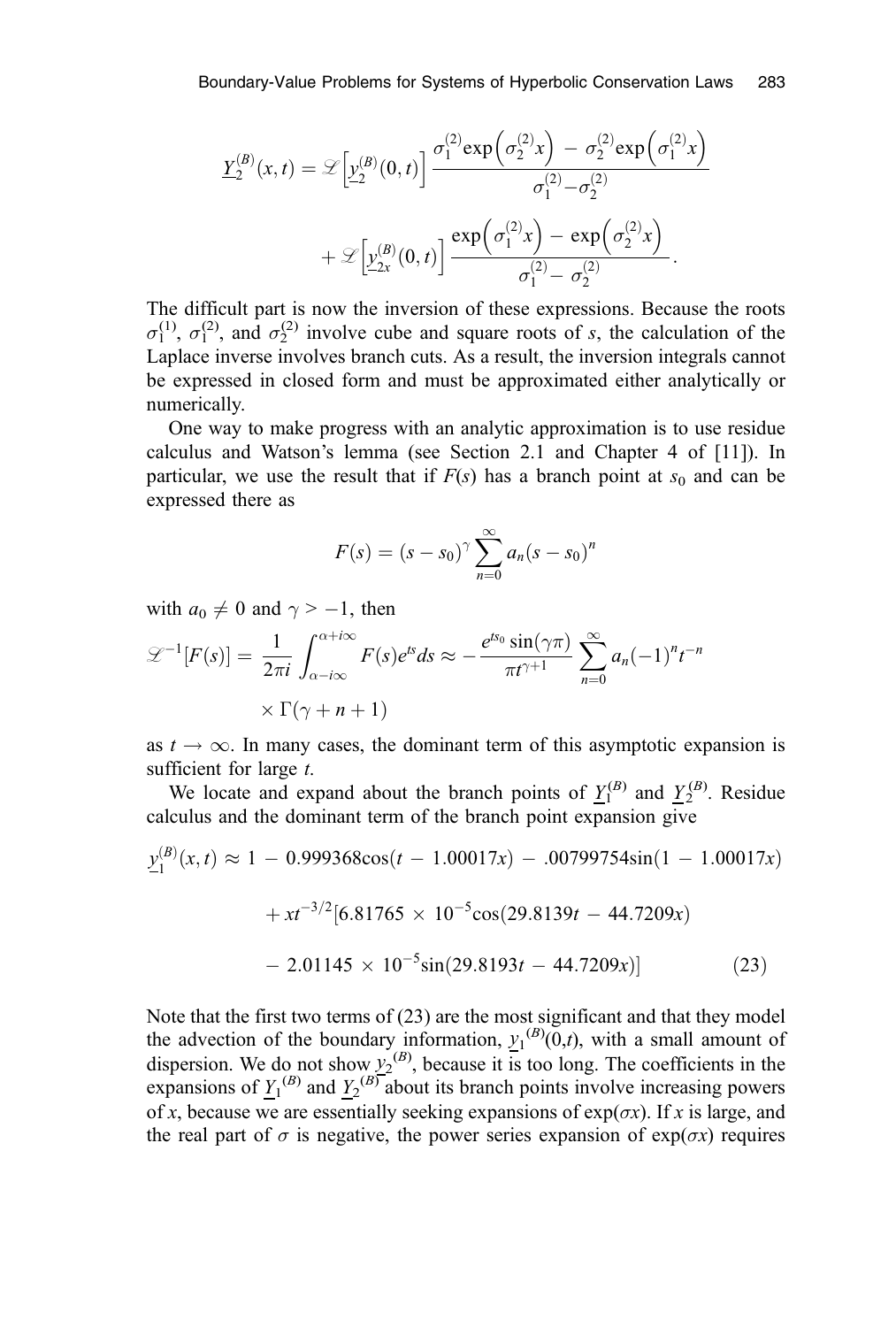many terms before the series begins to converge. This means that the approximation given above is only valid for large  $t$  and small  $x$ .

3.1.9. Summary and discussion. We have seen that the cumulative (longterm) effects of the  $x^*$ -scale fluctuations in the linear wave equation only appear on the  $\hat{t} = \epsilon^2 t$  scale. This fact is a direct consequence of the diagonal entries of  $\mathcal{N}$  being zero, and it implies that the long-term evolution of the solution does not include diffusion.

We believe that it is more than coincidence that diffusion should be absent for solutions to remain bounded. The reader should keep in mind that the dependent variables u come from a perturbation to a steady-state solution for an arbitrary conservation law. Therefore, if u grows in time, its corresponding steady-state solution is unstable. We believe that for all physically realistic situations in which the steady-state solution is stable (implying that **u** remains bounded), the homogenized solution should not diffuse on the  $\tilde{t}$  or  $\tilde{x}$  scales.

As we see in the next section, the presence of diffusion depends solely on the matrix  $A(x^*)$ . With some algebra, we can compute that diffusion will be absent if

$$
\langle \alpha_{12}[\![\alpha_{21}]\!] \rangle \langle \alpha_{11} - \alpha_{22} \rangle + \langle (\alpha_{11} - \alpha_{22})[\![\alpha_{12}]\!] \rangle \langle \alpha_{21} \rangle
$$
  
+ 
$$
\langle a_{21}[\![\alpha_{11} - \alpha_{22}]\!] \rangle \langle \alpha_{12} \rangle = 0,
$$
 (24)

where  $\alpha_{ij}(x^*)$  is the *i-j* entry of  $A^{-1}(x^*)$ . Note that this condition is easily satisfied if either  $\alpha_{11} = \alpha_{22}$  or  $\alpha_{12} = \alpha_{21}$ . (The latter fact and the computation of this condition require the fact that  $\langle a||b|| \rangle = -\langle b||a|| \rangle$ , which is proved in Appendix A.) In all of the physical examples we have seen, (24) is satisfied. (In [9], we show that a nonphysical problem devised by Kevorkian and Bosley in [1] violates (24) at the expense of having exponentially growing solutions, suggesting that (24) may be useful for determining the stability of steady-state solutions used to produce problems of the form (1).)

Assuming that diffusion is absent from the consistency conditions, the next observable long-term phenomenon is dispersion. Problems that exhibit dispersion and not diffusion have a pair of decoupled, linear KdV equations as their long-term evolution equations (consistency conditions). For the solution domain  $x > 0$  and  $t > 0$ , these PDEs require one or two boundary conditions along  $x = 0$  and one initial condition along  $t = 0$  for each dependent variable. Because our original hyperbolic problem only allows us to specify a linear combination of both state variables along the boundary  $x = 0$ , we cannot solve the long-term evolution equations armed with only the information necessary for a well-posed configuration of the original problem (5).

In Section 3.1.7, we showed that this problem can be circumvented by temporarily ignoring the dependence of the solution on any slow temporal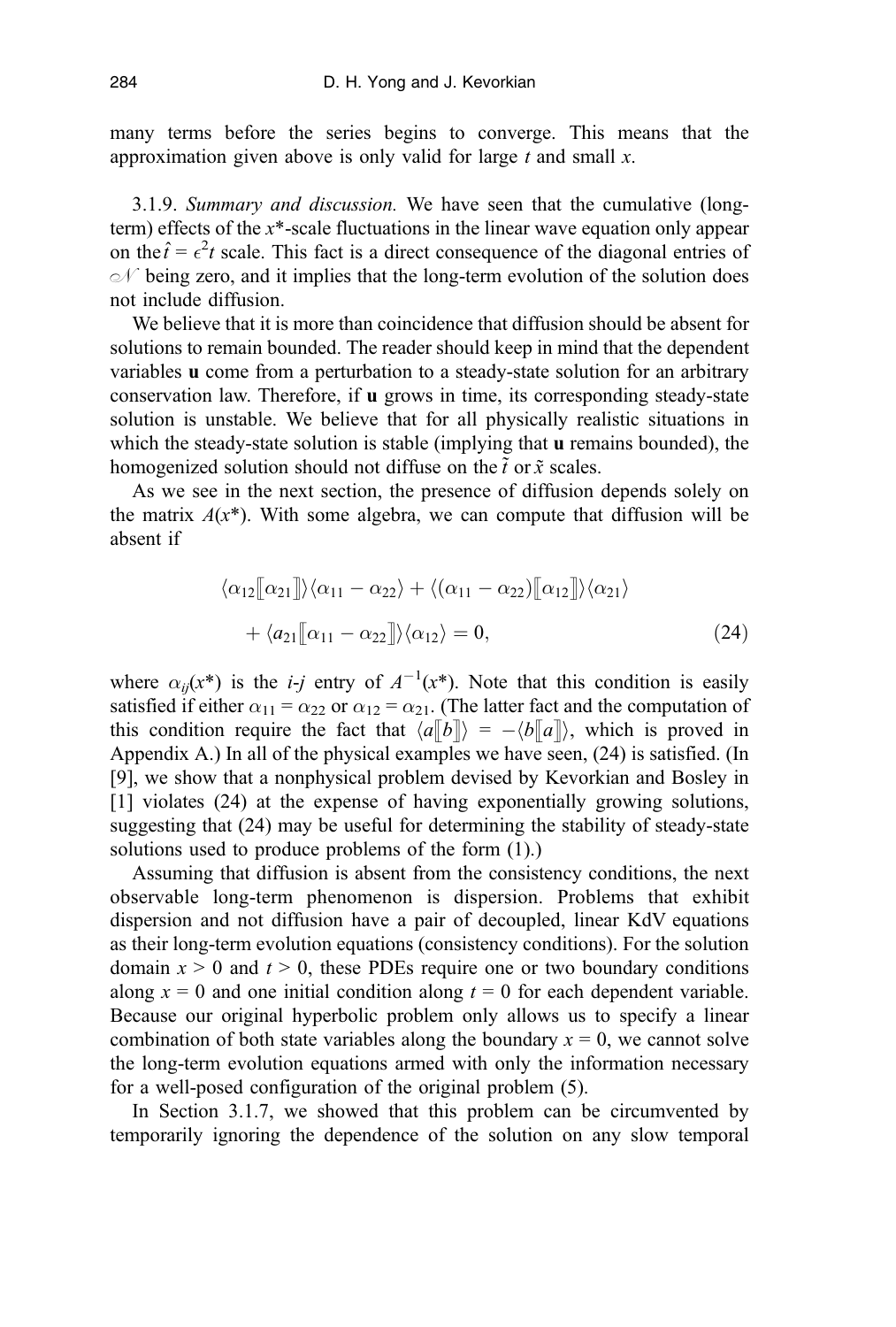scales during the multiple-scale analysis. Without these scales, we avoid those problematic consistency conditions at the expense of a solution that is asymptotically valid in a smaller region of the solution domain. Once this near-field solution has been obtained, we can extract the ''missing'' boundary conditions and return to the original multiple-scale homogenization technique.

We have also seen that the recovered boundary information will contain secular terms proportional to  $t$  when the initial conditions are nontrivial. The presence of these secular terms restricts the region of validity of the calculated solution. Fortunately, the signaling problem is one situation in which the recovered boundary information does not contain secular terms. In Section 3.1.8, we employed this fact to our advantage by using superposition to partition the problem into two pieces, an initial-value problem on the semiinfinite domain, and a signaling problem with zero initial conditions. The initial-value problem is solved using multiple scales, including slow temporal scales. The consistency conditions for the signaling problem are solved using the recovered boundary information from a multiple-scale analysis with a reduced set of scales. In this manner, we are able to construct a solution that is asymptotically valid for a long time.

#### 3.2. The general case

We now turn our attention to the general nonlinear problem represented by

$$
\mathbf{u}_t + A(x^*)\mathbf{u}_x + B(x^*)\mathbf{u} = \epsilon [C(\mathbf{u}, x^*)\mathbf{u} + D(\mathbf{u}, x^*)\mathbf{u}_x] + \mathcal{O}(\epsilon^2), \tag{25}
$$

which we introduced in Section 2.1. Recall that (25) arises when we linearize a general system of conservation laws about its steady-state solution. In this section, we discuss the solution of (25) when u is a vector of two unknown functions and when both initial and boundary conditions are present.

Suppose the initial conditions for (25) are

$$
\mathbf{u}(x,0;\epsilon) = \underline{\mathbf{h}}^{(0)}(x) + \epsilon \mathbf{h}^{(1)}(x,x^*) + \mathcal{O}(\epsilon^2),\tag{26}
$$

where the fluctuating parts of higher-order terms cannot be specified arbitrarily if we want to ensure a solution that is independent of the fast time variable,  $t^* = t/\epsilon$  (see Section 2.2).

Equation (25) is a system of first-order partial differential equations, and its leading order behavior is governed by the linear terms on the left-hand side. Following the discussion in Section 2.1, we require  $A(x^*)$  to be invertible and further assume that one eigenvalue is always positive and the other always negative. This assumption allows us to specify only one boundary condition at  $x = 0$ . The most general way of writing this boundary condition is to specify a linear combination of the state variables,

$$
\alpha u_1(0,t;\epsilon) + \beta u_2(0,t;\epsilon) = g(t;\epsilon) = g^{(0)}(t) + \mathcal{O}(\epsilon), \tag{27}
$$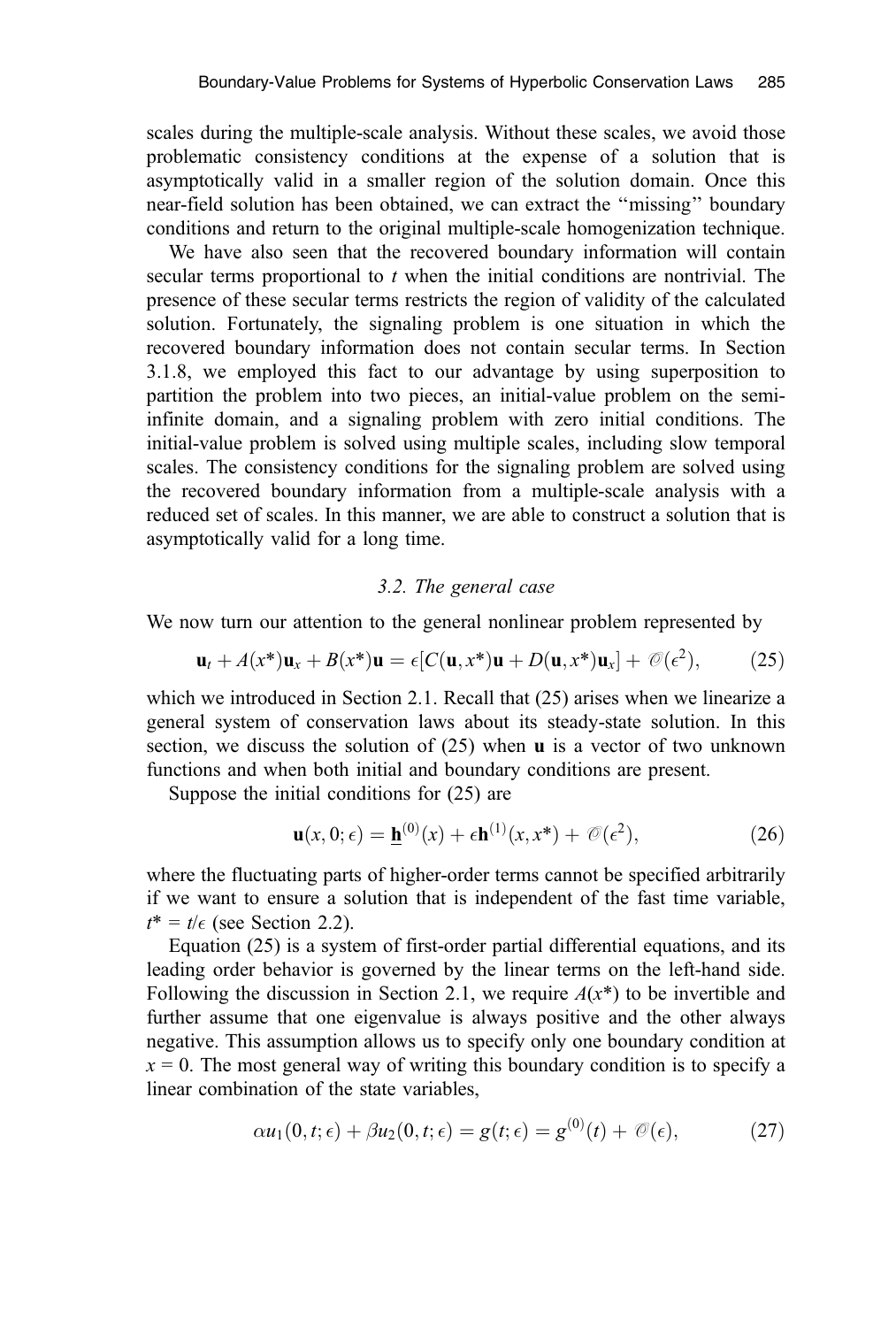for  $t > 0$ . However, we do not lose any generality by assuming that  $\alpha = 1$  and  $\beta = 0$ . In other words, we may assume that the first dependent variable is specified at the boundary  $x = 0$ , and the second dependent variable is left unspecified. The reason we can do this is that for any constant  $2 \times 2$ , nonsingular matrix Z, the substitution  $\mathbf{u} = Z\mathbf{v}$  does not fundamentally change the form of our problem. This substitution changes (25) to

$$
\mathbf{v}_t + Z^{-1}A(x^*)Z\mathbf{v}_x + Z^{-1}B(x^*)Z\mathbf{v} = \epsilon[Z^{-1}C(Z\mathbf{v}, x^*)Z\mathbf{v}
$$

$$
+Z^{-1}D(Z\mathbf{v}, x^*)Z\mathbf{v}_x] + \mathcal{O}(\epsilon^2),
$$

that is still of the form represented by (25). However, the substitution changes the boundary condition (27) to

$$
[\alpha \beta]Z\mathbf{v}(0,t) = g^{(0)}(t) + \epsilon g^{(1)}(t) + \cdots,
$$

so we can use it to alter the linear combination of  $u_1(0,t;\epsilon)$  and  $u_2(0,t;\epsilon)$ .

Suppose the solution to (25) has the asymptotic expansion

$$
\mathbf{u}(x,t;\epsilon) = \mathbf{u}^{(0)}(x,x^*,\tilde{x},t,\tilde{t}) + \epsilon \mathbf{u}^{(1)}(x,x^*,\tilde{x},t,\tilde{t}) + \mathcal{O}(\epsilon^2).
$$

We include the slow and stretched scales  $\tilde{x} = \epsilon x$  and  $\tilde{t} = \epsilon t$ , because we only intend to carry out the analysis to the  $\mathcal{O}(\epsilon)$  system of equations—if we want to continue the analysis to  $\mathcal{O}(\epsilon^2)$ , we must also include the  $\mathcal{O}(\epsilon^2)$  contribution in (25). However, the solution method does not change significantly by including more spatial or temporal scales.

As before, the multiple-scale analysis proceeds by plugging into (25) the expressions

$$
\mathbf{u}_t \to \mathbf{u}_t^{(0)} + \epsilon (\mathbf{u}_t^{(1)} + \mathbf{u}_t^{(0)}) + \ldots
$$

and

$$
\mathbf{u}_x \to \epsilon^{-1} \mathbf{u}_x^{(0)} + (\mathbf{u}_x^{(0)} + \mathbf{u}_x^{(1)}) + \epsilon (\mathbf{u}_{\tilde{x}}^{(0)} + \mathbf{u}_x^{(1)} + \mathbf{u}_x^{(2)}) + \dots
$$

and collecting terms according to their powers of  $\epsilon$ .

3.2.1.  $\mathcal{O}(\epsilon^{-1})$  System. When we collect all terms that are proportional to  $\epsilon^{-1}$ , we find that  $A(x^*)$   $\mathbf{u}_{x^*}^{(0)} = \mathbf{0}$ . Because the eigenvalues of  $A(x^*)$  are never zero,  $A(x^*)$  may be inverted to obtain  $\mathbf{u}_{x^*}^{(0)} = \mathbf{0}$ . In other words, the leading-order behavior of the solution does not depend on the fast spatial scale:  $\mathbf{u}^{(0)} = \mathbf{u}^{(0)}(x, \tilde{x}, t)$ . (As before, we use the convention that all quantities independent of the fast spatial scale are underlined.)

3.2.2. 
$$
\mathcal{O}(1)
$$
 System. The  $\mathcal{O}(1)$  system is  
\n
$$
\mathbf{u}_{x}^{(1)} = -A^{-1} \underline{\mathbf{u}}_{t}^{(0)} - A^{-1} B \underline{\mathbf{u}}^{(0)} - \underline{\mathbf{u}}_{x}^{(0)}.
$$
\n(28)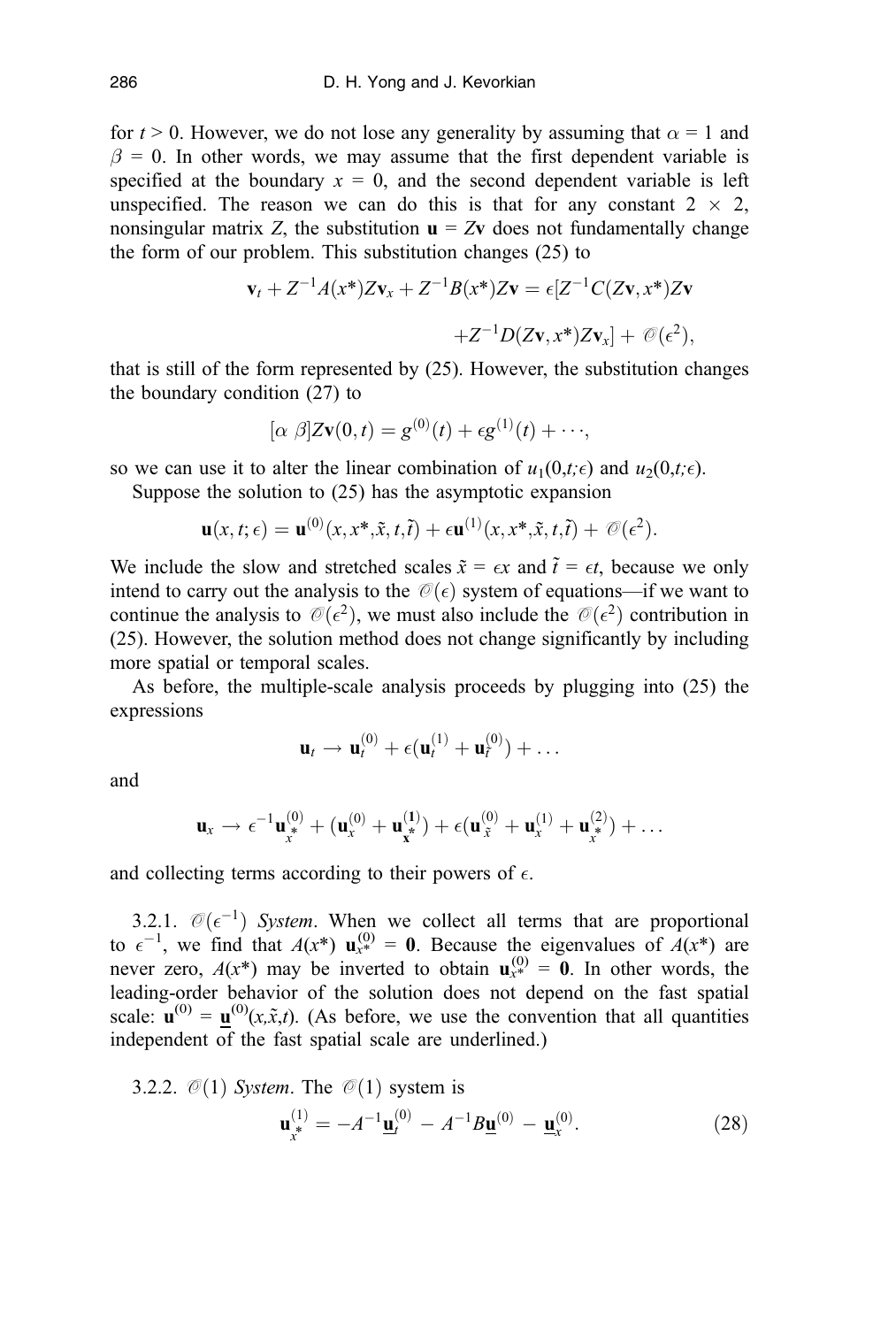Before we integrate, we remove terms that are independent of  $x^*$  using the averaging operators (see Appendix A). We obtain the  $x^*$ -homogenized equation

$$
\underline{\mathbf{u}}_t^{(0)} + \langle A^{-1} \rangle^{-1} \underline{\mathbf{u}}_x^{(0)} + \langle A^{-1} \rangle^{-1} \langle A^{-1} B \rangle \underline{\mathbf{u}}^{(0)} = \mathbf{0}.
$$
 (29)

When we integrate the remaining part of  $(28)$  with respect to  $x^*$ , we obtain

$$
\mathbf{u}^{(1)} = -[\![A^{-1}]\!] \mathbf{u}^{(0)} - [\![A^{-1}B]\!] \mathbf{u}^{(0)} + \mathbf{u}^{(1)}(x, \tilde{x}, t, \tilde{t}),
$$
(30)

where  $\mathbf{u}^{(1)}$  is the constant of integration. Incidentally, Equation (30) also implies that the  $\mathcal{O}(\epsilon)$  initial conditions must be

$$
\mathbf{h}^{(1)}(x,x^*) = \llbracket A^{-1} \rrbracket \langle A^{-1} \rangle^{-1} \left( \frac{d\underline{\mathbf{h}}^{(0)}}{dx} + \langle A^{-1}B \rangle \underline{\mathbf{h}}^{(0)}(x) \right) - \llbracket A^{-1}B \rrbracket \underline{\mathbf{h}}^{(0)} + \underline{\mathbf{h}}^{(1)}(x),
$$
\n(31)

where  $h^{(1)}(x)$  can be specified arbitrarily, but the fluctuating part of  $h^{(1)}(x, x^*)$ cannot. (See Section 2.2.)

3.2.3. 
$$
\mathcal{O}(\epsilon)
$$
 System. The  $\mathcal{O}(\epsilon)$  system is  
\n
$$
\mathbf{u}_{x}^{(2)} = -\mathbf{u}_{x}^{(1)} - \underline{\mathbf{u}}_{x}^{(0)} - A^{-1}\mathbf{u}_{t}^{(1)} - A^{-1}\underline{\mathbf{u}}_{t}^{(0)} - A^{-1}B\mathbf{u}^{(1)}
$$
\n
$$
+A^{-1}C(\underline{\mathbf{u}}^{(0)}, x^*)\underline{\mathbf{u}}^{(0)} + A^{-1}D(\underline{\mathbf{u}}^{(0)}, x^*)\underline{\mathbf{u}}_{x}^{(0)}.
$$
\n(32)

We plug in  $(30)$  and remove  $x^*$ -independent terms to obtain

$$
\underline{\mathbf{u}}_{t}^{(1)} + \langle A^{-1} \rangle^{-1} \underline{\mathbf{u}}_{x}^{(1)} + \langle A^{-1} \rangle^{-1} \langle A^{-1}B \rangle \underline{\mathbf{u}}^{(1)} = -\langle A^{-1} \rangle^{-1} \underline{\mathbf{u}}_{x}^{(0)} - \underline{\mathbf{u}}_{t}^{(0)}
$$
  
+ $\langle A^{-1} \rangle^{-1} \langle A^{-1}[[A^{-1}]] \rangle \underline{\mathbf{u}}_{t}^{(0)} + \langle A^{-1} \rangle^{-1} \langle A^{-1}[[A^{-1}B]] \rangle \underline{\mathbf{u}}_{t}^{(0)}$   
+ $\langle A^{-1} \rangle^{-1} \langle A^{-1}B[[A^{-1}]] \rangle \underline{\mathbf{u}}_{t}^{(0)} + \langle A^{-1} \rangle^{-1} \langle A^{-1}B[[A^{-1}B]] \rangle \underline{\mathbf{u}}^{(0)}$   
+ $\langle A^{-1} \rangle^{-1} \langle A^{-1}C(\underline{\mathbf{u}}^{(0)}, x^*) \rangle \underline{\mathbf{u}}^{(0)} + \langle A^{-1} \rangle^{-1} \langle A^{-1}D(\underline{\mathbf{u}}^{(0)}, x^*) \rangle \underline{\mathbf{u}}_{x}^{(0)}.$  (33)

When we integrate the remaining part of  $(32)$  with respect to  $x^*$ , we obtain

$$
\mathbf{u}^{(2)} = [\![A^{-1}]\!] \mathbf{u}^{(0)}_{tx} + [\![A^{-1}B]\!] \mathbf{u}^{(0)}_{x} + [\![A^{-1}[\![A^{-1}]\!] \mathbf{u}^{(0)}_{tt} + [\![A^{-1}[\![A^{-1}]\!] \mathbf{u}^{(0)}_{tt} + [\![A^{-1}[\![A^{-1}B]\!] \mathbf{u}^{(0)}_{t}
$$
  
+ 
$$
[\![A^{-1}B[\![A^{-1}]\!] \mathbf{u}^{(0)}_{t} + [\![A^{-1}B[\![A^{-1}B]\!] \mathbf{u}^{(0)} + [\![A^{-1}C(\mathbf{u}^{(0)}, x^*)]\!] \mathbf{u}^{(0)}_{t}
$$
  
+ 
$$
[\![A^{-1}D(\mathbf{u}^{(0)}, x^*)]\!] \mathbf{u}^{(0)}_{x} - [\![A^{-1}]\!] \mathbf{u}^{(1)}_{t} - [\![A^{-1}B]\!] \mathbf{u}^{(1)} + \mathbf{u}^{(2)}(x, \tilde{x}, t, \tilde{t}),
$$
(34)

where  $\mathbf{u}^{(2)}$  is the constant of integration. By substituting  $x = 0$  into (34), we can obtain the specific form of the  $\mathcal{O}(\epsilon^2)$  initial conditions that allows for a t\*-independent solution. We do not display it for brevity.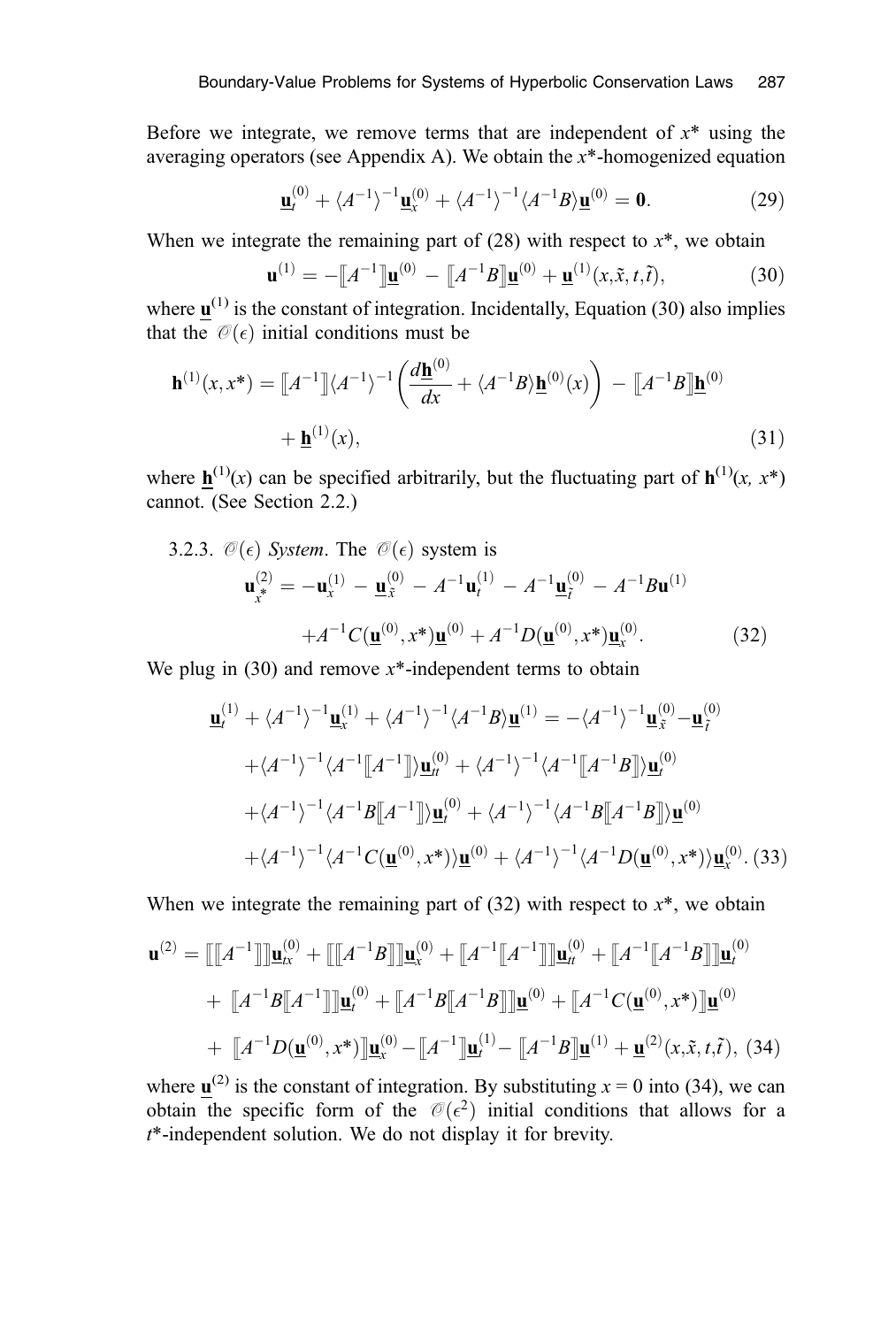3.2.4. Solving the homogenized equations. We now turn our attention to the homogenized systems of equations obtained from the previous analysis. To solve (29), we diagonalize  $\langle A^{-1} \rangle^{-1}$  by defining  $\langle A^{-1} \rangle^{-1} = P\Lambda P^{-1}$ , where  $\Lambda = \text{diag}[\lambda_1, \lambda_2]$ . We choose  $\lambda_1 > 0$  and  $\lambda_2 < 0$  without any loss of generality, and define the characteristic independent variables  $\xi = x - \lambda_1 t$  and  $\eta = x - \lambda_2 t$ along with the characteristic dependent variables  $\mathbf{w}^{(i)} = P^{-1} \mathbf{u}^{(i)}$ . We change derivatives using the formulas  $\partial_t = -\lambda_1 \partial_{\xi} - \lambda_2 \partial_{\eta}$  and  $\partial_x = \partial_{\xi} + \partial_{\eta}$ . All of these substitutions result in

$$
\mathcal{L}^{(h)}[\underline{\mathbf{w}}^{(0)}] \stackrel{\text{def}}{=} \begin{bmatrix} (\lambda_1 - \lambda_2) \underline{w}_{1\eta}^{(0)} \\ (\lambda_2 - \lambda_1) \underline{w}_{2\xi}^{(0)} \end{bmatrix} + P^{-1} \langle A^{-1} \rangle^{-1} \langle A^{-1}B \rangle P \underline{\mathbf{w}}^{(0)} = \mathbf{0}.
$$
 (35)

The differential operator  $\mathcal{L}^{(h)}$  governs the x\*-homogenized equations at every order of  $\epsilon$ . We do not find out how  $\underline{\mathbf{u}}^{(0)}$  depends on the slower scales  $\tilde{x}$  or  $\tilde{t}$  until we consider the set of equations at the next order of  $\epsilon$ .

Now the reason why we examined  $B(x^*) = 0$  case in Section 3.1 becomes apparent—unless one of the off-diagonal terms of  $P^{-1}(A^{-1})^{-1}(A^{-1}B)P$ vanishes, the equations in (35) are essentially coupled, and their general solution can only be written in terms of integrals of Bessel functions (see Section 3.7.1 of [12]).

The  $\mathcal{O}(\epsilon)$  system of x<sup>\*</sup>-homogenized equations (33), written using the characteristic dependent variables, is

$$
\mathcal{L}^{(h)}[\mathbf{w}^{(1)}] = -\mathbf{w}_{\tilde{x}}^{(0)} - \mathbf{w}_{\tilde{t}}^{(0)} + P^{-1} \langle A^{-1} \rangle^{-1} \langle A^{-1} [A^{-1}] \rangle P \mathbf{w}_{tt}^{(0)}
$$
  
+  $P^{-1} \langle A^{-1} \rangle^{-1} \langle A^{-1} [A^{-1}B] \rangle P \mathbf{w}_{t}^{(0)}$   
+  $P^{-1} \langle A^{-1} \rangle^{-1} \langle A^{-1} B [A^{-1}] \rangle P \mathbf{w}_{t}^{(0)}$   
+  $P^{-1} \langle A^{-1} \rangle^{-1} \langle A^{-1} B [A^{-1}B] \rangle P \mathbf{w}_{t}^{(0)}$   
+  $P^{-1} \langle A^{-1} \rangle^{-1} \langle A^{-1} C (P \mathbf{w}^{(0)}, x^*) \rangle P \mathbf{w}_{t}^{(0)}$   
+  $P^{-1} \langle A^{-1} \rangle^{-1} \langle A^{-1} D (P \mathbf{w}^{(0)}, x^*) \rangle P \mathbf{w}_{t}^{(0)}$ . (36)

Note that (36) is essentially the same as (35), except with source terms. At this stage, we must remove terms from the right-hand side that could potentially lead to secular terms when solving for  $w^{(1)}$ . In the linear problem of Section 3.1, this task was easy because solving the  $x^*$ -homogenized operator only involved integrating the first component with respect to  $\eta$  and the second with respect to  $\xi$ . For the general case, we must remove all terms from the righthand side of (36) that are homogeneous solutions of the homogenized operator  $\mathscr{L}^{(h)}$ . It is easy to see that  $\mathbf{w}^{(0)}$ ,  $\mathbf{w}^{(0)}$  and  $\mathbf{w}^{(0)}$  are in the null space of  $\mathscr{L}^{(h)}$ , but it is difficult to see which of the remaining terms needs to be removed.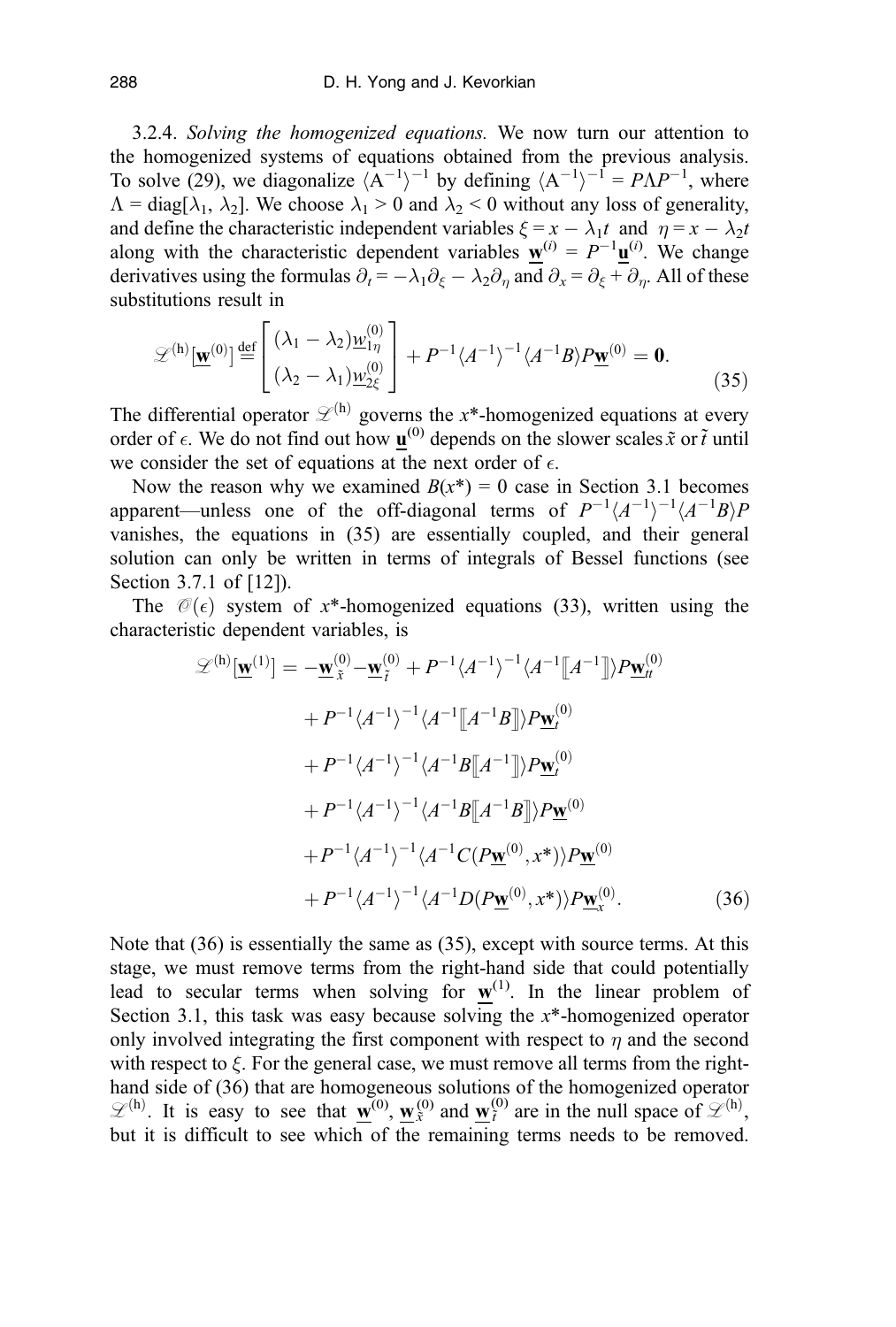The perturbation analysis for this class of problems has not been worked out yet.

Let us look at the different possibilities of consistency conditions that can arise. In the most degenerate case when all the matrices on the right-hand side of (36) are zero, the consistency conditions will indicate that  $\tilde{x}$  and  $\tilde{t}$  should be replaced with  $\hat{x} = \epsilon^2 x$  and  $\hat{t} = \epsilon^2 t$ , and that the analysis must be carried out to  $\mathcal{O}(\epsilon^2)$  to see any long-term effects.

The other extreme occurs when every term on the right-hand side of (36) contributes to the consistency condition. In this scenario, the consistency conditions will be a pair of coupled, constant-coefficient, Burgers' equations. The presence of two derivatives with respect to  $t$  indicates that diffusion is involved, and that we will not have enough boundary conditions to solve the consistency conditions. (When the consistency conditions are written in physical variables, the terms with two *t* derivatives become spatial or temporal derivatives depending on whether  $\tilde{x}$  or  $\tilde{t}$  is involved.) We would have to recover the boundary information using a reduced set of multiple scales (see Section 3.1.7 or Section 4). However, notice that in (36) the matrix  $A(x^*)$  is solely responsible for the presence of terms with two t derivatives. In Section 3.1.9, we determined the condition for the diagonal entries of  $P^{-1}(A^{-1})^{-1}(A^{-1}\|A^{-1}\|)P$  to vanish. We do not know of any physical problems in which this condition is violated.

This observation leads us to believe that the most likely possibility is the one between these two extremes, in which the consistency conditions become a pair of coupled, constant-coefficient, quasilinear, first-order partial differential equations. In this situation, the fact that the consistency condition and the original PDE have the order of derivatives in  $x$  and  $t$  suggests that missing boundary conditions are not a difficulty. Unfortunately, the absence of terms with two derivatives in *t* means that there is no diffusion to regulate the onset of shocks. As we discussed in Section 2.2, the moment a shock forms we must include  $t^* = t/\epsilon$  in our asymptotic expansion and a general solution will be out of reach.

Let us illustrate these ideas with an example. The governing equations for elastic waves in a one-dimensional solid are

$$
\frac{\partial}{\partial t}(\rho(x^*)V) - \frac{\partial}{\partial x}(S(F)) = 0
$$

$$
\frac{\partial F}{\partial t} - \frac{\partial V}{\partial x} = 0,
$$

where  $V(x,t;\epsilon)$  is the velocity,  $F(x,t;\epsilon)$  is the displacement gradient,  $S(F)$  is the stress, and  $\rho(x^*)$  is the density, which is allowed to vary on the fast scale,  $x^* = x/\epsilon$ . (See [13] or [1] for a thorough discussion of elastic waves.) We perturb about the trivial resting state  $F = V = 0$  by introducing  $V = \epsilon u_1$  and  $F = \epsilon u_2$ . We also suppose that the relationship between the stress and the displacement gradient is  $S(\widehat{F}) = F + \frac{1}{2} F^2$ . (We just pick some numbers for simplicity, instead of the more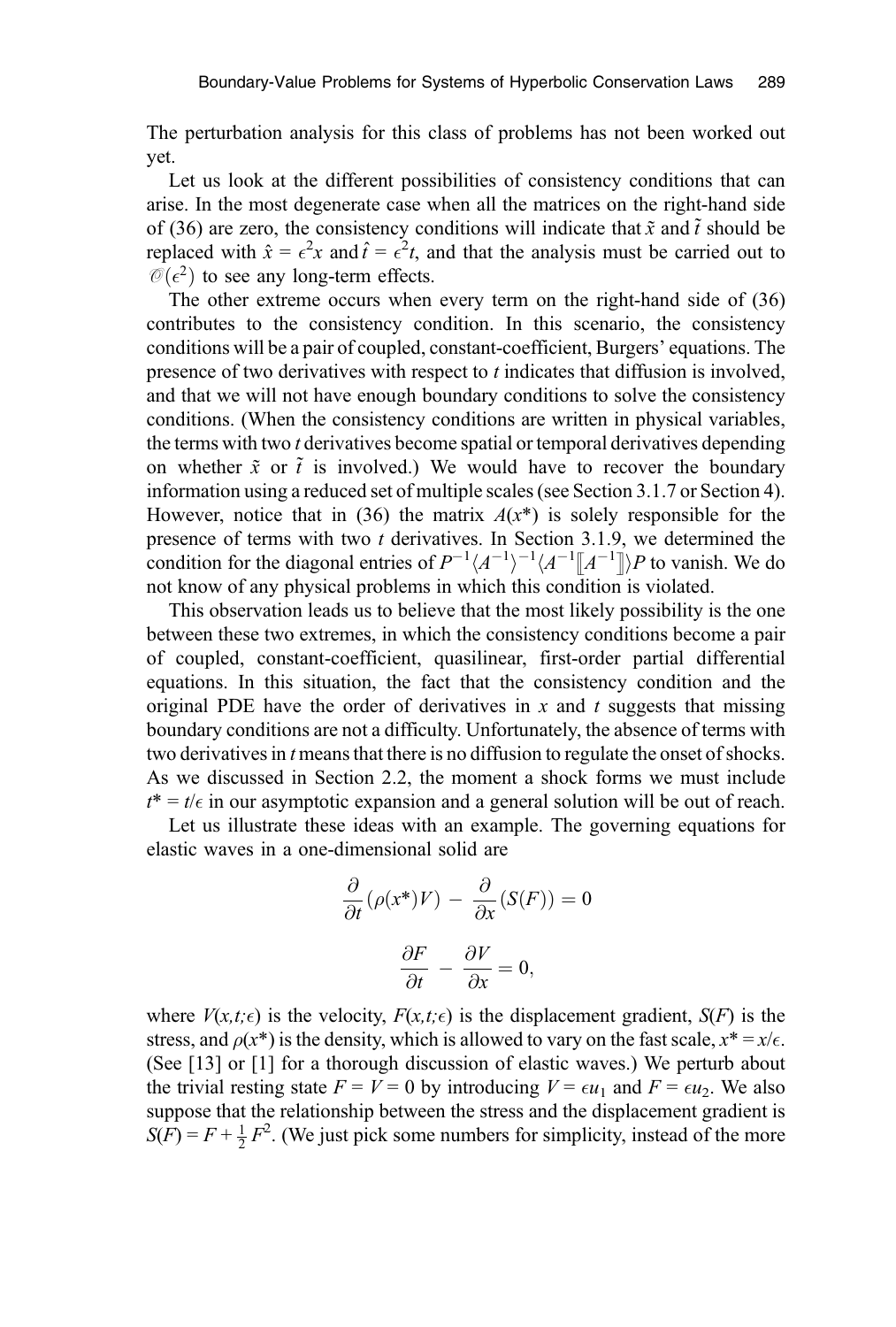general  $S(F) = \alpha F + \beta F^2$ .) The resulting equations for **u** can be written in the form of (25) with  $B(x^*) = C(u, x^*) = 0$ ,

$$
A(x^*) = \begin{bmatrix} 0 & -1/p(x^*) \\ -1 & 0 \end{bmatrix}, \quad \text{and} \quad D(\mathbf{u}, x^*) = \begin{bmatrix} 0 & u^2/p(x^*) \\ 0 & 0 \end{bmatrix}.
$$

The fact that  $B(x^*) = 0$  simplifies the analysis of the homogenized equations.

Let us solve an initial-boundary value problem in the domain  $x > 0$  and  $t > 0$ . We will use  $\tilde{x}$  but not  $\tilde{t}$  in our asymptotic expansion. It is not hard to show that the long-term evolution equations that arise from removing potentially secular terms in (36) are

$$
\underline{w}_{1\tilde{x}}^{(0)} + \frac{1}{2} \left( \langle \rho \rangle^{-1/2} - 1 \right) \underline{w}_{1\xi}^{(0)} \underline{w}_1^{(0)} = 0 \tag{37a}
$$

$$
\underline{w}_{2\tilde{x}}^{(0)} - \frac{1}{2} \left( \langle \rho \rangle^{-1/2} + 1 \right) \underline{w}_{2\eta}^{(0)} \underline{w}_2^{(0)} = 0. \tag{37b}
$$

This pair of decoupled, quasilinear, first-order partial differential equations can be solved without requiring any additional initial and boundary information. To see this, we need to examine the solution domains for both equations. The left half of Figure 6 shows the solution domain for  $w_1^{(0)}$  in the  $\xi \tilde{x}$  plane and the right half shows the solution domain for  $w_2^{(0)}$  in the  $\eta$ - $\tilde{x}$  plane.

Initial conditions for  $w_1^{(0)}$  and  $w_2^{(0)}$  are specified along the rays  $\tilde{x} = \epsilon \xi$  and  $\tilde{x} = \epsilon \eta$ , respectively; the boundary condition is specified as a linear combination of  $w_1^{(0)}$  and  $w_2^{(0)}$  along the rays marked "BC" in Figure 6. As long as there are characteristics filling the solution domain for  $w_2^{(0)}$ , we should be able to calculate  $w_2^{(0)}$  using the method of characteristics. We can then use the boundary information at  $\eta = \tilde{x} = 0$  to obtain a complete solution for  $w_1^{(0)}$ .

What are the ways this method could fail? Because the consistency conditions (37) are homogeneous, every characteristic is a straight line whose slope is determined solely by the value of  $w_i^{(0)}$  at the point from which the characteristic emanates. Momentarily putting aside the case of shocks, let us



Figure 6. Solution domains for the consistency conditions for elastic waves.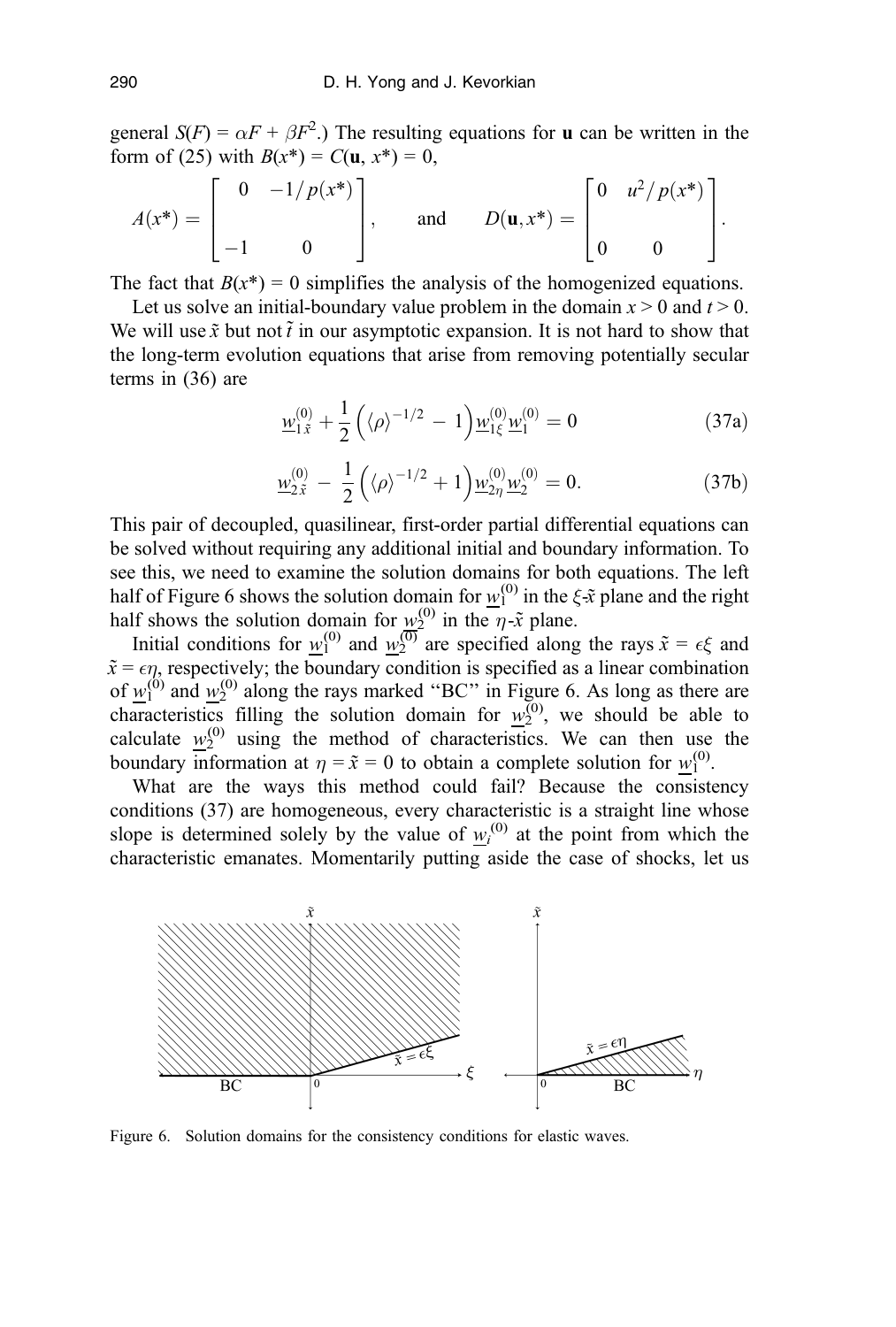consider the possibility that there are regions of the solution domains that are not covered by characteristics. If we disallow discontinuous initial and boundary data, the only way for the characteristics not to fill the solution domains is if the characteristics have slopes between 0 and  $\epsilon$ . An example of a ''bad'' characteristic is shown in Figure 7.

Calculating the slopes of the characteristics, we obtain the following restriction on the initial conditions for the characteristics to fill the solution domain properly:

$$
\frac{1}{2}\left(\left\langle \rho\right\rangle^{-1/2} - 1\right)\underline{w}_{1}^{(0)}\bigg|_{t=0} < \frac{1}{\epsilon} \tag{38a}
$$

and

$$
\frac{1}{2}\left(\langle\rho\rangle^{-1/2}+1\right)\underline{w}_2^{(0)}\bigg|_{t=0} > -\frac{1}{\epsilon}.\tag{38b}
$$

The initial values of  $\mathbf{w}^{(0)}$  are obtained from  $\mathbf{u}^{(0)}$  by  $\mathbf{w}^{(0)} = P^{-1} \mathbf{u}^{(0)}$ , where

$$
P = \begin{bmatrix} \langle \rho \rangle^{-1/2} & \langle \rho \rangle^{-1/2} \\ -1 & 1 \end{bmatrix}.
$$

Note that these two inequalities are implicitly satisfied, because we perturbed about the steady-state  $V = F = 0$  to obtain this problem. The initial conditions, therefore, cannot not be on the order of  $\epsilon^{-1}$ .

The only difficulty remaining is that of shocks. Recall from our discussion in Section 2.2 that the formation of shocks necessitates the introduction of  $t^* = t/\epsilon$  into our asymptotic expansion, putting an analytic solution out of reach. To avoid shocks forming from the outset of the problem, we must choose initial conditions that are continuous and that match the boundary



Figure 7. Example of a ''bad'' characteristic for the second consistency condition for elastic waves.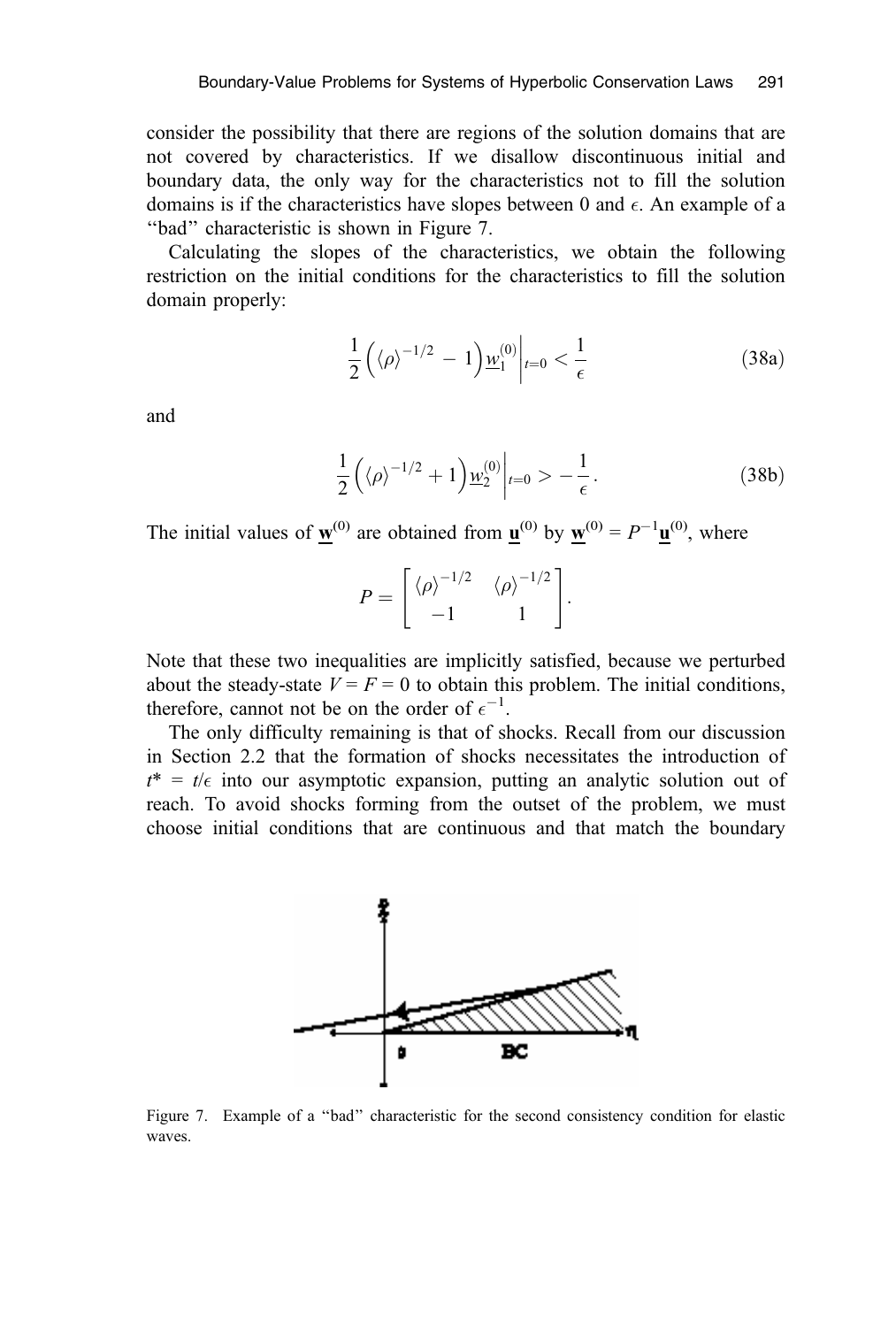condition at  $x = t = 0$  so that there is a single characteristic emanating from the origin in the  $\xi \tilde{\mathbf{x}}$  plane.

As an illustration, let us calculate the solution to this problem with the initial conditions

$$
\mathbf{u}(x,0;\epsilon) = \underline{\mathbf{h}}^{(0)}(x) + \mathcal{O}(\epsilon) = \begin{bmatrix} x/(x+1) \\ 0 \end{bmatrix} + \mathcal{O}(\epsilon)
$$

for  $x > 0$ , and the boundary condition

$$
u_1(0,t;\epsilon) = \frac{t+\frac{1}{2}\sin t}{t+3} + \mathcal{O}(\epsilon)
$$

for  $t > 0$ . We choose  $\epsilon = 0.1$  and  $\rho(x^*) = 1 + \frac{1}{2} \sin x^*$  so  $\langle \rho \rangle = 1$ . The initial conditions satisfy (38) and match the boundary condition at  $x = t = 0$ . The characteristic emanating from the origin is the line  $x = \langle \rho \rangle^{-1/2}t$ . Figure 8 shows the analytic solution at two different times. The nonlinear effects, though difficult to observe from these graphs, cause slight wave-steepening in the solution. The reason that the solutions for  $u_1$  and  $u_2$  appear symmetric is because <u> $h_2^{(0)}(x) = 0$ </u>.

3.2.5. Summary and discussion. We have seen that all of the basic concepts from the linear problem with  $B(x^*) = 0$  apply equally well to the general nonlinear problem (25). These concepts include the relationship between slow and stretched scales and observable long-term phenomena, the construction of consistency conditions, the reason for the missing boundary difficulty, and the recovery of missing boundary information using a reduced set of multiple scales. Generalizing to (25), however, does alter the analysis in a few ways.

First, if  $B(x^*)$  is nonzero, the operator  $\mathcal{L}^{(h)}$  that governs the x\*-homogenized equations to every order of  $\epsilon$  is likely to represent an essentially coupled system of equations. (More precisely, this happens when  $P^{-1}(A^{-1})^{-1}(A^{-1}B)$  P has



Figure 8. Analytic solution to the long-term evolution equations (consistency conditions) for elastic waves at two different times.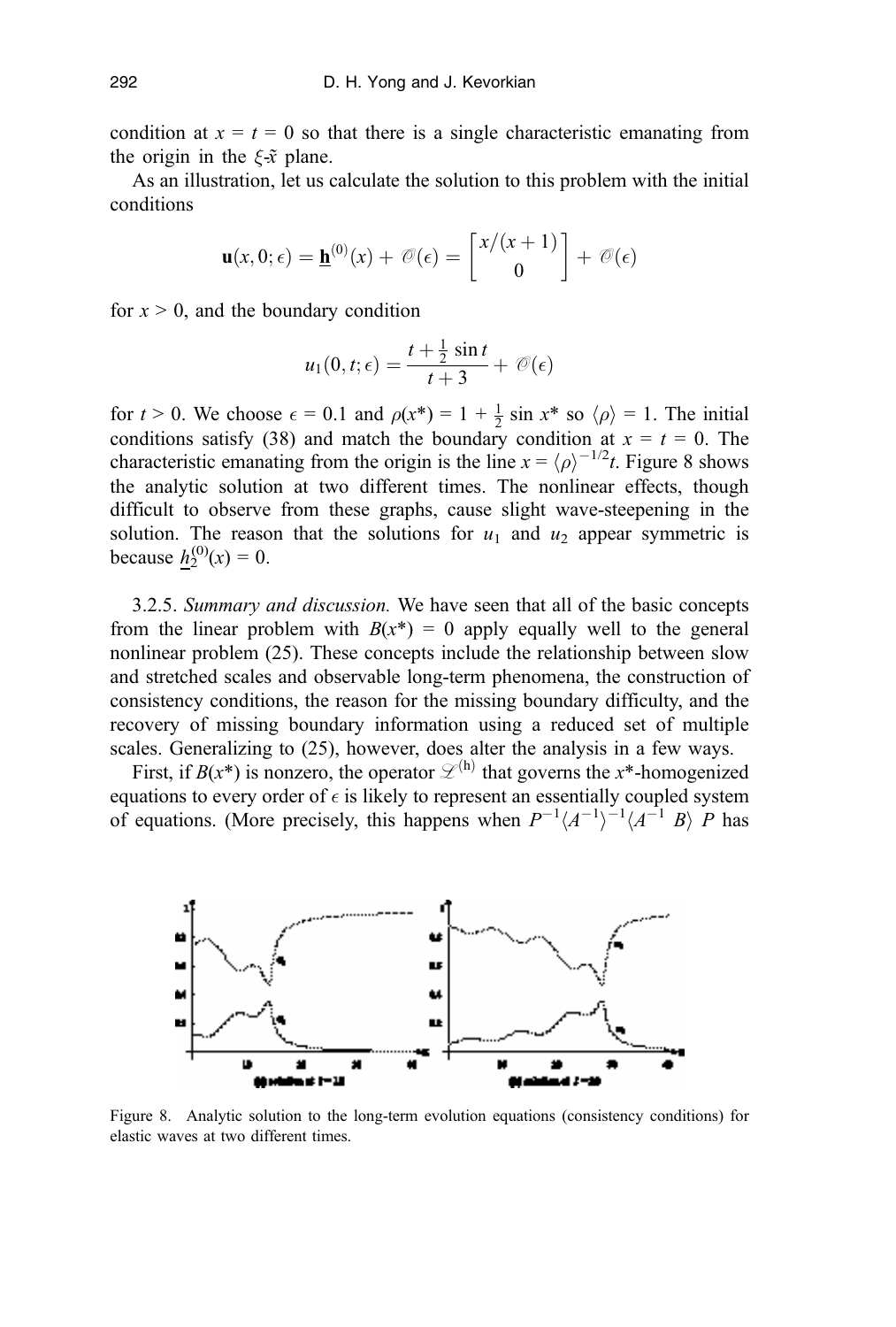nonzero off-diagonal terms.) The result of this coupling is that the general solution of the homogenized equations involves integrals of Bessel functions, and more importantly, the construction of the consistency conditions from (36) is obscured. The consistency conditions have the potential to form a pair of coupled Burgers' equations, whose solution necessitates the recovery of boundary information at  $x = 0$ . In Section 4, we show how to recover the boundary information for a linear problem with nontrivial  $B(x^*)$ —this is sufficient to recover the leading-order boundary information for the general nonlinear problem.

Second, the fact that (25) is nonlinear means that we cannot use superposition to partition an initial-boundary value problem into an initialvalue problem and a signaling problem. Although it is not any more difficult to recover boundary information for a problem with nontrivial rather than trivial initial conditions, we have seen in Section 3.1.7 that nontrivial initial conditions lead to secular terms in the recovered boundary information. These secular terms limit the region of validity of the computed solution.

Finally, the presence of nonlinearities can actually alleviate the missing boundary difficulty. Whether diffusion is present in the consistency condition (36) depends only on the matrix  $A(x^*)$ , and we have not come across any physically relevant problems that exhibit diffusion. From our analysis of the linear problem with  $B(x^*) = 0$ , we learned that after diffusion, the next possible type of long-term behavior is dispersion, which appears in the  $\mathcal{O}(\epsilon^2)$  system of homogenized equations. However, the most significant long-term effects for nonlinear problems already manifest themselves at the  $\mathcal{O}(\epsilon)$  system of x<sup>\*</sup>-homogenized equations. Because these nonlinearities occur one order of  $\epsilon$  earlier, and only involve one spatial derivative of the dependent variables, we predict that the consistency conditions to leading order for all physically relevant problems will be first-order partial differential equations. Because the order of these consistency conditions matches the original partial differential equation, no additional boundary conditions are needed to solve the consistency conditions. The initialboundary value problem of elastic waves in a one-dimensional solid is a perfect example of such a situation.

# 4. The Laplace-multiple-scales method

In this section, we present an alternative method for handling linear hyperbolic systems with rapid spatial fluctuations using a combination of Laplace transforms and multiple-scales (the Laplace-MS method). In the interest of space, we only outline the method and point out its usefulness. Full details can be found in [9].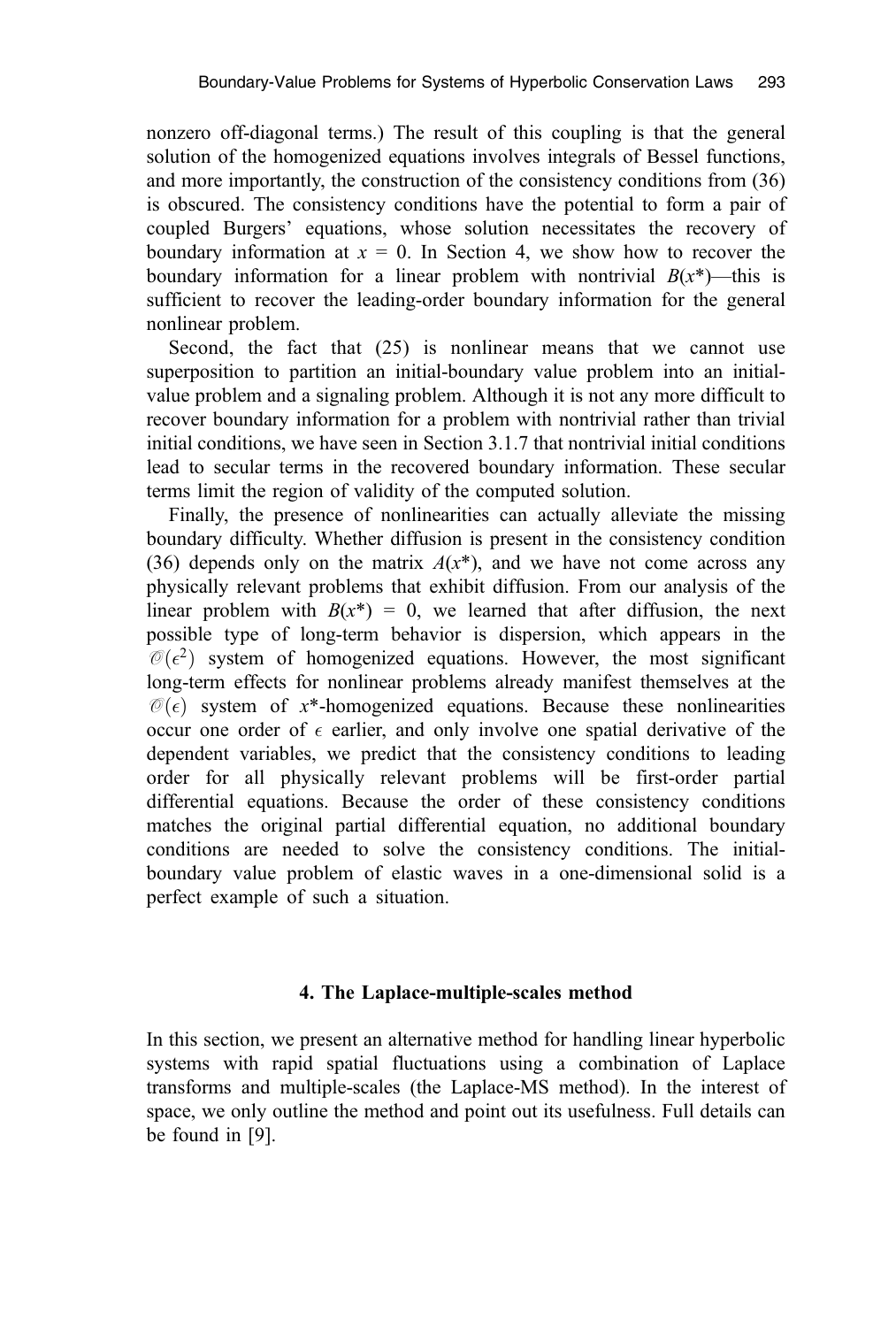The main idea is to use a Laplace transform in time to turn PDEs into ODEs, then apply the multiple-scales method to the resulting ODEs. We only apply these methods to problems fitting equation (2), because the Laplace transform is only suited for linear problems. Applying multiple-scales to the resulting ODEs is rather straightforward. The unknown functions are expanded with the same set of spatial scales used for the usual multiple-scale procedure without Laplace transforms.

In [9], we show that this Laplace-MS method is essentially the same as the usual multiple-scale method. The missing boundary condition difficulty manifests itself in the Laplace-MS method through noninvertible terms like  $exp(s^n)$ , where *n* is the order of the consistency condition that causes the difficulty in the usual multiple-scale method. Furthermore, the Laplace-MS method can be used to recover missing boundary information by solving the problem with a reduced set of scales. All of the results of the previous section have been verified using the Laplace-MS method: the missing boundary conditions for the linear wave equation (with trivial and nontrivial initial conditions), and the observation that secular terms appear in the recovered boundary information if the initial conditions are nontrivial.

However, the reason we bring up this Laplace-MS method is that it requires much less algebra to recover missing boundary information, especially when working with PDEs of the form (2) with  $B \neq 0$ . We end this section by demonstrating the recovery of boundary information for such a problem.

Consider Maxwell's equations specialized for plane polarized waves, propagating in a one-dimensional medium. If the current density is linearly related to the electric field, the governing equations may be expressed in the form of (2), where

$$
A(x^*) = \begin{bmatrix} 0 & \varepsilon(x^*)^{-1} \\ \mu(x^*)^{-1} & 0 \end{bmatrix} \quad \text{and} \quad B(x^*) = \begin{bmatrix} \sigma(x^*) & 0 \\ 0 & 0 \end{bmatrix}.
$$

Here,  $\varepsilon(x^*)$  (different from  $\epsilon$ ),  $\mu(x^*)$ , and  $\sigma(x^*)$  are the dielectric constant, permeability, and conductivity, respectively. The first dependent variable,  $u_1(x,t;\epsilon)$ , is the electric field, and the second is the magnetic field. All variables have been appropriately nondimensionalized. (These equations are derived in [1] for a nonlinear medium.)

Suppose we have a signaling problem in which  $u_1(0, t; \epsilon) = g(t; \epsilon) = g^{(0)}(t) +$  $\mathcal{O}(\epsilon)$  and  $\underline{\mathbf{u}}^{(0)}(x, 0) = \mathbf{0}$ . The matrix  $Z = A^{-1}(sI + B)$  has the average value

$$
\langle Z \rangle = \begin{bmatrix} 0 & \langle \mu \rangle s \\ \langle \varepsilon \rangle s + \langle \varepsilon \sigma \rangle & 0 \end{bmatrix}.
$$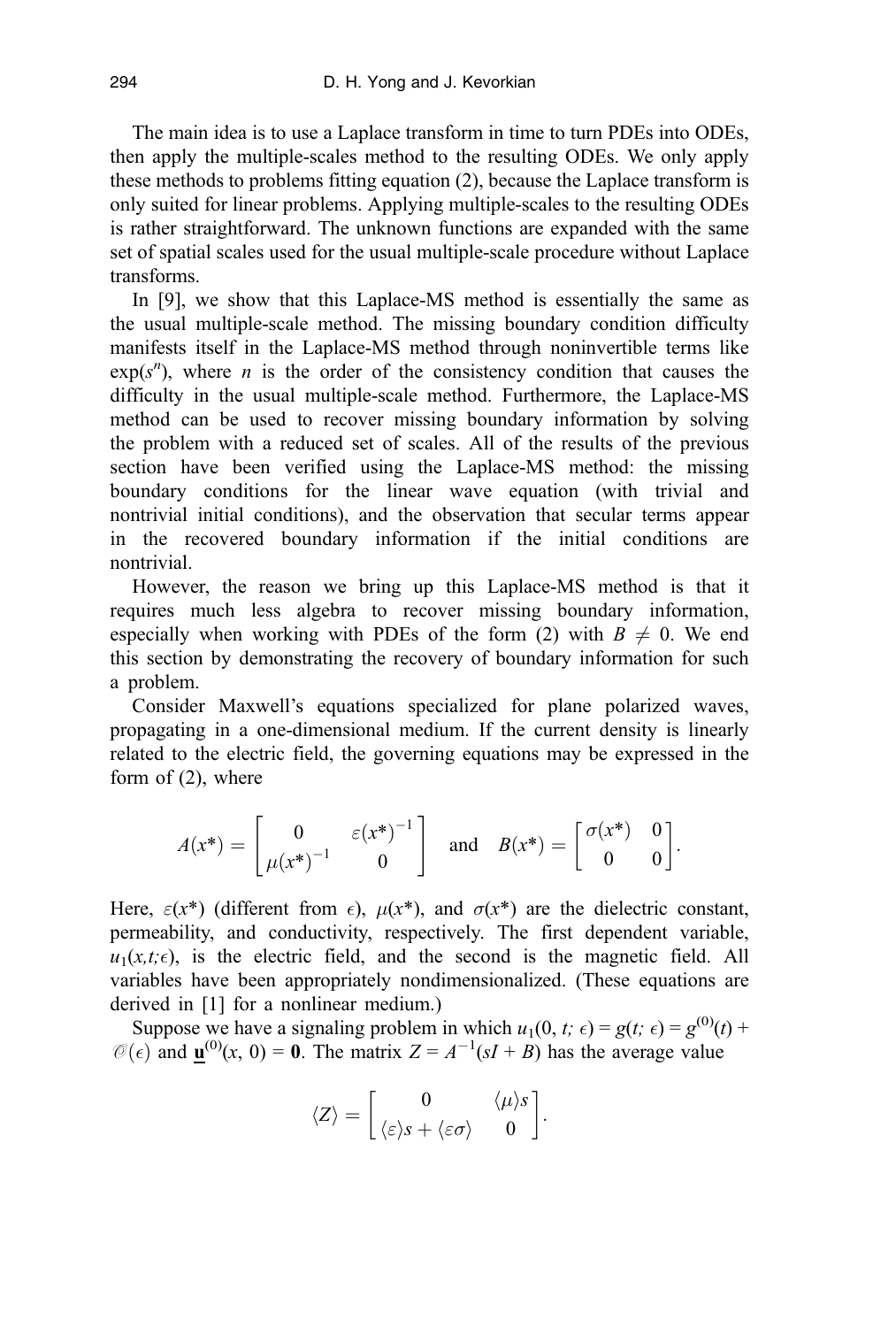Using the Laplace-MS method for recovering boundary conditions, we find that the recovered boundary information is

$$
\underline{u}_2^{(0)}(0,t) = \alpha \sqrt{\frac{\langle \varepsilon \rangle}{\langle \mu \rangle}} \int_0^t e^{-\alpha \tau} [\mathcal{I}_0(\alpha \tau) + \mathcal{I}_1(\alpha \tau)] g^{(0)}(t-\tau) d\tau,
$$

where  $\mathscr{I}_n(x)$  is the modified Bessel's function of the first kind, and  $\alpha =$  $2\langle \varepsilon \sigma \rangle / \langle \varepsilon \rangle$ . Performing this calculation using the usual multiple-scale method requires much more algebra.

## 5. Summary and conclusion

We began this article by asking what role boundary conditions play in the multiple-scale analysis of hyperbolic conservation laws with rapidly fluctuating coefficients. The answer is that boundary conditions introduce a serious mathematical difficulty (the missing boundary condition difficulty), which arises because the homogenized equations are typically of higher order than the original problem. We have overcome this difficulty through the recovery of missing boundary information. Using either the usual multiple-scale method or the Laplace-MS method, the recovery procedure is the same.

- 1. Use a reduced set of scales to solve the original problem, thereby eliminating the need to solve long-term evolution equations (consistency conditions).
- 2. Generate a near-field solution, ignoring the fact that it has a relatively small region of validity.
- 3. Extract the necessary boundary information to solve the long-term evolution equations.

We applied this procedure to both linear and nonlinear problems in Section 3, using the usual multiple-scale method.

The Laplace-MS method is essentially the same as the usual multiple-scale method except that it only applies to linear problems, and it can recover boundary information with much less algebra for problems in which  $B(x^*) \neq 0$ . The fact that the Laplace-MS method gives the same results as the usual multiple-scale method is expected because we can usually interchange derivatives and integrals with respect to  $x$  and  $t$ .

We have seen that the recovered boundary information will contain secular terms in t when the initial conditions are nontrivial. These secular terms limit the region of validity of the recovered boundary information. Fortunately, for linear problems, we can overcome this difficulty with the aid of superposition. By partitioning an initial-boundary value problem into the sum of an initialvalue problem and a signaling problem, we can use the recovered boundary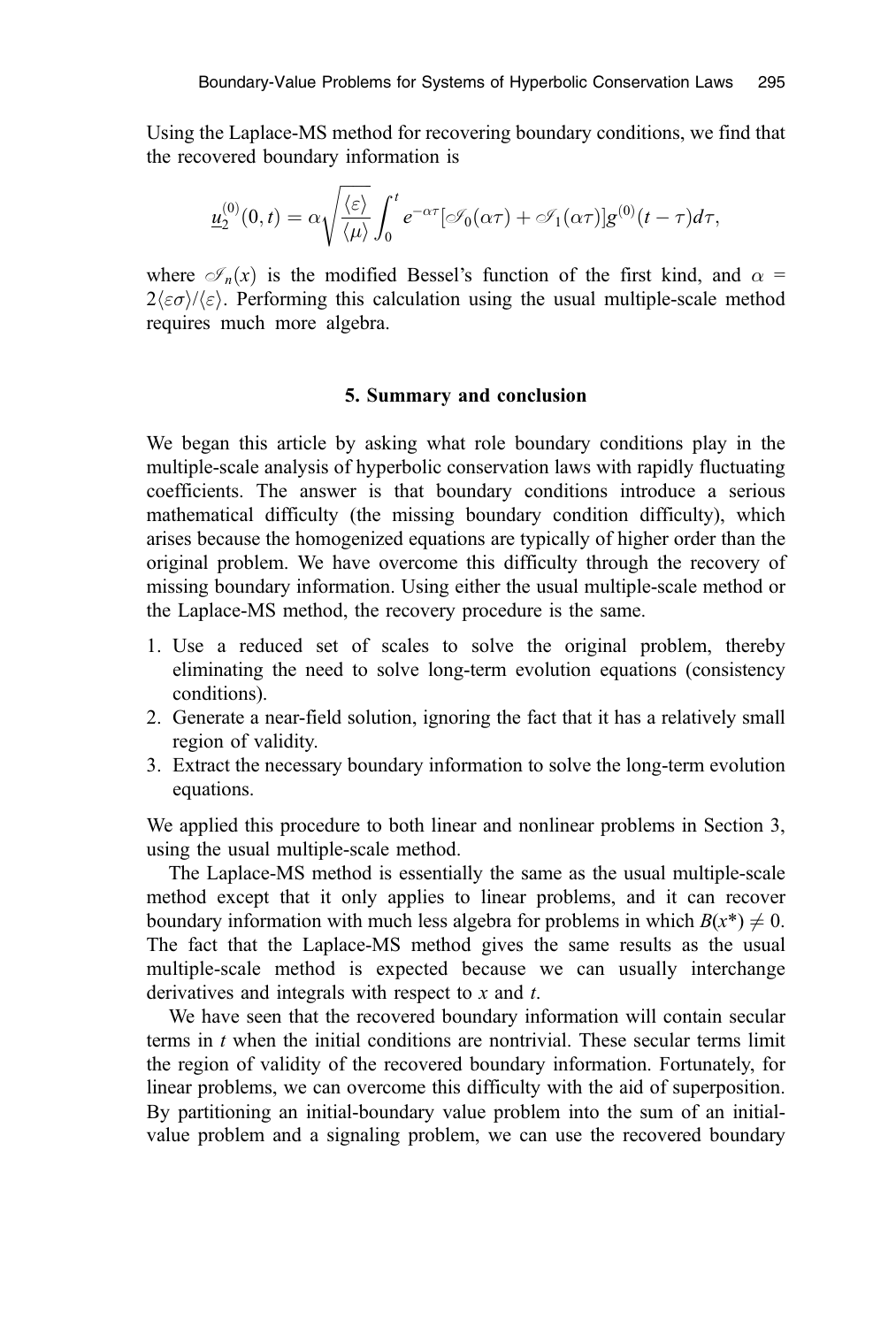information for a signaling problem, which will not contain secular terms, to solve the long-term evolution equations.

The multiple-scale analysis for problem (1) is no more conceptually difficult, although there are a few procedural complications. First, the linear operator that governs the x<sup>\*</sup>-homogenized equations at every order of  $\epsilon$  is likely to represent a pair of essentially coupled equations, when  $B(x^*)$  is nonzero. This coupling causes the general solution to involve Bessel functions, and it obscures the construction of consistency conditions. Although the asymptotic solution of the  $x^*$ -homogenized equation is generally out of reach for  $B \neq 0$ , these equations provide a useful description of how the  $x^*$ -averaged solution behaves, and may be solved numerically with a much coarser grid than as the  $x^*$ -dependent terms are absent.

Second, the presence of nonlinear terms in (1) means that an initialboundary value problem cannot be decomposed into an initial-value problem and a signaling problem using superposition. The recovered boundary information for a problem with nontrivial initial conditions is likely to contain secular terms proportional to t, which limit the region of validity of the asymptotic expansion. However, because the appearance of diffusion is governed solely by the linear part of the problem, and to this date, we have not encountered a physically relevant problem that includes diffusion, we conjecture that the consistency conditions (long-term evolution equations) for physically relevant nonlinear problems will not include diffusion. Instead, they will form a pair of first-order, quasilinear PDEs. Because the order of these consistency conditions matches the original partial differential equation, no additional boundary conditions are needed to solve the consistency conditions.

#### Appendix A. Averaging operators

To handle functions that vary on the fast spatial scale  $x^* = x/\epsilon$ , we introduce the following operators.

$$
\langle a(x^*) \rangle \stackrel{\text{def}}{=} \lim_{s \to \infty} \frac{1}{2s} \int_{-s}^{s} a(s) ds \qquad \{a(x^*)\} \stackrel{\text{def}}{=} a(x^*) - \langle a(x^*) \rangle
$$

$$
[a(x^*)] \stackrel{\text{def}}{=} \int_{s}^{x^*} \{a(\xi)\} d\xi \text{ where } s \text{ is chosen such that } \langle \{a(x^*)\} \rangle = 0.
$$

The averaging operator  $\langle \cdot \rangle$  gives the average value of a function over the entire  $x^*$ -domain. It is a linear operator that produces constants or functions that are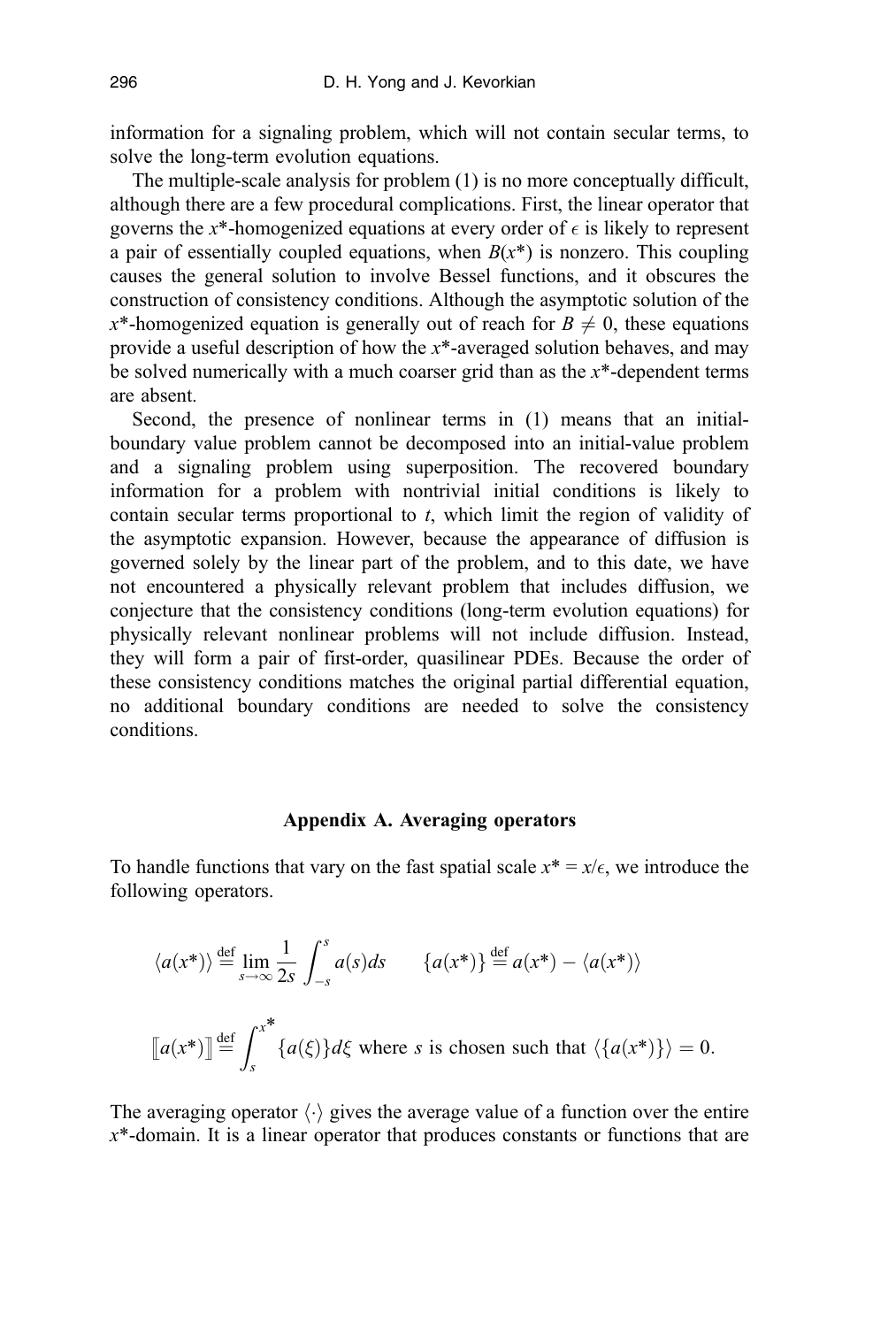independent of  $x^*$ . For a function  $b(x^*)$  with period 2P, the averaging operator is more conveniently defined as

$$
\langle b(x^*)\rangle \stackrel{\text{def}}{=} \frac{1}{2P} \int_{-P}^{P} b(s)ds.
$$

The  $\{\cdot\}$  operator generates the fluctuating part of a function: the part of the function that has a zero average. Finally, the  $\lceil \cdot \rceil$  operator gives the integral of the fluctuating part of a function, where the constant of integration is chosen such that the average of the integral of the fluctuating part is zero. (Keep in mind that  ${a(x^*)}$  is still a function of  $x^*$ , whereas  $\langle a(x^*) \rangle$  is not.) When any of these operators is applied to a matrix, it is understood that the operation is performed element-wise.

We now present some interesting and useful properties of these averaging operators. In the following discussion, it is understood that  $a = a(x^*)$  and  $b = b(x^*)$  are integrable, although not necessarily periodic or differentiable with respect to  $x^*$ .

# Property A.1.

$$
\frac{d}{dx^*}\llbracket a \rrbracket = \{a\}.
$$

This proposition is a direct consequence of the fact that  $\lbrack \cdot \rbrack$  is an integral operator. The function  $a(x^*)$  does not have to be differentiable, only integrable.

Property A.2.

$$
\left[\frac{d}{dx^*}a(x^*)\right] = \frac{d}{dx^*}\left[a(x^*)\right]
$$
 for all differentiable  $a(x^*)$ .

To prove this property, we use the definition of the  $\|\cdot\|$  operator:

$$
\left[\frac{d}{dx^*}a(x^*)\right] = \int_s^{x^*} a'(\xi)d\xi = a(x^*) - a(s),
$$

where s is chosen such that

$$
\left\langle \left[ \frac{d}{dx^*} a(x^*) \right] \right] \right\rangle = \left\langle a(x^*) - a(s) \right\rangle = \left\langle a(x^*) \right\rangle - a(s) = 0.
$$

Substituting  $a(s) = \langle a(x^*) \rangle$ ,

$$
\left[\frac{d}{dx^*}a(x^*)\right] = a(x^*) - \langle a(x^*)\rangle = \{a(x^*)\} = \frac{d}{dx^*}\llbracket a\rrbracket.
$$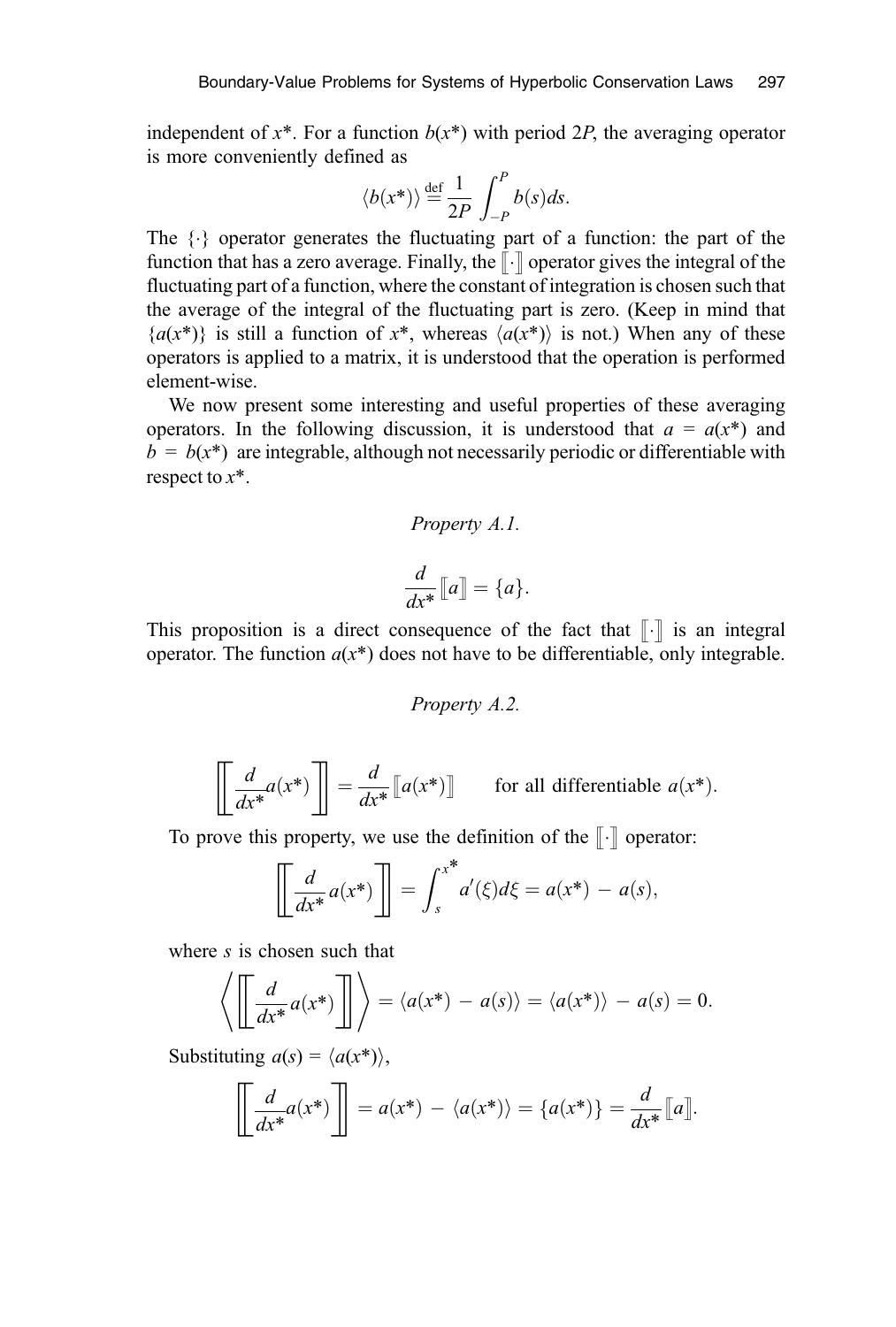In effect, this property allows us to interchange differentiation and integration. It is the only property listed here that requires  $a(x^*)$  to be differentiable.

Property A.3.  
\n
$$
[a][b] = [[a][b] + \{a\}][b]] + \langle [[a][b]] \rangle.
$$

Proof:

$$
[\![a]\!][\![b]\!] = \{ [\![a]\!][\![b]\!] \} + \langle [\![a]\!][\![b]\!]\rangle
$$

$$
\{ [\![a]\!][\![b]\!] \} = \frac{d}{dx^*} [\![[\![a]\!][\![b]\!]] \quad \text{Use Property A.1.}
$$
  
Use Property A.2. = 
$$
\left[\!\!\begin{array}{c}\! \frac{d}{dx^*}([\![a]\!][\![b]\!]) \!\! \end{array}\!\!\right]
$$
  
Use Property A.1. = 
$$
[\![[\![a]\!](b] + \{a\}[\![b]\!]].
$$

Note: Although this property makes use of Property A.2, it does not require  $a(x^*)$  or  $b(x^*)$  to be differential, because if these functions are integrable, then  $\llbracket a \rrbracket$   $\llbracket b \rrbracket$  is differentiable.

> Property A.4.  $\langle \llbracket a \rrbracket a \rangle = 0$  for all integrable, scalar functions  $a(x^*)$ .

Proof:

$$
\langle [a] \rangle = \langle [a] (\langle a \rangle + \{a\}) \rangle = \langle a \rangle \langle [a] \rangle + \langle [a] \{a\} \rangle = \langle [a] \{a\} \rangle
$$
  
Use Property A.1. =  $\langle \frac{1}{2} \frac{d}{dx^*} ([a]^2) \rangle$   
Use Property A.3. =  $\frac{1}{2} \langle \frac{d}{dx^*} (2[[[a]] \{a\}] + \langle [a]^2 \rangle) \rangle$   
=  $\langle [[a]] \{a\} \rangle = 0$ 

Property A.5.

$$
\langle a \lbrack\!\lbrack b \rbrack\!\rbrack\rangle = -\langle\lbrack\!\lbrack a \rbrack\!\rbrack b\rangle
$$

We prove this statement by applying Property A.4 to the equality

$$
\langle [a+b](a+b)\rangle = \langle [a][a]\rangle + \langle [a][b]\rangle + \langle [b][a]\rangle + \langle [b][b]\rangle.
$$

Because the averaging operator involves an integral, this property is really a manifestation of integration by parts. However, we can define the averaging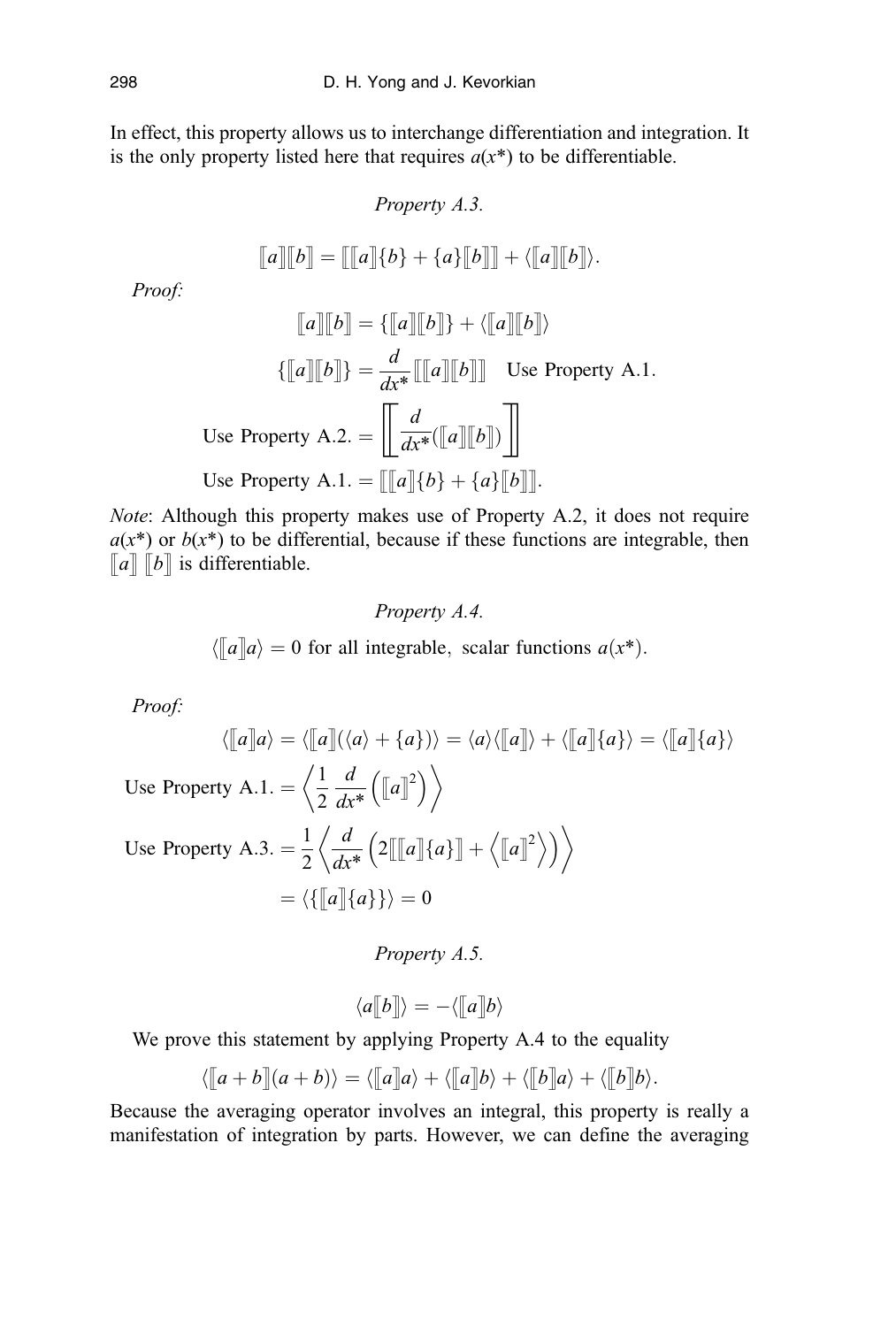operator without mention of integrals, and the result will still be true. (Simply define  $\langle \cdot \rangle$  as a linear operator such that  $a(x^*) = \langle a \rangle + \langle a \rangle$  and  $\langle \alpha \rangle = \alpha$  for all constants  $\alpha$ .)

It is very important to remember that Property A.4 does not hold for matrices, because its proof relies on the commutative property of scalar multiplication. The expression  $\langle A\|A\|$  appears many times throughout this article, and this expression is not zero if  $A(x^*)$  is a matrix. The most that we can say about  $\langle A\|A\|$  is that if  $A(x^*)$  is a square, integrable matrix, then the trace of  $\langle A\|A\|$  is zero. (We can prove this quickly using some linear algebra and Properties A.4 and A.5.)

However, Property A.5 does hold for matrices. For any square matrices  $A(x^*)$ and  $B(x^*)$  of the same size,

$$
\langle A[\![B]\!]\rangle = -\langle [\![A]\!]B\rangle.
$$

In particular, if  $A = B$ , we see that

$$
\langle A[\![A]\!] \rangle = - \langle [\![A]\!] A \rangle.
$$

#### Property A.6.

 $\langle a \Vert [b] \Vert \rangle = - \langle [a] \Vert b \Vert \rangle = \langle [a] \Vert b \rangle$  for all integrable  $a(x^*)$  and  $b(x^*)$ .

This final result is proved through repeated applications of Property A.5.

## Appendix B. Numerical methods

In this appendix, we give further details about the two numerical methods used throughout this article: a spectral solver and a finite volume method.

#### B.1. CLAWPACK

CLAWPACK (Conservation LAWs PACKage), written by Randall J. LeVeque, is a package of Fortran routines that numerically solves hyperbolic systems of conservation laws. (See [14] and [15].) Because it is a finite volume method, it can be used to calculate solutions that truly conserve the appropriate quantities. The fundamental unit of CLAWPACK is a user-supplied routine that solves a Riemann problem—an initial-value problem with piecewise constant data. CLAWPACK handles everything else: time-stepping, flux corrections using flux limiters, even adaptive mesh refinement (with AMRCLAW). It is available on the web at http://www.amath.washington.edu/˜rjl/clawpack.html.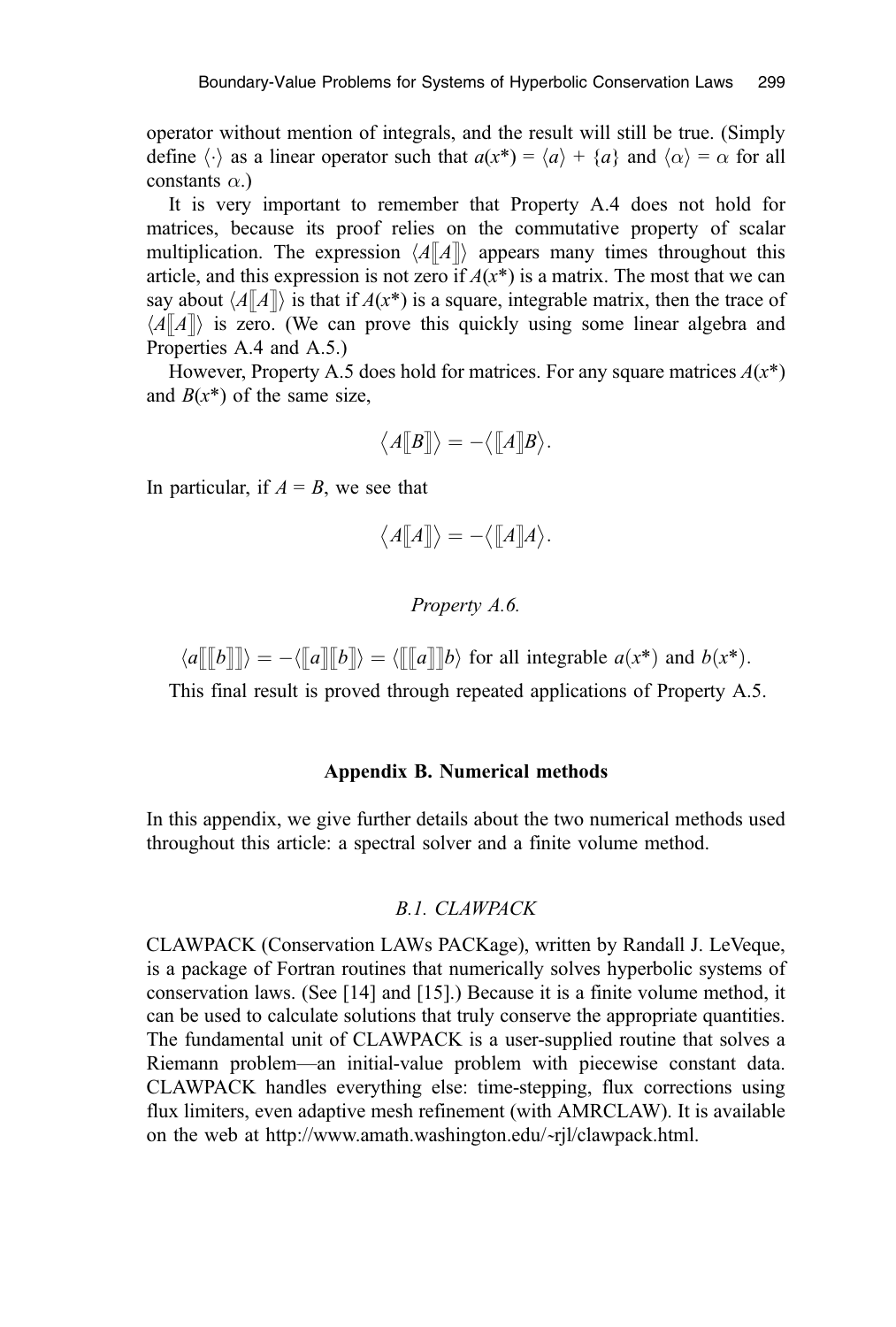#### B.2. Spectral Solver

The other numerical method that we have used in this article is loosely based on the ideas behind spectral methods. Essentially, we solve the system of ordinary differential equations that results when we assume the solution is a truncated Fourier series.

Consider the system of equations

$$
\mathbf{u}_t + A(x/\epsilon)\mathbf{u}_x = 0, \tag{B.1}
$$

with periodic  $A(x/\epsilon)$  on the domain  $-1 \le x \le 1$  with periodic boundary conditions. If the initial conditions  $u(x, 0)$  are periodic, then the solution will also be periodic for all  $t > 0$ . We can, therefore, write a Fourier series expansion for the solution:

$$
\mathbf{u}(x,t) = \sum_{n=-\infty}^{\infty} \mathbf{v}^{(n)}(t) \cos(n\pi x) + \mathbf{w}^{(n)}(t) \sin(n\pi x).
$$
 (B.2)

Plugging (B.2) into (B.1), we see that the amplitudes  $\mathbf{v}^{(n)}(t)$  and  $\mathbf{w}^{(n)}(t)$  are governed by an infinite system of ordinary differential equations.

Equation  $(B.2)$  suggests a simple approximation to **u**: truncate the Fourier expansion by defining

$$
\tilde{\mathbf{u}}(x,t) = \sum_{n=m}^{M} \mathbf{v}^{(n)}(t) \cos(n\pi x) + \mathbf{w}^{(n)}(t) \sin(n\pi x).
$$
 (B.3)

Now, instead of an infinite system of ordinary differential equations, we obtain a system of  $2(M - m + 1)$  differential equations governing the amplitudes. The initial conditions for these ODEs come from a similar truncated Fourier expansion of the initial conditions to the PDE. The system of ODEs is linear and has constant coefficients, so it can be easily solved.

We implemented this numerical method using *Mathematica*. Although Mathematica can perform symbolic calculations, in this case, the required matrix exponentiation is too computationally intensive for large systems of ODEs. Instead, we have used Mathematica's arbitrary precision arithmetic to calculate solutions for large t.

We expect that, as more terms are incorporated into the truncated Fourier expansion, the approximation becomes more accurate. However, how many Fourier modes should we include? As an illustration, we solved (B.1) with

$$
A_{\text{test}}^{-1}(x^*) = \begin{bmatrix} 1 + 0.5\sin(\pi x^*) & 2\\ 2 & 1 + 0.25\sin(\pi x^*) \end{bmatrix}
$$

with the initial condition

$$
\mathbf{u}(x,0) = \begin{bmatrix} \sin(\pi x) \\ 0 \end{bmatrix},
$$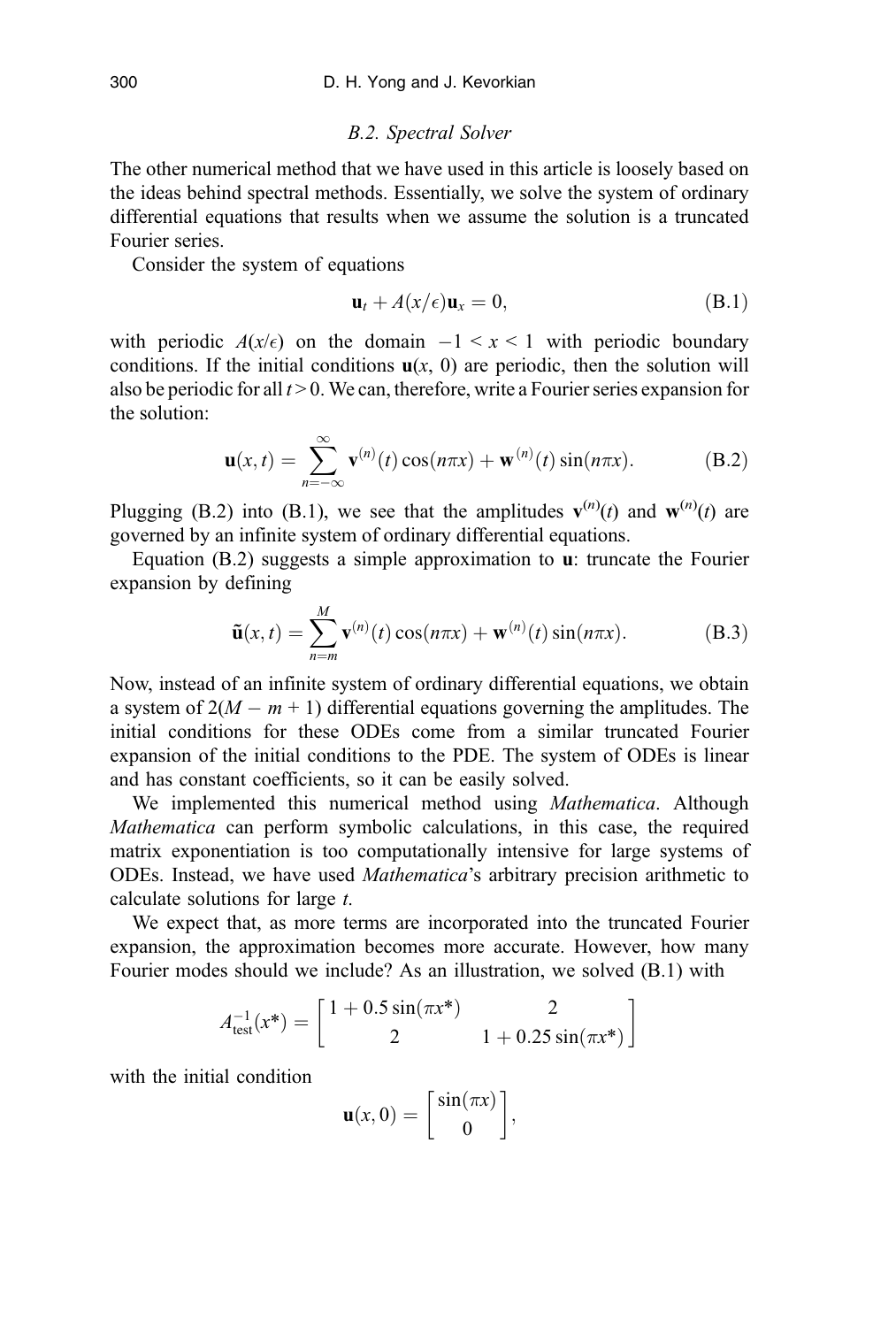

Figure B.1. Amplitudes of Fourier modes present in a spectral solution to the linear wave equation at  $t = 500$ .

using  $m = -200$  and  $M = 200$  in the truncated Fourier series (B.3). We used 64-digit arithmetic. Figure B.1 shows the amplitudes of each mode on a logarithmic scale, when  $t = 500$ . There are four dots for each wavenumber, because we plot the amplitudes of the cosine and sine for both  $\tilde{u}_1(x,t)$ and  $\tilde{u}_2(x,t)$ . The appearance of bands in the graph is a result of our monochromatic initial condition and  $A(x/\epsilon)$ —with  $\epsilon = 0.1$ , the initial wave with wavenumber  $\pi$  excites only the waves with wavenumbers ...,  $-19\pi$ ,  $-9\pi, \pi, 11\pi, 21\pi,...$ 

The most important feature of Figure B.1 is that the amplitudes decay exponentially with increasing wavenumber. If we continue the trend, we see that the magnitude of the first neglected Fourier mode is approximately  $10^{-10}$ . If we are satisfied with a solution accurate to  $10^{-5}$ , we only need to set  $m = -50$ and  $M = 50$  in our truncated Fourier series.

We have also used this numeric method to solve the linear wave equation. In general, spectral numeric techniques are typically much more accurate than their finite difference counterparts. However, they are limited to problems with periodic boundary conditions.

#### Acknowledgments

The authors thank Dr. Randall J. LeVeque, Tiernan Fogarty, and James Rossmanith for their help with CLAWPACK.

# **References**

1. J. KEVORKIAN and D. L. BOSLEY, Multiple-scale homogenization for weakly nonlinear conservation laws with rapid spatial fluctuations, Studies Appl. Math. 101:127–183 (1998).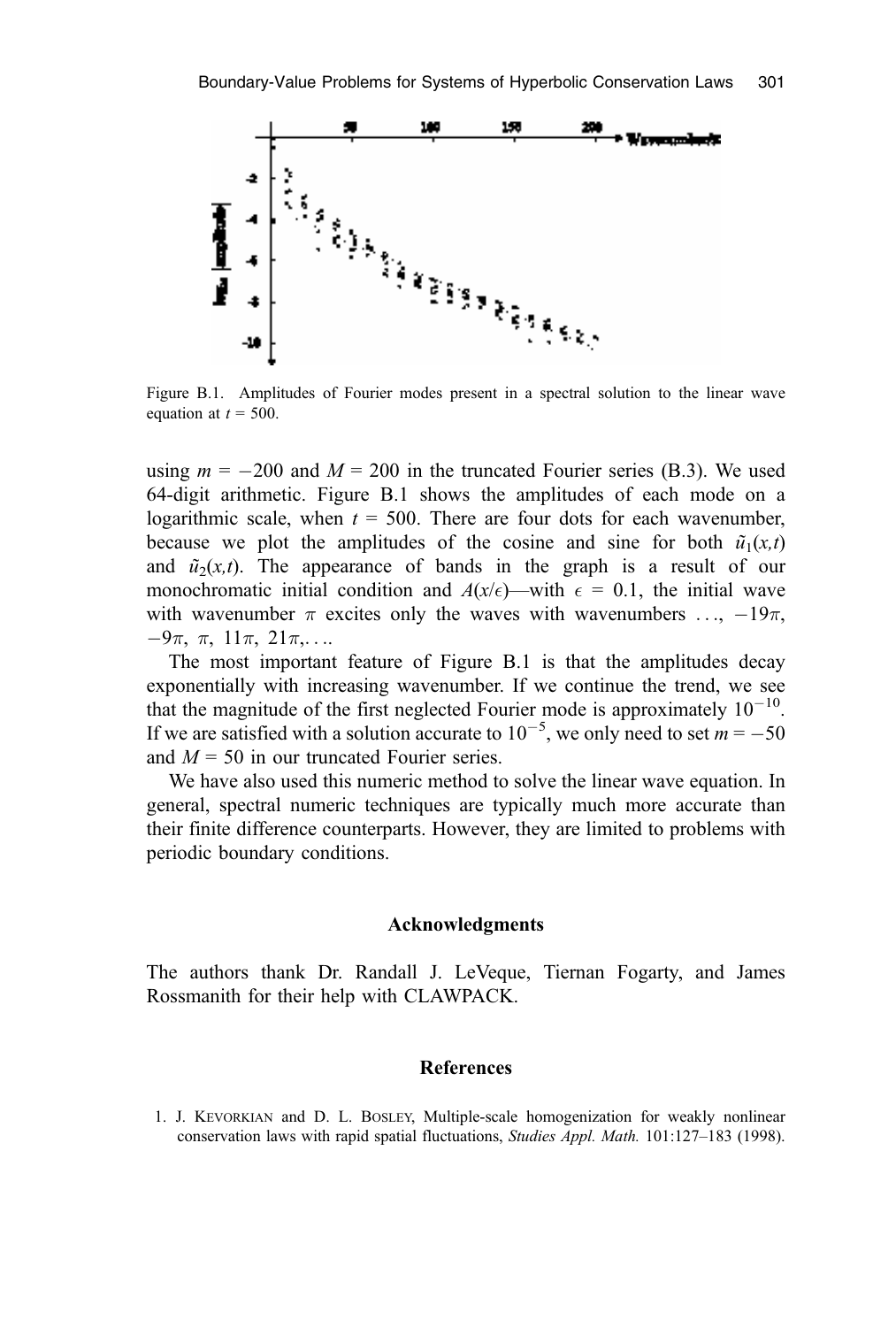- 2. R. E. CAFLISCH, M. J. MIKSIS, G. C. PAPANICOLAOU, and L. TING, Effective equations for wave propagation in bubbly liquids, J. Fluid Mech. 153:259–273 (1985).
- 3. M. J. MIKSIS and L. TING, Effective equations for multiphase flows—Waves in a bubbly liquid, Adv. Appl. Mech. 28:141–260 (1992).
- 4. R. R. ROSALES and G. C. PAPANICOLAOU, Gravity waves in a channel with a rough bottom, Stud. Appl. Math. 68:89–102 (1983).
- 5. A. BENSOUSSAN, J. L. LIONS, and G. PAPANICOLAOU, Asymptotic Analysis for Periodic Structures, North-Holland, Amsterdam, 1978.
- 6. N. BAKHVALOV and G. PANASENKO, Homogenisation: Averaging Processes in Periodic Media, Kluwer, Dordrecht, 1989.
- 7. F. SANTOSA and W. W. SYMES, A dispersive effective medium for wave propagation in periodic composites, SIAM J. Appl. Math. 51:984-1005 (1991).
- 8. J. KEVORKIAN, Weakly nonlinear conservation laws with source terms, in Mathematics Is for Solving Problems (L. P. Cook, V. Royburd, and M. Thulin, Eds.), pp. 167–178, SIAM, Philadelphia, 1996.
- 9. D. YONG, Multiple-scale homogenization for the initial-boundary value problem for hyperbolic conservation systems with rapid spatial fluctuations, Ph.D. dissertation, University of Washington, 2000.
- 10. D. L. BOSLEY, A technique for the numerical verification of asymptotic expansions, SIAM Rev. 38:128–135 (1996).
- 11. J. D. MURRAY, Asymptotic Analysis. Applied Mathematical Sciences, vol. 48, Springer, New York, 1984.
- 12. J. KEVORKIAN, Partial Differential Equations: Analytical Solution Techniques, Springer, New York, 2nd ed., 2000.
- 13. J. D. ACHENBACH, Wave Propagation in Elastic Solids, North-Holland, Amsterdam, 1973.
- 14. R. J. LEVEQUE, Numerical Methods for Conservation Laws, Birkhauser, Basel, 1992.
- 15. R. J. LEVEQUE, CLAWPACK user notes. Department of Applied Mathematics, University of Washington, 1997. Software available from the web at http://www.amath.washington. edu/~rjl/clawpack.html.

## Related uncited references

- M. ABRAMOWITZ and I. STEGUN, editors, Handbook of Mathematica Functions, Dover, New York, 1970.
- S. BARNETT, Matrices in Control Theory (revised ed.), Robert E. Krieger, Malabar, FL, 1984.
- S. C. CHICKWENDU and C. V. EASWARAN, Multiple-scale solution of initial-boundary value problems for weakly nonlinear wave equations on the semi-infinite line, SIAM J. Appl. Math. 52:964–958 (1992).
- S. C. CHICKWENDU and J. KEVORKIAN, A perturbation method for hyperbolic equations with small nonlinearities, SIAM J. Appl. Math. 22(2):235–258 (1972).
- D. CIORANESCU and P. DONATO, An Introduction to Homogenization, Number 17 in Oxford Lecture Series in Mathematics and Its Applications, Oxford University Press, New York, 1999.